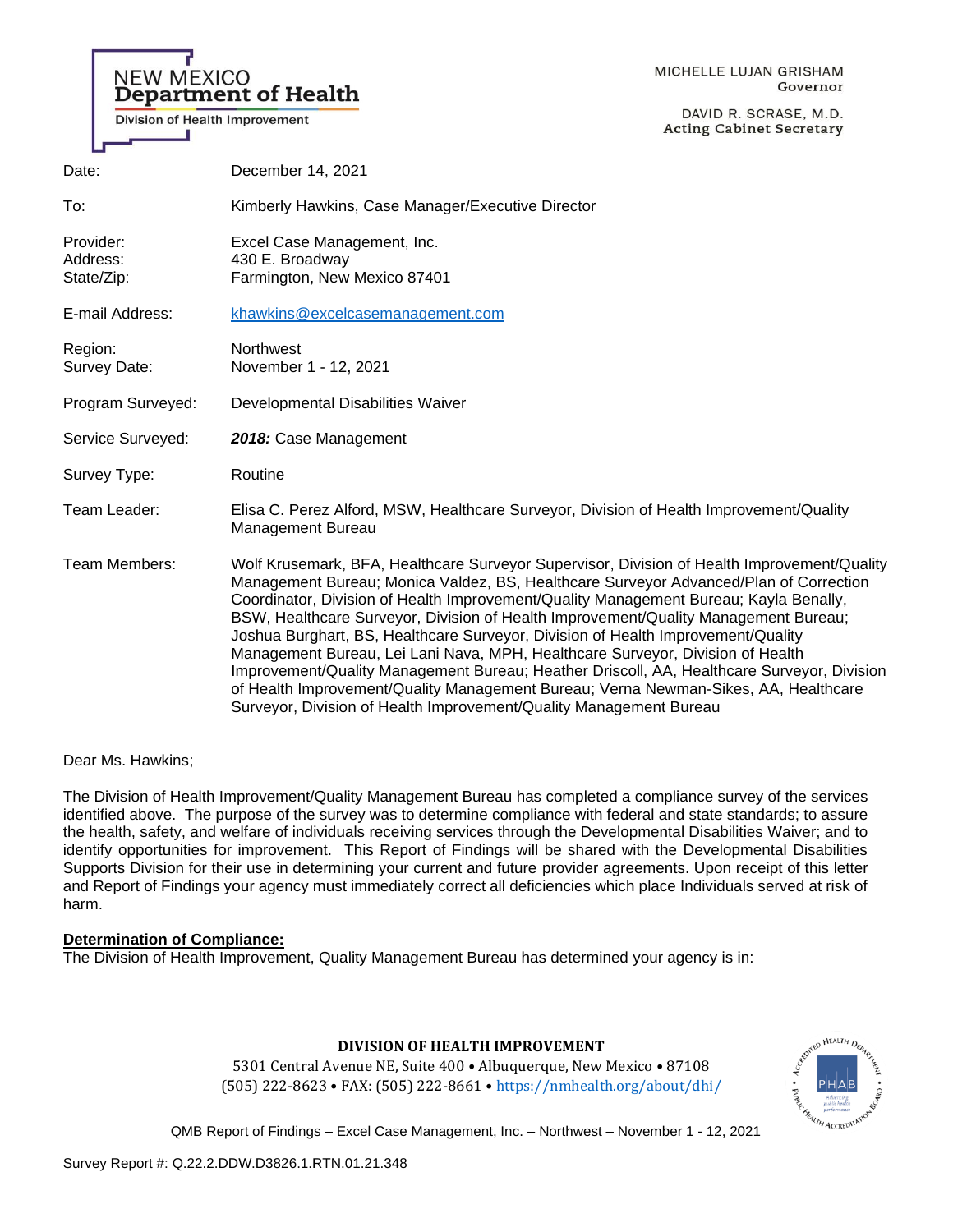*Non-Compliance:* This determination is based on noncompliance with 17 or more total Tags with 0 to 5 Condition of Participation Level Tags with 75% to 100% of the survey sample affected in any Condition of Participation Level tag or any amount of Standard Level Tags with 6 or more Condition of Participation Level Tags *(refer to Attachment D for details)*. The attached QMB Report of Findings indicates Standard Level and Condition of Participation Level deficiencies identified and requires completion and implementation of a Plan of Correction.

The following tags are identified as Condition of Participation Level:

- Tag # 1A08.3 Administrative Case File Individual Service Plan / ISP Components
- Tag # 4C07 Individual Service Planning *(Visions, measurable outcome, action steps)*
- Tag # 4C12 Monitoring & Evaluation of Services
- Tag # 4C16 Req. for Reports & Distribution of ISP (Provider Agencies, Individual and / or Guardian)
- Tag # 4C04 Assessment Activities
- Tag # 1A15.2 Administrative Case File: Healthcare Documentation (Therap and Required Plans)

The following tags are identified as Standard Level:

- Tag # 1A08 Administrative Case File
- Tag # 1A08.4 Assistive Technology Inventory List
- Tag # 4C02 Scope of Services Primary Freedom of Choice
- Tag #4C08 ISP Development Process
- Tag # 4C16.1 Req. for Reports & Distribution of ISP (Regional DDSD Office)
- Tag # 1A22.1 / 4C02.1 Case Manager Competencies: Knowledge of Service
- Tag # 1A03 Continuous Quality Improvement System & Key Performance Indicators (KPIs)

#### **Plan of Correction:**

The attached Report of Findings identifies the deficiencies found during your agency's on-site compliance review. You are required to complete and implement a Plan of Correction. Your agency has a total of 45 business days (10 business days to submit your POC for approval and 35 days to implement your *approved* Plan of Correction) from the receipt of this letter.

You were provided information during the exit meeting portion of your on-site survey. Please refer to this information (Attachment A) for specific instruction on completing your Plan of Correction. At a minimum your Plan of Correction should address the following for each Tag cited:

#### **Corrective Action for Current Citation**:

• How is the deficiency going to be corrected? (i.e., obtained documents, retrain staff, individuals and/or staff no longer in service, void/adjusts completed, etc.) This can be specific to each deficiency cited or if possible, an overall correction, i.e., all documents will be requested and filed as appropriate.

#### **On-going Quality Assurance/Quality Improvement Processes:**

- What is going to be done on an ongoing basis? (i.e., file reviews, etc.)
- How many individuals is this going to effect? (i.e., percentage of individuals reviewed, number of files reviewed, etc.)
- How often will this be completed? (i.e., weekly, monthly, quarterly, etc.)
- Who is responsible? (Responsible position within your agency)
- What steps will be taken if issues are found? (i.e., retraining, requesting documents, filing RORA, etc.)
- How is this integrated in your agency's QIS, QI Committee reviews and annual report?

#### **Submission of your Plan of Correction:**

Please submit your agency's Plan of Correction in the available space on the two right-hand columns of the Report of Findings. *(See attachment "A" for additional guidance in completing the Plan of Correction)*.

Within 10 business days of receipt of this letter your agency Plan of Correction must be submitted to the parties below:

- **1. Quality Management Bureau, Attention: Monica Valdez, Plan of Correction Coordinator in any of the following ways:**
	- a. Electronically at [MonicaE.Valdez@state.nm.us](mailto:MonicaE.Valdez@state.nm.us) *(preferred method)*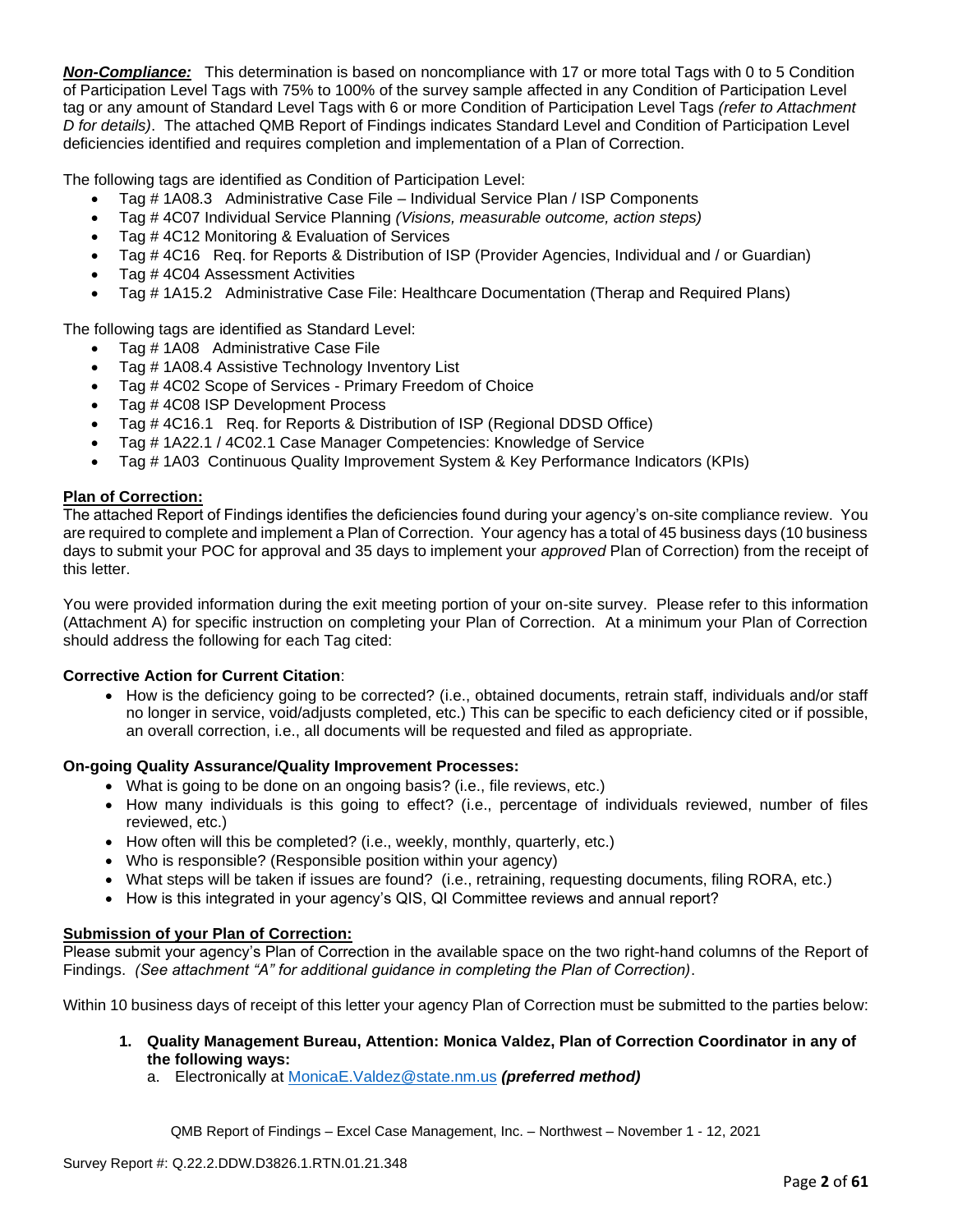- b. Fax to 505-222-8661, or
- c. Mail to POC Coordinator, 5301 Central Ave NE Suite 400, Albuquerque, New Mexico 87108

## **2. Developmental Disabilities Supports Division Regional Office for region of service surveyed**

Upon notification from QMB that your *Plan of Correction has been approved*, you must implement all remedies and corrective actions to come into compliance. If your Plan of Correction is denied, you must resubmit a revised plan as soon as possible for approval, as your POC approval and all remedies must be completed within 45 business days of the receipt of this letter.

Failure to submit your POC within the allotted 10 business days or complete and implement your Plan of Correction within the total 45 business days allowed may result in the imposition of a \$200 per day Civil Monetary Penalty until it is received, completed and/or implemented.

#### **Billing Deficiencies:**

If you have deficiencies noted in this report of findings under the *Service Domain: Medicaid Billing/Reimbursement*, you must complete a "Void/Adjust" claim or remit the identified overpayment via a check within 30 calendar days of the date of this letter to HSD/OIG/PIU, *though this is not the preferred method of payment*. If you choose to pay via check, please include a copy of this letter with the payment. Make the check payable to the New Mexico Human Services Department and mail to:

> Attention: *Lisa Medina-Lujan* HSD/OIG/Program Integrity Unit 1474 Rodeo Road Santa Fe, New Mexico 87505

If you have questions and would like to speak with someone at HSD/OIG/PIU, please contact:

#### *Lisa Medina-Lujan [\(Lisa.medina-lujan@state.nm.us\)](mailto:Lisa.medina-lujan@state.nm.us)*

Please be advised that there is a one-week lag period for applying payments received by check to Void/Adjust claims. During this lag period, your other claim payments may be applied to the amount you owe even though you have sent a refund, reducing your payment amount. For this reason, we recommend that you allow the system to recover the overpayment instead of sending in a check.

#### **Request for Informal Reconsideration of Findings (IRF):**

If you disagree with a finding of deficient practice, you have 10 business days upon receipt of this notice to request an IRF. Submit your request for an IRF in writing to:

> ATTN: QMB Bureau Chief Request for Informal Reconsideration of Findings 5301 Central Ave NE Suite #400 Albuquerque, NM 87108 Attention: IRF request/QMB

See Attachment "C" for additional guidance in completing the request for Informal Reconsideration of Findings. The request for an IRF will not delay the implementation of your Plan of Correction which must be completed within 45 total business days (10 business days to submit your POC for approval and 35 days to implement your *approved* Plan of Correction). Providers may not appeal the nature or interpretation of the standard or regulation, the team composition or sampling methodology. If the IRF approves the modification or removal of a finding, you will be advised of any changes.

Please contact the Plan of Correction Coordinator, Monica Valdez at 505-273-1930 or email at: [MonicaE.Valdez@state.nm.us](mailto:MonicaE.Valdez@state.nm.us) if you have questions about the Report of Findings or Plan of Correction. Thank you for your cooperation and for the work you perform.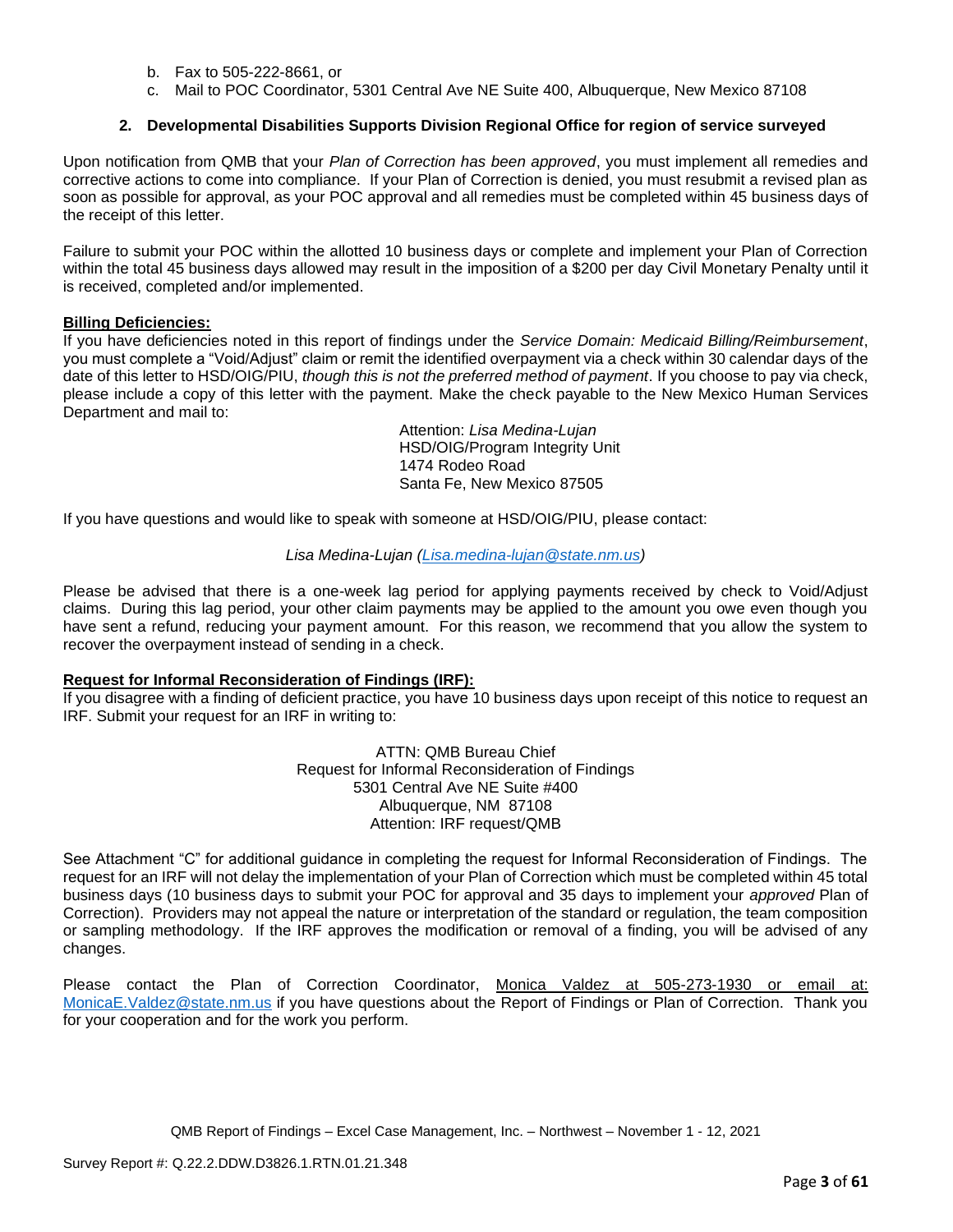Sincerely,

Elisa C. Perez Alford, MSW

Elisa C. Perez Alford, MSW Team Lead/Healthcare Surveyor Division of Health Improvement Quality Management Bureau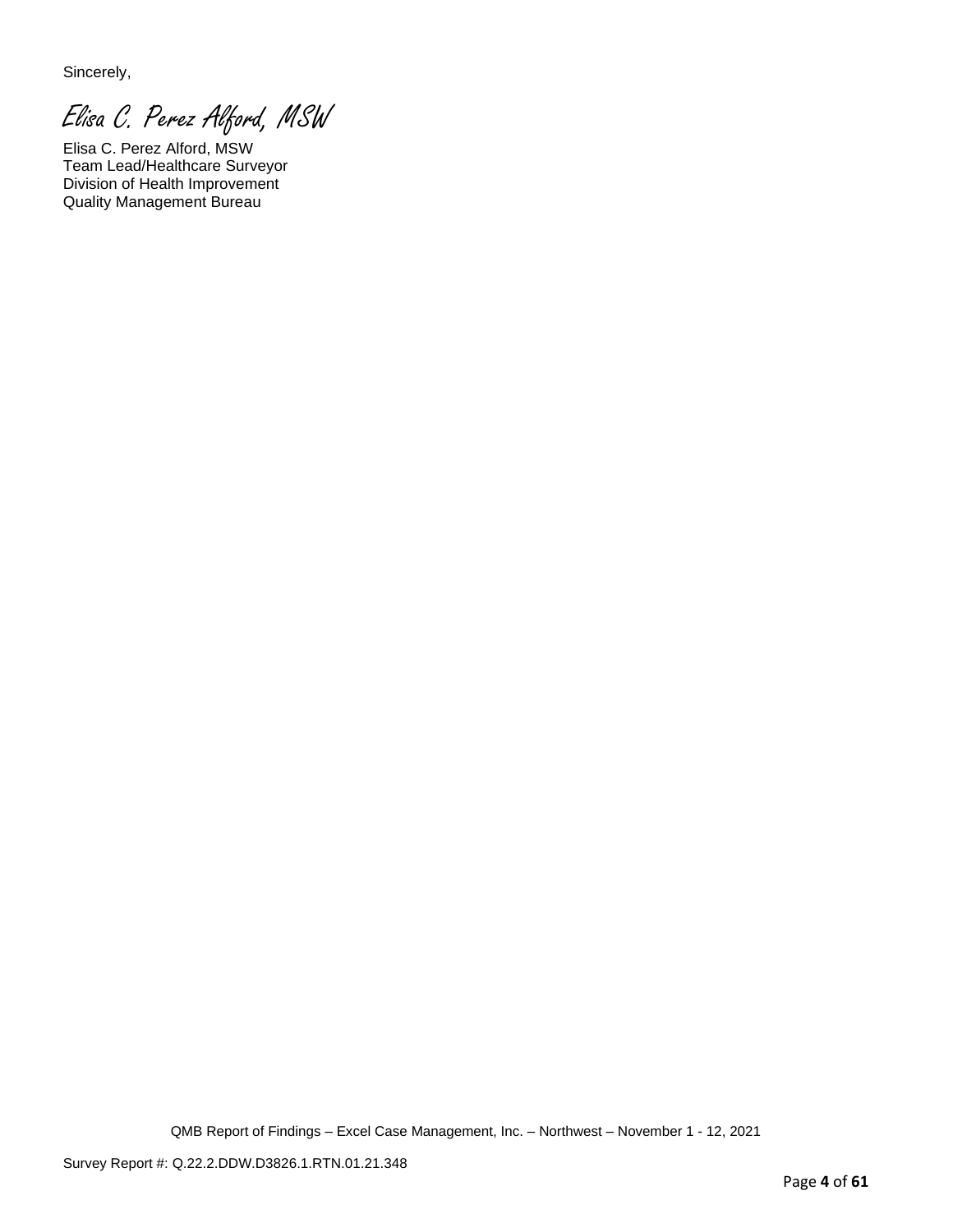| <b>Survey Process Employed:</b>                        |                                                                                                                                                                                                                                                                                        |
|--------------------------------------------------------|----------------------------------------------------------------------------------------------------------------------------------------------------------------------------------------------------------------------------------------------------------------------------------------|
| <b>Administrative Review Start Date:</b>               | November 1, 2021                                                                                                                                                                                                                                                                       |
| Contact:                                               | <b>Excel Case Management, Inc.</b><br>Kimberly Hawkins, Case Manager/Executive Director                                                                                                                                                                                                |
|                                                        | <b>DOH/DHI/QMB</b><br>Elisa C Perez Alford, MSW, Team Lead/Healthcare Surveyor                                                                                                                                                                                                         |
| On-site Entrance Conference Date:                      | Entrance Conference was waived by provider                                                                                                                                                                                                                                             |
| <b>Exit Conference Date:</b>                           | November 12, 2021                                                                                                                                                                                                                                                                      |
| Present:                                               | <b>Excel Case Management, Inc.</b><br>Kimberly Hawkins, Case Manager/Executive Director                                                                                                                                                                                                |
|                                                        | <b>DOH/DHI/QMB</b><br>Elisa C. Perez Alford, MSW, Team Lead/Healthcare Surveyor<br>Amanda Castaneda-Holguin, MPA, Healthcare Surveyor Supervisor<br>Joshua Burghart, BS, Healthcare Surveyor<br>Lei Lani Nava, MPH, Healthcare Surveyor<br>Verna Newman-Sikes, AA, Healthcare Surveyor |
| <b>Total Sample Size:</b>                              | 30                                                                                                                                                                                                                                                                                     |
|                                                        | 1 - Jackson Class Members<br>29 - Non-Jackson Class Members                                                                                                                                                                                                                            |
| Persons Served Records Reviewed                        | 30                                                                                                                                                                                                                                                                                     |
| Total Number of Secondary Freedom of Choices Reviewed: | Number:<br>132                                                                                                                                                                                                                                                                         |
| Case Management Personnel Records Reviewed             | 9                                                                                                                                                                                                                                                                                      |
| Case Manager Personnel Interviewed                     | 9 (Note: Interviews conducted by video / phone due to<br>COVID-19 Public Health Emergency)                                                                                                                                                                                             |
| Administrative Interviews                              | 1 (Note: Interviews conducted by video / phone due to<br>COVID-19 Public Health Emergency)                                                                                                                                                                                             |

Administrative Processes and Records Reviewed:

- Medicaid Billing/Reimbursement Records for all Services Provided
- Accreditation Records
- Individual Medical and Program Case Files, including, but not limited to:
	- Individual Service Plans
	- Progress on Identified Outcomes
	- Healthcare Plans
	- Medical Emergency Response Plans
	- Therapy Evaluations and Plans
	- Healthcare Documentation Regarding Appointments and Required Follow-Up
	- Other Required Health Information
- Internal Incident Management Reports and System Process / General Events Reports
- Personnel Files, including subcontracted staff
- Staff Training Records, Including Competency Interviews with Staff
- Agency Policy and Procedure Manual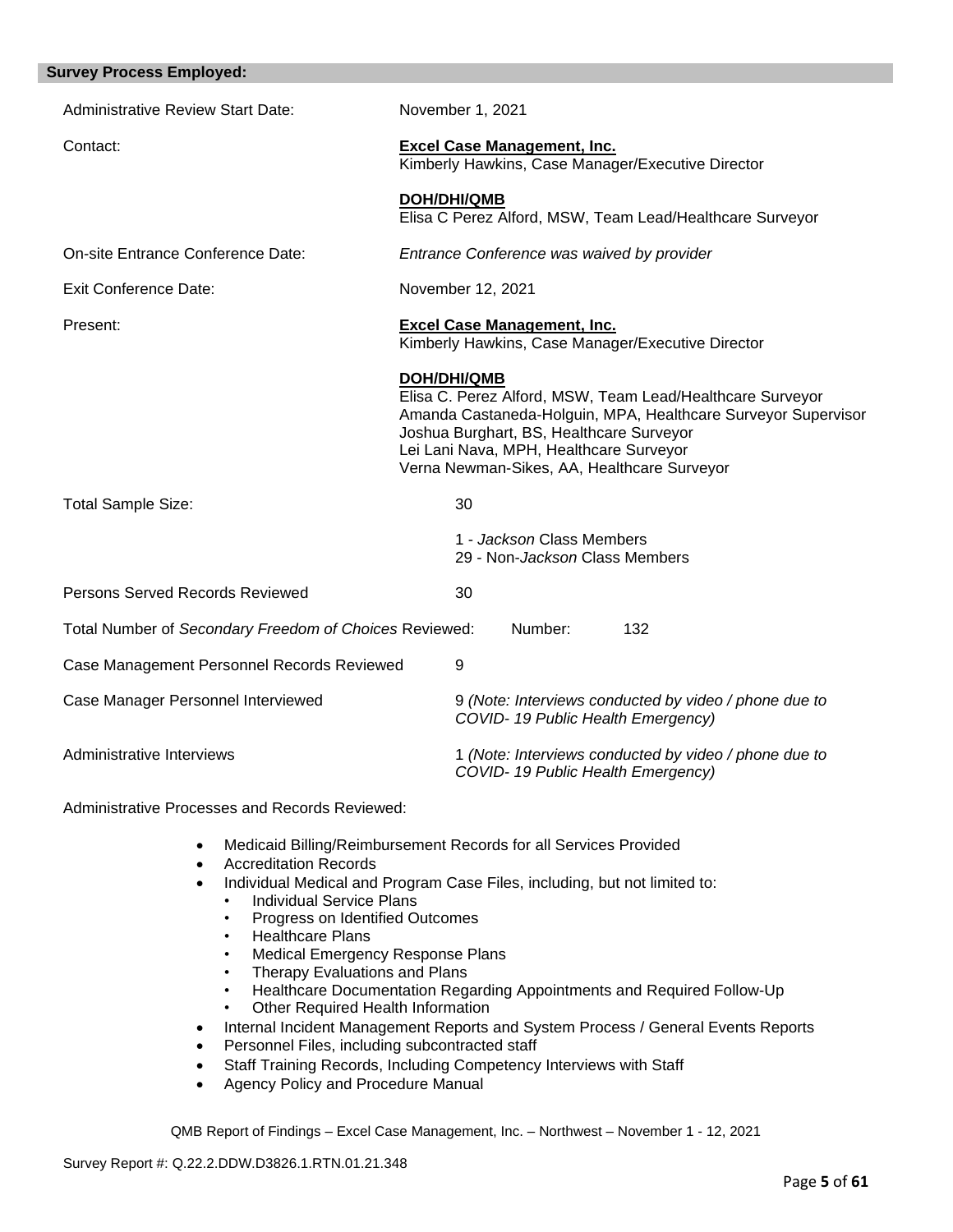- Caregiver Criminal History Screening Records
- Consolidated Online Registry/Employee Abuse Registry
- Quality Assurance / Improvement Plan

CC: Distribution List: DOH - Division of Health Improvement DOH - Developmental Disabilities Supports Division DOH - Office of Internal Audit HSD - Medical Assistance Division NM Attorney General's Office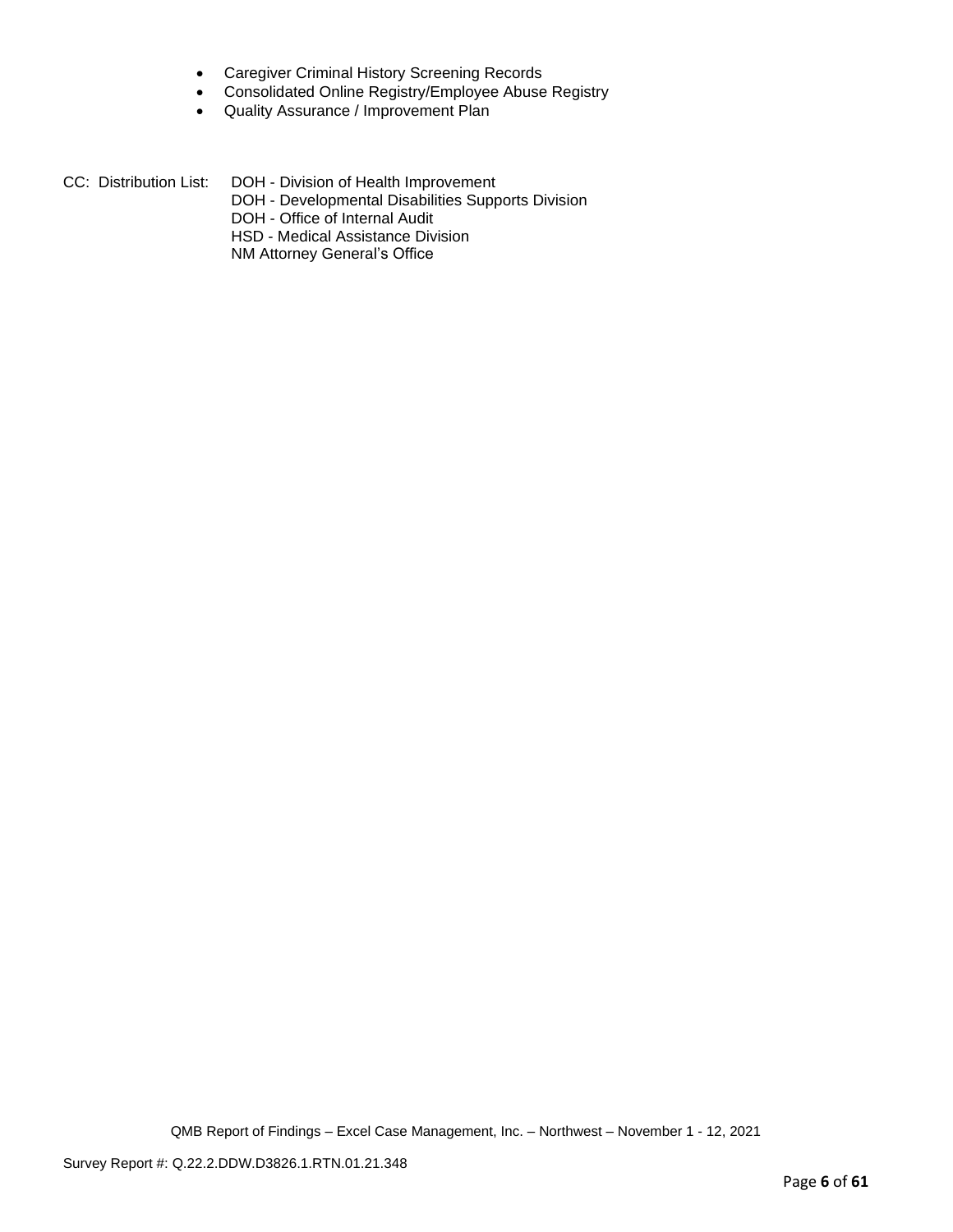## **Attachment A**

## **Provider Instructions for Completing the QMB Plan of Correction (POC) Process**

#### *Introduction:*

After a QMB Compliance Survey, your QMB Report of Findings will be sent to you via e-mail.

Each provider must develop and implement a Plan of Correction (POC) that identifies specific quality assurance and quality improvement activities the agency will implement to correct deficiencies and prevent continued deficiencies and non-compliance.

Agencies must submit their Plan of Correction within ten (10) business days from the date you receive the QMB Report of Findings. (Providers who do not submit a POC within 10 business days may be referred to the DDSD Regional Office for purposes of contract management or the Internal Review Committee [IRC] for possible actions or sanctions).

Agencies must fully implement their approved Plan of Correction within 45 business days (10 business days to submit your POC for approval and 35 days to implement your approved Plan of Correction) from the date they receive the QMB Report of Findings. Providers who fail to complete a POC within the 45-business days allowed will be referred to the IRC for possible actions or sanctions.

If you have questions about the Plan of Correction process, call the Plan of Correction Coordinator at 505-273-1930 or email at [MonicaE.Valdez@state.nm.us.](mailto:MonicaE.Valdez@state.nm.us) Requests for technical assistance must be requested through your Regional DDSD Office.

The POC process cannot resolve disputes regarding findings. If you wish to dispute a finding on the official Report of Findings, you must file an Informal Reconsideration of Findings (IRF) request within ten (10) business days of receiving your report. Please note that you must still submit a POC for findings that are in question (see Attachment C).

#### *Instructions for Completing Agency POC:*

#### *Required Content*

Your Plan of Correction should provide a step-by-step description of the methods to correct each deficient practice cited to prevent recurrence and information that ensures the regulation cited comes into and remains in compliance. The remedies noted in your POC are expected to be added to your Agency's required, annual Quality Assurance (QA) Plan.

If a deficiency has already been corrected since the on-site survey, the plan should state how it was corrected, the completion date (date the correction was made), and how possible recurrence of the deficiency will be prevented.

*The following details should be considered when developing your Plan of Correction:*

#### *The Plan of Correction must address each deficiency cited in the Report of Findings unless otherwise noted with a "No Plan of Correction Required statement." The Plan of Correction must address the five (5) areas listed below:*

- 1. How the specific and realistic corrective action will be accomplished for individuals found to have been affected by the deficient practice.
- 2. How the agency will identify other individuals who have the potential to be affected by the same deficient practice, and how the agency will act to protect those individuals in similar situations.
- 3. What Quality Assurance measures will be put into place and what systemic changes made to ensure the deficient practice will not recur.
- 4. Indicate how the agency plans to monitor its performance to make certain solutions are sustained. The agency must develop a QA plan for ensuring correction is achieved and sustained. This QA plan must be implemented, and the corrective action is evaluated for its effectiveness. The plan of correction is integrated into the agency quality assurance system; and
- 5. Include dates when corrective actions will be completed. The corrective action completion dates must be acceptable to the State.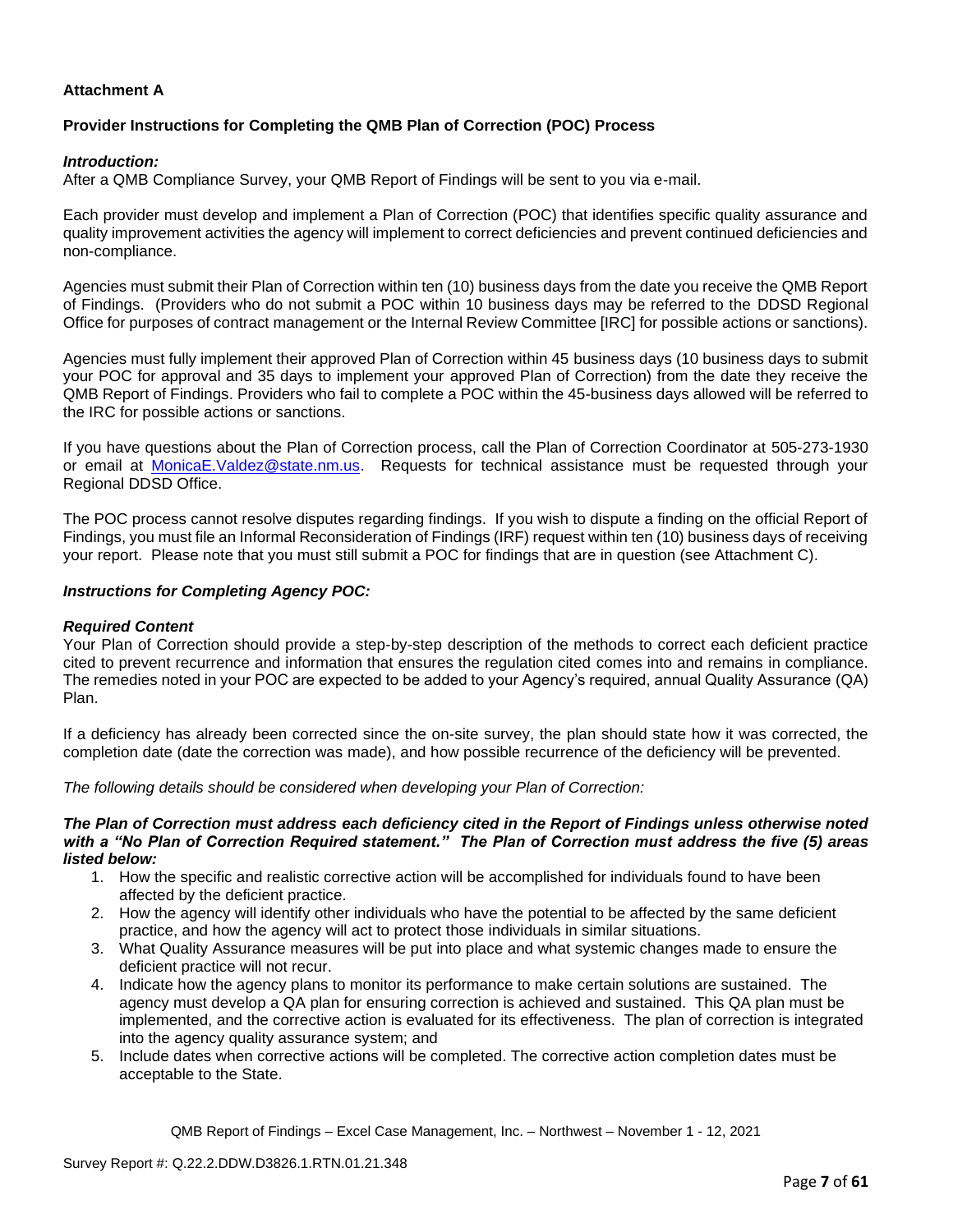*The following details should be considered when developing your Plan of Correction:*

- Details about how and when Individual Served, agency personnel and administrative and service delivery site files are audited by agency personnel to ensure they contain required documents;
- Information about how medication administration records are reviewed to verify they contain all required information before they are distributed to service sites, as they are being used, and after they are completed;
- Your processes for ensuring that all required agency personnel are trained on required DDSD required trainings;
- How accuracy in billing/reimbursement documentation is assured;
- How health, safety is assured;
- For Case Management providers, how Individual Service Plans are reviewed to verify they meet requirements, how the timeliness of level of care (LOC) packet submissions and consumer visits are tracked;
- Your process for gathering, analyzing and responding to quality data indicators; and,
- Details about Quality Targets in various areas, current status, analyses about why targets were not met, and remedies implemented.

*Note:* **Instruction or in-service of staff alone may not be a sufficient plan of correction.** This is a good first step toward correction, but additional steps must be taken to ensure the deficiency is corrected and will not recur.

#### *Completion Dates*

- The plan of correction must include a **completion date** (entered in the far right-hand column) for each finding. Be sure the date is **realistic** in the amount of time your Agency will need to correct the deficiency; not to exceed 45 total business days.
- Direct care issues should be corrected immediately and monitored appropriately.
- Some deficiencies may require a staged plan to accomplish total correction.
- Deficiencies requiring replacement of equipment, etc., may require more time to accomplish correction but should show reasonable time frames.

## *Initial Submission of the Plan of Correction Requirements*

- 1. The Plan of Correction must be completed on the official QMB Survey Report of Findings/Plan of Correction Form and received by QMB within ten (10) business days from the date you received the report of findings.
- 2. For questions about the POC process, call the POC Coordinator, Monica Valdez at 505-273-1930 or email at [MonicaE.Valdez@state.nm.us](mailto:MonicaE.Valdez@state.nm.us) for assistance.
- 3. For Technical Assistance (TA) in developing or implementing your POC, contact your Regional DDSD Office.
- 4. Submit your POC to Monica Valdez, POC Coordinator in any of the following ways:
	- a. Electronically at [MonicaE.Valdez@state.nm.us](mailto:MonicaE.Valdez@state.nm.us) *(preferred method)*
	- b. Fax to 505-222-8661, or
	- c. Mail to POC Coordinator, 5301 Central Ave NE Suite 400, Albuquerque, New Mexico 87108
- 5. *Do not submit supporting documentation* (evidence of compliance) to QMB *until after* your POC has been approved by the QMB.
- 6. QMB will notify you when your POC has been "approved" or "denied."
	- a. During this time, whether your POC is "approved," or "denied," you will have a maximum of 45-business days from the date of receipt of your Report of Findings to correct all survey deficiencies.
	- b. If your POC is denied, it must be revised and resubmitted as soon as possible, as the 45-business day limit is in effect.
	- c. If your POC is denied a second time your agency may be referred to the Internal Review Committee.
	- d. You will receive written confirmation when your POC has been approved by QMB and a final deadline for completion of your POC.
	- e. Please note that all POC correspondence will be sent electronically unless otherwise requested.
- 7. Failure to submit your POC within 10 business days without prior approval of an extension by QMB will result in a referral to the Internal Review Committee and the possible implementation of monetary penalties and/or sanctions.

#### *POC Document Submission Requirements*

Once your POC has been approved by the QMB Plan of Correction Coordinator you must submit copies of documents as evidence that all deficiencies have been corrected, as follows.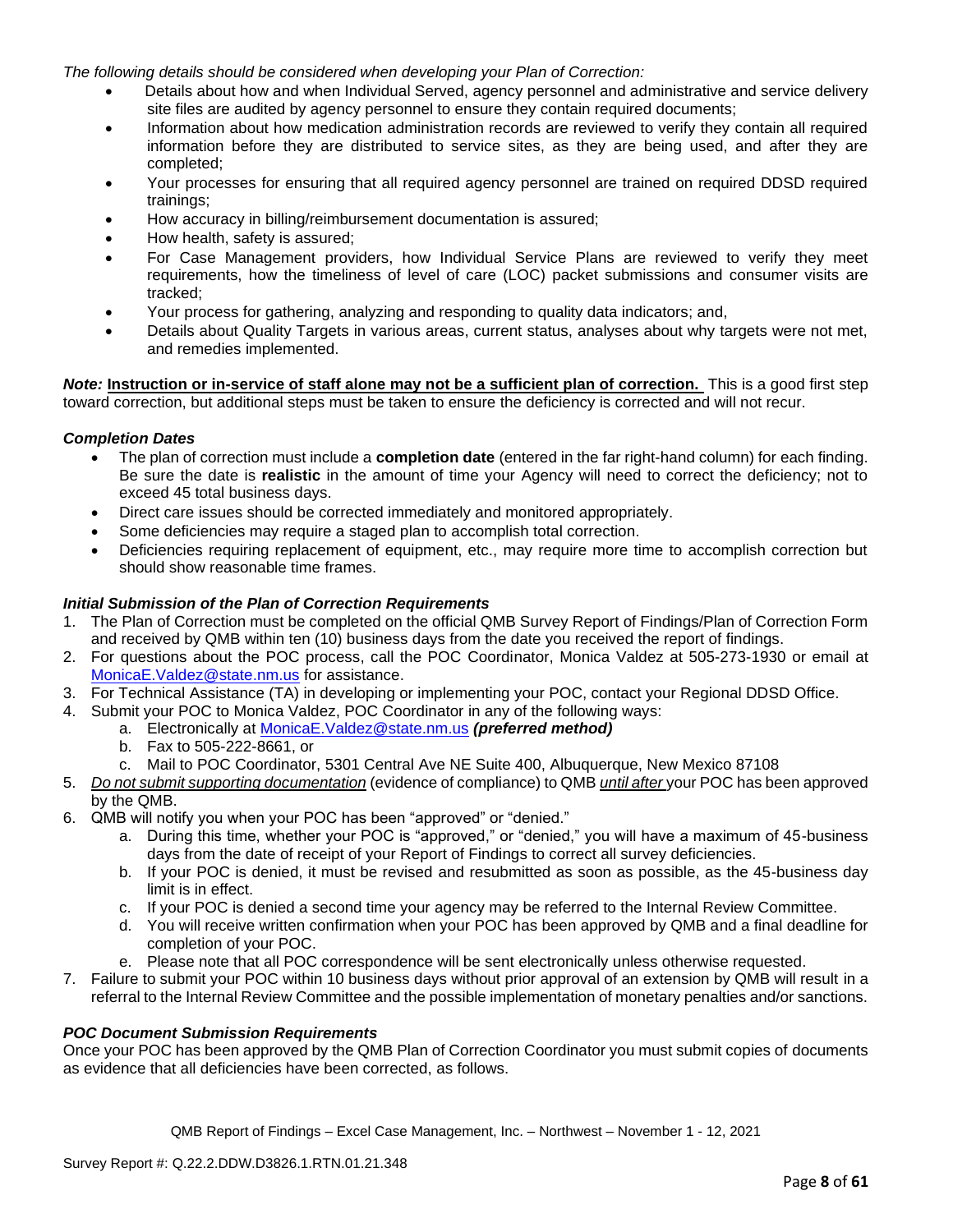- 1. Your internal documents are due within a *maximum* of 45-business days of receipt of your Report of Findings.
- 2. It is preferred that you submit your documents via USPS or other carrier (scanned and saved to CD/DVD disc, flash drive, etc.). If documents containing HIPAA Protected Health Information (PHI) documents must be submitted through S-Comm (Therap), Fax or Postal System, do not send PHI directly to NMDOH email accounts. If the documents do not contain protected Health information (PHI) then you may submit your documents electronically scanned and attached to e-mails.
- 3. All submitted documents *must be annotated*; please be sure the tag numbers and Identification numbers are indicated on each document submitted. Documents which are not annotated with the Tag number and Identification number may not be accepted.
- 4. Do not submit original documents; Please provide copies or scanned electronic files for evidence. Originals must be maintained in the agency file(s) per DDSD Standards.
- 5. In lieu of some documents, you may submit copies of file or home audit forms that clearly indicate cited deficiencies have been corrected, other attestations of correction must be approved by the Plan of Correction Coordinator prior to their submission.
- 6. When billing deficiencies are cited, you must provide documentation to justify billing and/or void and adjust forms submitted to Xerox State Healthcare, LLC for the deficiencies cited in the Report of Findings.

**Revisions, Modifications or Extensions to your Plan of Correction (post QMB approval) must be made in writing and submitted to the Plan of Correction Coordinator, prior to the completion date and are approved on a case-by-case basis. No changes may be made to your POC or the timeframes for implementation without written approval of the POC Coordinator.**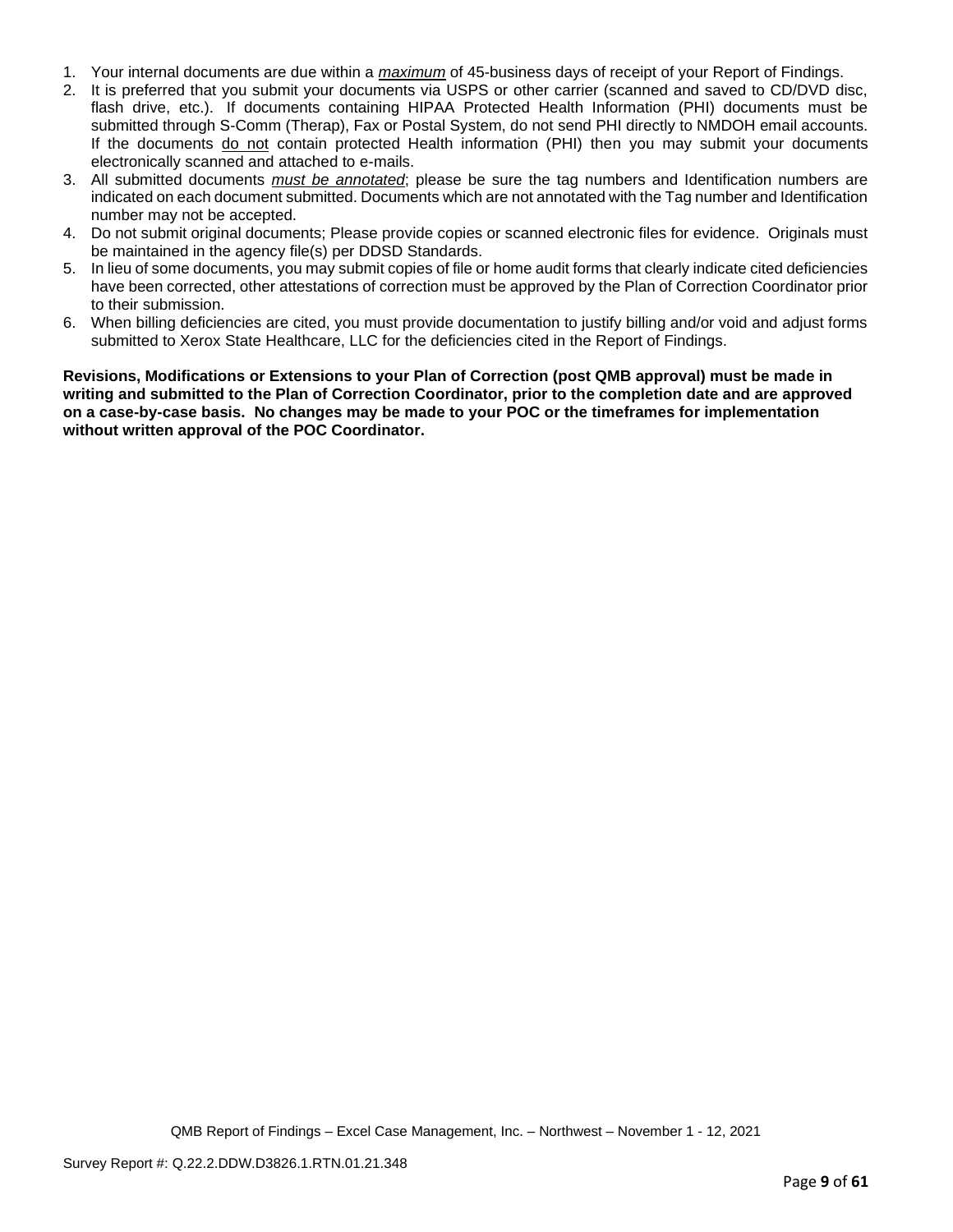## **Department of Health, Division of Health Improvement QMB Determination of Compliance Process**

The Division of Health Improvement, Quality Management Bureau (QMB) surveys compliance of the Developmental Disabilities Waiver (DDW) standards and other state and federal regulations. For the purpose of the case management survey the CMS waiver assurances have been grouped into five (5) Service Domains: Plan of Care (Development and Monitoring); Level of Care; Qualified Providers; Health, Welfare and Safety; and Administrative Oversight (note that Administrative Oversight listed in this document is not the same as the CMS assurance of Administrative Authority. Used in this context it is related to the agency's operational policies and procedures, Quality Assurance system and Medicaid billing and reimbursement processes.)

The QMB Determination of Compliance process is based on provider compliance or non-compliance with standards and regulations identified during the on-site survey process and as reported in the QMB Report of Findings. All areas reviewed by QMB have been agreed to by DDSD and DHI/QMB and are reflective of CMS requirements. All deficiencies (non-compliance with standards and regulations) are identified and cited as either a Standard level deficiency or a Condition of Participation level deficiency in the QMB Reports of Findings. All deficiencies require corrective action when non-compliance is identified.

Each deficiency in your Report of Findings has been predetermined to be a Standard Level Deficiency, a Condition of Participation Level Deficiency, if below 85% compliance or a non-negotiable Condition of Participation Level Deficiency. Your Agency's overall Compliance Determination is based on a Scope and Severity Scale which takes into account the number of Standard and Condition Level Tags cited as well as the percentage of Individuals affected in the sample.

# **Conditions of Participation (CoPs)**

CoPs are based on the Centers for Medicare and Medicaid Services, Home and Community-Based Waiver required assurances, in addition to the New Mexico Developmental Disability Waiver (DDW) Service Standards. The Division of Health Improvement (DHI), in conjunction with the Developmental Disability Support Division (DDSD), has identified certain deficiencies that have the potential to be a Condition of Participation Level, if the tag falls below 85% compliance based on the number of people affected. Additionally, there are what are called nonnegotiable Conditions of Participation, regardless of if one person or multiple people are affected. In this context, a CoP is defined as an essential / fundamental regulation or standard, which when out of compliance directly affects the health and welfare of the Individuals served. If no deficiencies within a Tag are at the level of a CoP, it is cited as a Standard Level Deficiency.

# **Service Domains and CoPs for Case Management are as follows:**

**Service Domain: Plan of Care ISP Development & Monitoring -** *Service plans address all participates' assessed needs (including health and safety risk factors) and goals, either by waiver services or through other means. Service plans are updated or revised at least annually or when warranted by changes in the waiver participants' needs.*

#### **Potential Condition of Participation Level Tags if compliance is below 85%:**

- **1A08.3 –** Administrative Case File Individual Service Plan (ISP) / ISP Components
- **4C07 –** Individual Service Planning (Visions, measurable outcome, action steps)
- **4C07.1 –** Individual Service Planning Paid Services
- **4C10 –** Apprv. Budget Worksheet Waiver Review Form / MAD 046
- **4C12 –** Monitoring & Evaluation of Services
- **4C16 –** Requirements for Reports & Distribution of ISP (Provider Agencies, Individual and/or Guardian)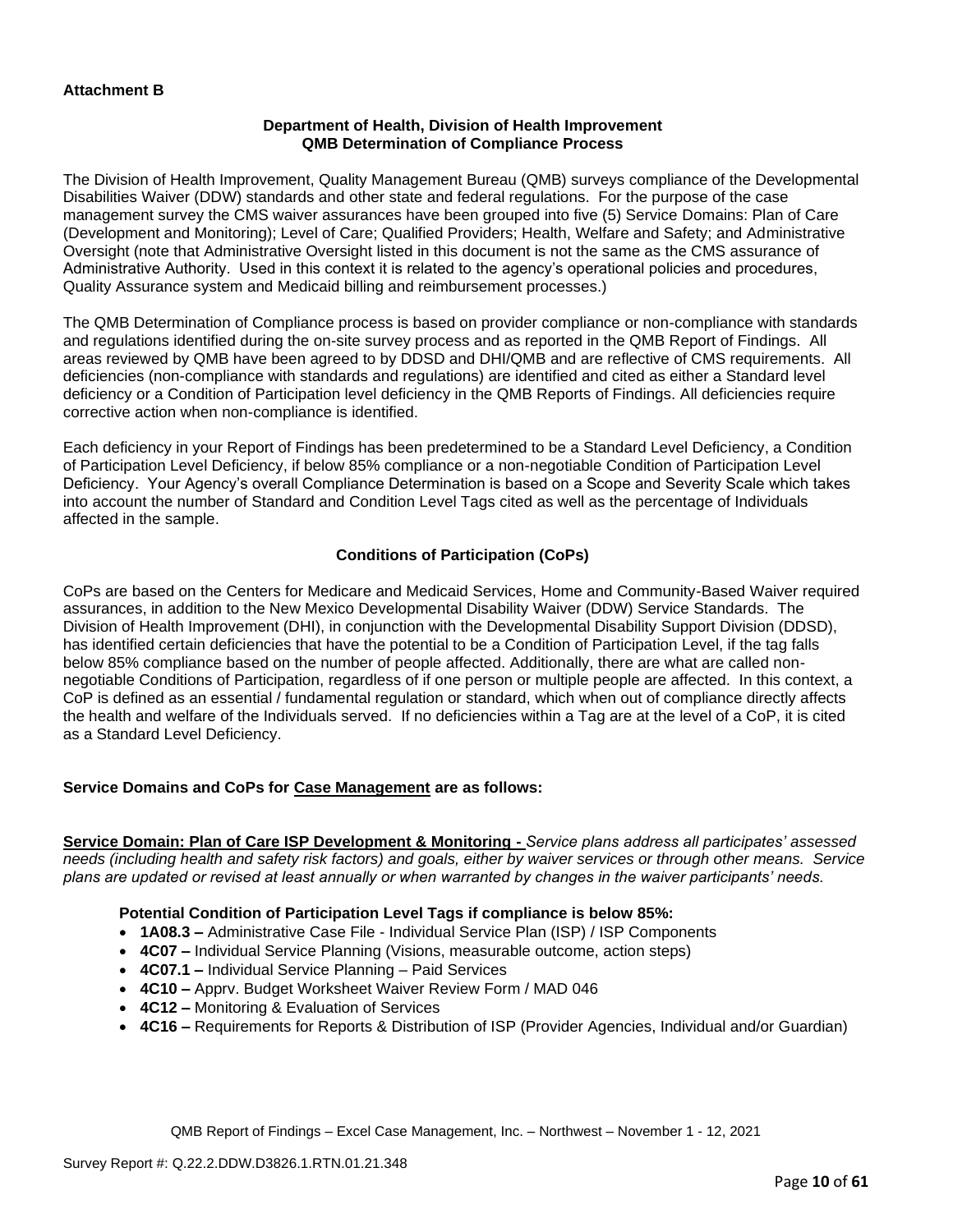**Service Domain: Level of Care -** *Initial and annual Level of Care (LOC) evaluations are completed within timeframes specified by the State.*

## **Potential Condition of Participation Level Tags, if compliance is below 85%:**

• **4C04 –** Assessment Activities

**Service Domain: Qualified Providers -** *The State monitors non-licensed/non-certified providers to assure adherence to waiver requirements. The State implements its policies and procedures for verifying that provider training is conducted in accordance with State requirements and the approved waiver.*

#### **Potential Condition of Participation Level Tags, if compliance is below 85%:**

- **1A22/4C02 –** Case Manager: Individual Specific Competencies
- **1A22.1 / 4C02.1 –** Case Manager Competencies: Knowledge of Service

#### **Non-Negotiable Condition of Participation Level Tags (one or more Individuals are cited):**

- **1A25.1 –** Caregiver Criminal History Screening
- **1A26.1 –** Consolidated On-line Registry Employee Abuse Registry

**Service Domain: Health, Welfare and Safety -** *The State, on an ongoing basis, identifies, addresses and seeks to prevent occurrences of abuse, neglect and exploitation. Individuals shall be afforded their basic human rights. The provider supports individuals to access needed healthcare services in a timely manner.*

#### **Potential Condition of Participation Level Tags, if compliance is below 85%:**

- **1A08.2 –** Administrative Case File: Healthcare Requirements & Follow-up
- **1A15.2 –** Administrative Case File: Healthcare Documentation (Therap and Required Plans)

#### **Non-Negotiable Condition of Participation Level Tags (one or more Individuals are cited):**

• **1A05 –** General Requirements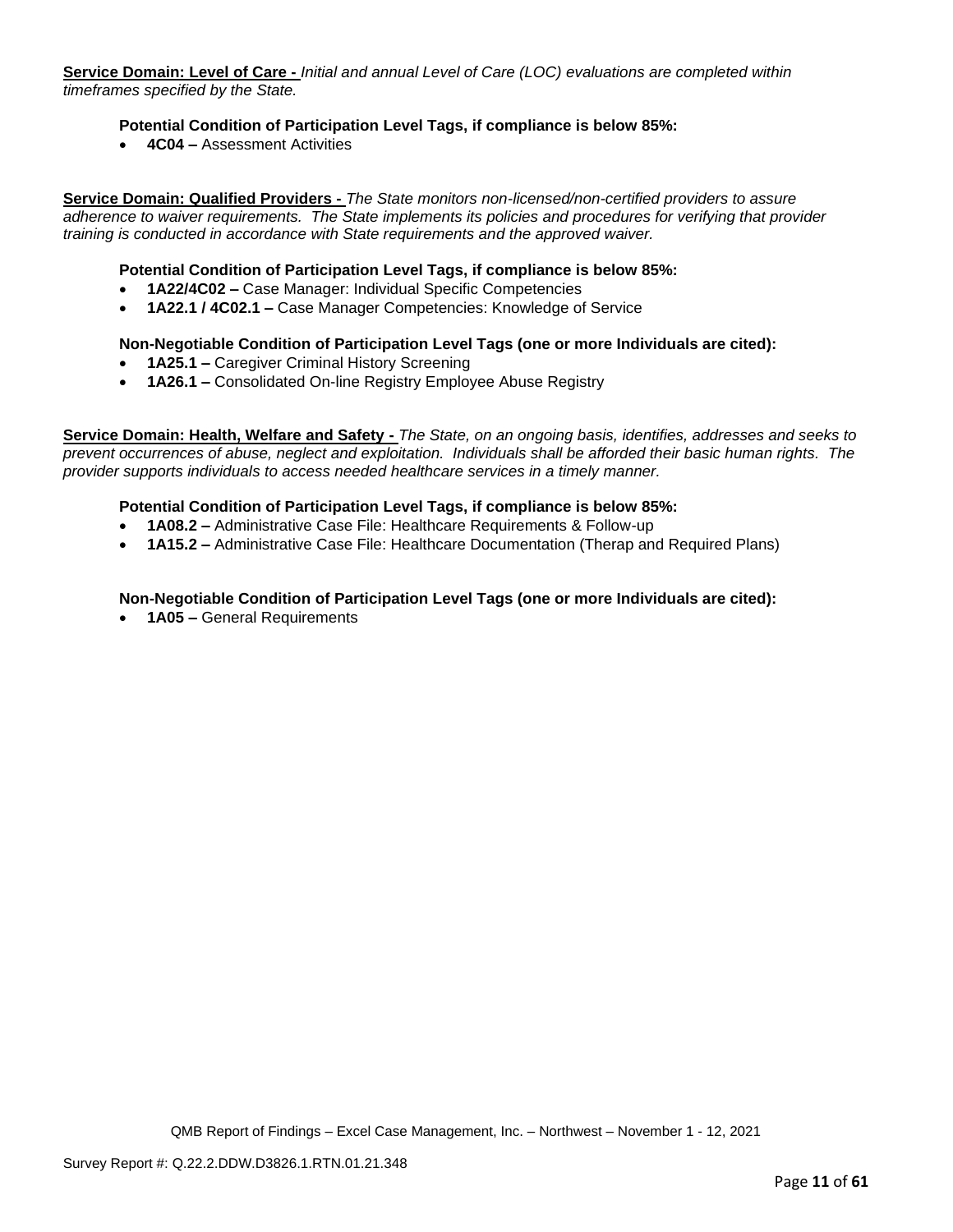# **Attachment C**

## **Guidelines for the Provider Informal Reconsideration of Finding (IRF) Process**

### **Introduction:**

Throughout the QMB Survey process, surveyors are openly communicating with providers. Open communication means surveyors have clarified issues and/or requested missing information before completing the review through the use of the signed/dated "Document Request," or "Administrative Needs," etc. forms. Regardless, there may still be instances where the provider disagrees with a specific finding. Providers may use the following process to informally dispute a finding.

## **Instructions:**

- 1. The Informal Reconsideration of the Finding (IRF) request must be received in writing to the QMB Deputy Bureau Chief **within 10 business days** of receipt of the final Report of Findings **(***Note: No extensions are granted for the IRF)***.**
- 2. The written request for an IRF *must* be completed on the QMB Request for Informal Reconsideration of Finding form available on the QMB website: <https://nmhealth.org/about/dhi/cbp/irf/>
- 3. The written request for an IRF must specify in detail the request for reconsideration and why the finding is inaccurate.
- 4. The IRF request must include all supporting documentation or evidence.
- 5. If you have questions about the IRF process, email the IRF Chairperson, Valerie V. Valdez at [valerie.valdez@state.nm.us](mailto:valerie.valdez@state.nm.us) for assistance.

## **The following limitations apply to the IRF process:**

- The written request for an IRF and all supporting evidence must be received within 10 business days.
- Findings based on evidence requested during the survey and not provided may not be subject to reconsideration.
- The supporting documentation must be new evidence not previously reviewed or requested by the survey team.
- Providers must continue to complete their Plan of Correction during the IRF process
- Providers may not request an IRF to challenge the sampling methodology.
- Providers may not request an IRF based on disagreement with the nature of the standard or regulation.
- Providers may not request an IRF to challenge the team composition.
- Providers may not request an IRF to challenge the DHI/QMB determination of compliance or the length of their DDSD provider contract.

A Provider forfeits the right to an IRF if the request is not received within 10 business days of receiving the report and/or does not include all supporting documentation or evidence to show compliance with the standards and regulations.

The IRF Committee will review the request; the Provider will be notified in writing of the ruling; no face-to-face meeting will be conducted.

When a Provider requests that a finding be reconsidered, it does not stop or delay the Plan of Correction process. **Providers must continue to complete the Plan of Correction, including the finding in dispute regardless of the IRF status.** If a finding is removed or modified, it will be noted and removed or modified from the Report of Findings. It should be noted that in some cases a Plan of Correction may be completed prior to the IRF process being completed. The provider will be notified in writing on the decisions of the IRF committee.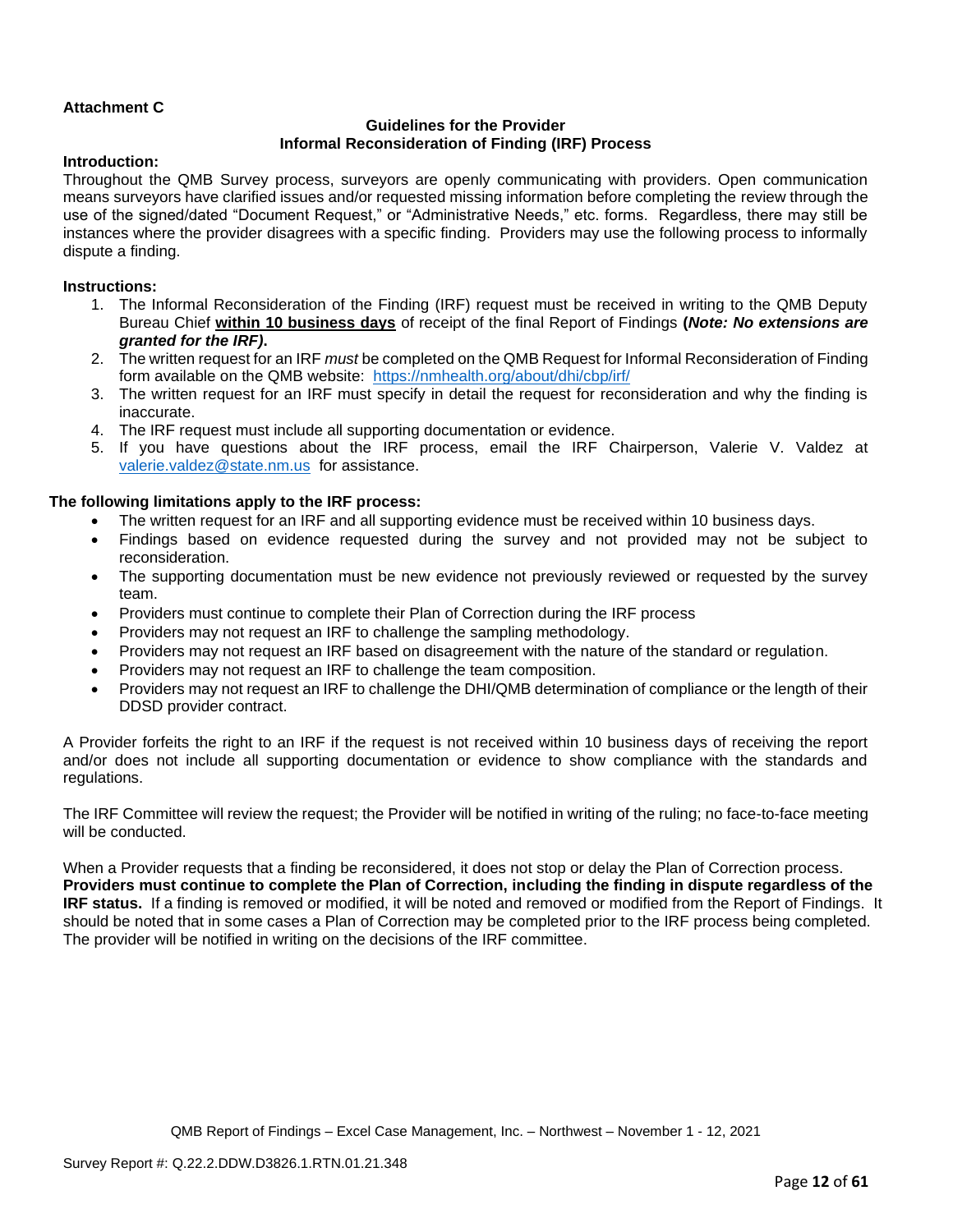# **Attachment D**

## **QMB Determinations of Compliance**

## **Compliance:**

The QMB determination of *Compliance* indicates that a provider has either no deficiencies found during a survey or that no deficiencies at the Condition of Participation Level were found. The agency has obtained a level of compliance such that there is a minimal potential for harm to individuals' health and safety. To qualify for a determination of *Compliance*, the provider must have received no Conditions of Participation Level Deficiencies and have a minimal number of Individuals on the sample affected by the findings indicated in the Standards Level Tags.

#### **Partial-Compliance with Standard Level Tags:**

The QMB determination of *Partial-Compliance with Standard Level Tags* indicates that a provider is in compliance with all Condition of Participation Level deficiencies but is out of compliance with a certain percentage of Standard Level deficiencies. This partial compliance, if not corrected, may result in a negative outcome or the potential for more than minimal harm to individuals' health and safety. There are two ways to receive a determination of Partial Compliance with Standard Level Tags:

- 1. Your Report of Findings includes 16 or fewer Standards Level Tags with between 75% and 100% of the survey sample affected in any tag.
- 2. Your Report of Findings includes 17 or more Standard Level Tags with between 50% to 74% of the survey sample affected in any tag.

## **Partial-Compliance with Standard Level Tags and Condition of Participation Level Tags:**

The QMB determination of *Partial-Compliance with Standard Level Tags and Condition of Participation Level Tags*  indicates that a provider is out of compliance with one to five  $(1 - 5)$  Condition of Participation Level Tags. This partial compliance, if not corrected, may result in a serious negative outcome or the potential for more than minimal harm to individuals' health and safety.

#### **Non-Compliance:**

The QMB determination of *Non-Compliance* indicates a provider is significantly out of compliance with both Standard Level deficiencies and Conditions of Participation level deficiencies. This non-compliance, if not corrected, may result in a serious negative outcome or the potential for more than minimal harm to individuals' health and safety. There are three ways an agency can receive a determination of Non-Compliance:

- 1. Your Report of Findings includes 17 or more total Tags with 0 to 5 Condition of Participation Level Tags with 75% to 100% of the survey sample affected in any Condition of Participation Level tag.
- 2. Your Report of Findings includes any amount of Standard Level Tags with 6 or more Condition of Participation Level Tags.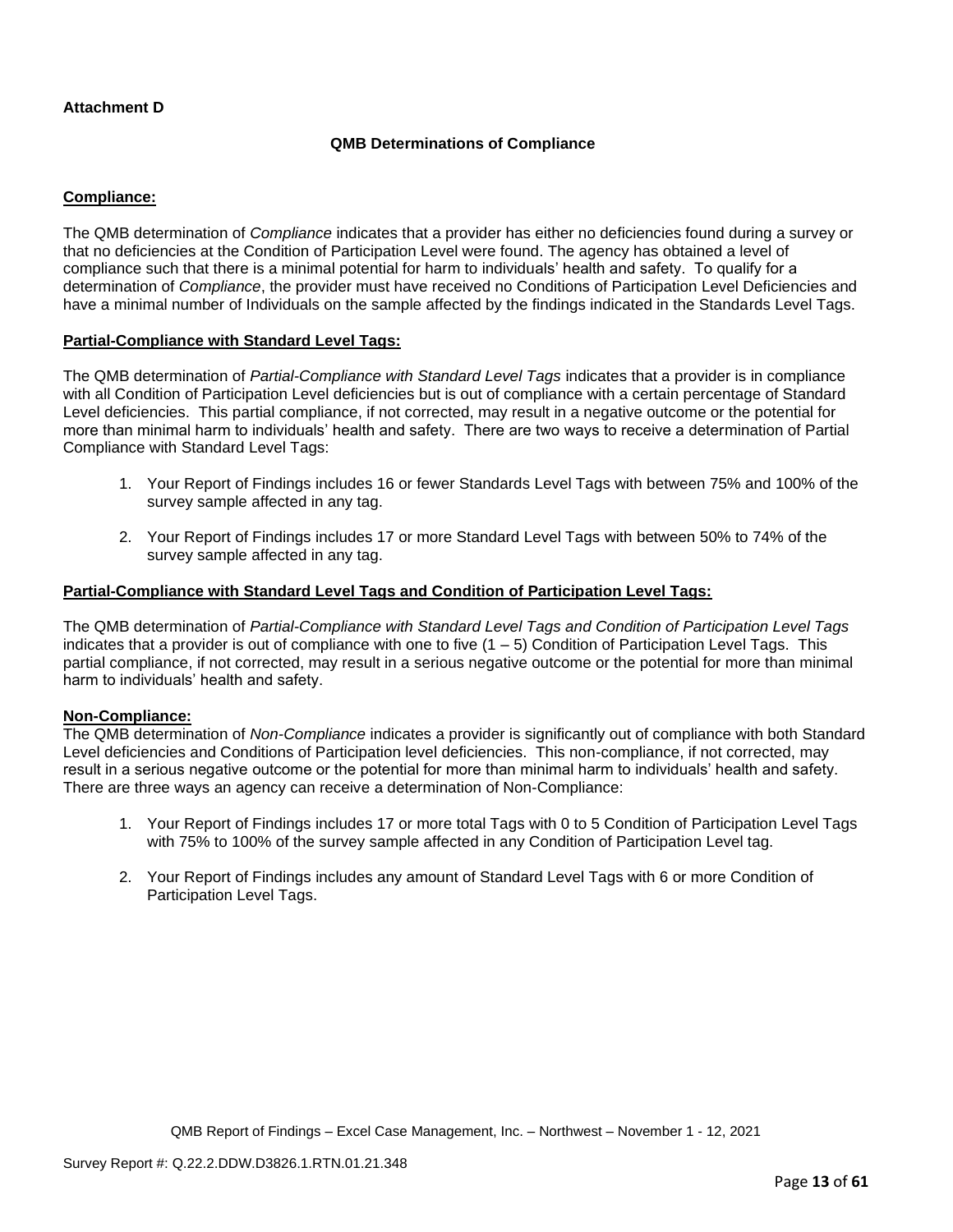| Compliance                                                                                          | Weighting                                                                                                                 |                                                                                                                                    |                                                                                                                             |                                                                                                                        |                                                                                                                         |                                                                                                                             |                                                                                                               |
|-----------------------------------------------------------------------------------------------------|---------------------------------------------------------------------------------------------------------------------------|------------------------------------------------------------------------------------------------------------------------------------|-----------------------------------------------------------------------------------------------------------------------------|------------------------------------------------------------------------------------------------------------------------|-------------------------------------------------------------------------------------------------------------------------|-----------------------------------------------------------------------------------------------------------------------------|---------------------------------------------------------------------------------------------------------------|
| <b>Determination</b>                                                                                |                                                                                                                           | <b>LOW</b>                                                                                                                         |                                                                                                                             | <b>MEDIUM</b>                                                                                                          |                                                                                                                         |                                                                                                                             | <b>HIGH</b>                                                                                                   |
|                                                                                                     |                                                                                                                           |                                                                                                                                    |                                                                                                                             |                                                                                                                        |                                                                                                                         |                                                                                                                             |                                                                                                               |
| <b>Total Tags:</b>                                                                                  | up to 16                                                                                                                  | 17 or more                                                                                                                         | up to 16                                                                                                                    | 17 or more                                                                                                             | <b>Any Amount</b>                                                                                                       | 17 or more                                                                                                                  | <b>Any Amount</b>                                                                                             |
|                                                                                                     | and                                                                                                                       | and                                                                                                                                | and                                                                                                                         | and                                                                                                                    | And/or                                                                                                                  | and                                                                                                                         | And/or                                                                                                        |
| <b>COP Level Tags:</b>                                                                              | 0 COP                                                                                                                     | 0 COP                                                                                                                              | 0 COP                                                                                                                       | 0 COP                                                                                                                  | 1 to 5 COP                                                                                                              | 0 to 5 CoPs                                                                                                                 | 6 or more COP                                                                                                 |
|                                                                                                     | and                                                                                                                       | and                                                                                                                                | and                                                                                                                         | and                                                                                                                    |                                                                                                                         | and                                                                                                                         |                                                                                                               |
| Sample Affected:                                                                                    | 0 to 74%                                                                                                                  | 0 to 49%                                                                                                                           | 75 to 100%                                                                                                                  | 50 to 74%                                                                                                              |                                                                                                                         | 75 to 100%                                                                                                                  |                                                                                                               |
| "Non-<br>Compliance"                                                                                |                                                                                                                           |                                                                                                                                    |                                                                                                                             |                                                                                                                        |                                                                                                                         | 17 or more<br><b>Total Tags with</b><br>75 to 100% of<br>the Individuals<br>in the sample<br>cited in any<br>CoP Level tag. | Any Amount of<br><b>Standard Level</b><br>Tags and 6 or<br>more Conditions<br>of Participation<br>Level Tags. |
| "Partial Compliance<br>with Standard Level<br>tags and Condition<br>of Participation<br>Level Tags" |                                                                                                                           |                                                                                                                                    |                                                                                                                             |                                                                                                                        | <b>Any Amount</b><br><b>Standard Level</b><br>Tags, plus 1 to 5<br><b>Conditions of</b><br>Participation<br>Level tags. |                                                                                                                             |                                                                                                               |
| "Partial<br>Compliance with<br><b>Standard Level</b><br>tags"                                       |                                                                                                                           |                                                                                                                                    | up to 16<br><b>Standard Level</b><br>Tags with 75<br>to 100% of the<br>individuals in<br>the sample<br>cited in any<br>tag. | 17 or more<br><b>Standard Level</b><br>Tags with 50<br>to 74% of the<br>individuals in<br>the sample<br>cited any tag. |                                                                                                                         |                                                                                                                             |                                                                                                               |
| "Compliance"                                                                                        | Up to 16<br><b>Standard Level</b><br>Tags with 0 to<br>74% of the<br>individuals in<br>the sample<br>cited in any<br>tag. | 17 or more<br><b>Standard Level</b><br>Tags with 0 to<br><b>49% of the</b><br>individuals in<br>the sample<br>cited in any<br>tag. |                                                                                                                             |                                                                                                                        |                                                                                                                         |                                                                                                                             |                                                                                                               |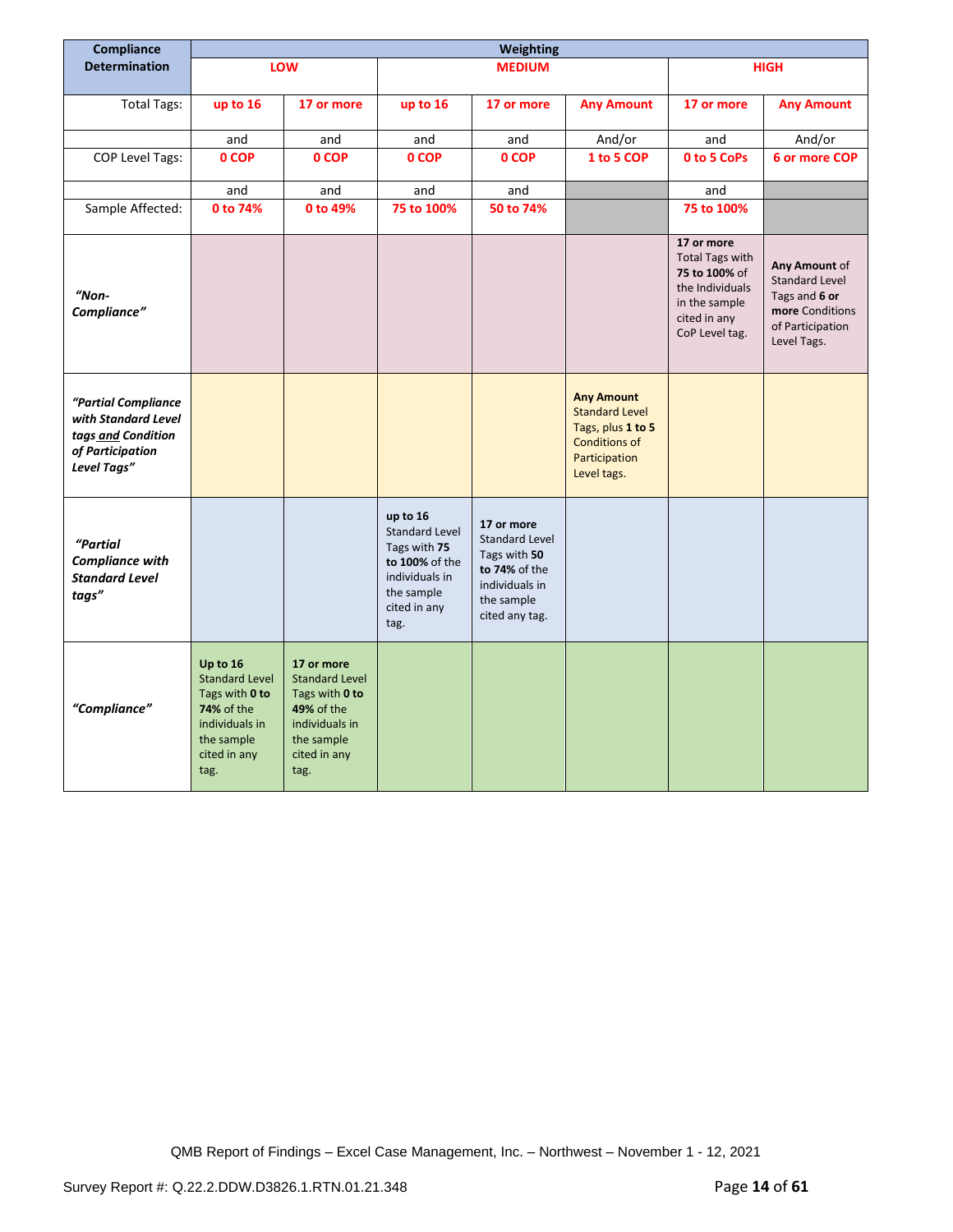## **Agency: Excel Case Management, Inc. - Northwest Region** Program: Developmental Disabilities Waiver<br>Service: 2018: Case Management 2018: Case Management<br>Routine Survey Type:<br>Survey Date: **Survey Date: November 1 – 12, 2021**

| <b>Standard of Care</b>                                                                                                                                                                                                                                                                                                                                                                                                                                                                                                                                                                                                                                                                                                                                                                                                                                                                                                                            | <b>Deficiencies</b>                                                                                                                                                                                                                                                                                                                       | Agency Plan of Correction, On-going QA/QI<br>& Responsible Party                                                                                                                                                                                                                                                                                          | <b>Completion</b><br><b>Date</b> |  |  |
|----------------------------------------------------------------------------------------------------------------------------------------------------------------------------------------------------------------------------------------------------------------------------------------------------------------------------------------------------------------------------------------------------------------------------------------------------------------------------------------------------------------------------------------------------------------------------------------------------------------------------------------------------------------------------------------------------------------------------------------------------------------------------------------------------------------------------------------------------------------------------------------------------------------------------------------------------|-------------------------------------------------------------------------------------------------------------------------------------------------------------------------------------------------------------------------------------------------------------------------------------------------------------------------------------------|-----------------------------------------------------------------------------------------------------------------------------------------------------------------------------------------------------------------------------------------------------------------------------------------------------------------------------------------------------------|----------------------------------|--|--|
| Service Domain: Plan of Care - ISP Development & Monitoring - Service plans address all participates' assessed needs (including health and safety risk<br>factors) and goals, either by waiver services or through other means. Services plans are updated or revised at least annually or when warranted by changes in the<br>waiver participants' needs.                                                                                                                                                                                                                                                                                                                                                                                                                                                                                                                                                                                         |                                                                                                                                                                                                                                                                                                                                           |                                                                                                                                                                                                                                                                                                                                                           |                                  |  |  |
| Tag #1A08 Administrative Case File                                                                                                                                                                                                                                                                                                                                                                                                                                                                                                                                                                                                                                                                                                                                                                                                                                                                                                                 | <b>Standard Level Deficiency</b>                                                                                                                                                                                                                                                                                                          |                                                                                                                                                                                                                                                                                                                                                           |                                  |  |  |
| Developmental Disabilities (DD) Waiver Service<br>Standards 2/26/2018; Re-Issue: 12/28/2018; Eff<br>1/1/2019<br><b>Chapter 8 Case Management: 8.2.8</b><br><b>Maintaining a Complete Client Record:</b><br>The CM is required to maintain documentation for<br>each person supported according to the following<br>requirements:<br>3. The case file must contain the documents<br>identified in Appendix A Client File Matrix.                                                                                                                                                                                                                                                                                                                                                                                                                                                                                                                    | Based on record review, the Agency did not<br>maintain a complete client record at the<br>administrative office for 2 of 30 individuals.<br>Review of the Agency individual case files<br>revealed the following items were not found,<br>incomplete, and/or not current:<br><b>Positive Behavior Support Plan:</b><br>• Not Found $(H8)$ | Provider:<br><b>State your Plan of Correction for the</b><br>deficiencies cited in this tag here (How is the<br>deficiency going to be corrected? This can be<br>specific to each deficiency cited or if possible an<br>overall correction?): $\rightarrow$                                                                                               |                                  |  |  |
| <b>Chapter 20: Provider Documentation and</b><br><b>Client Records: 20.2 Client Records</b><br>Requirements: All DD Waiver Provider Agencies<br>are required to create and maintain individual<br>client records. The contents of client records vary<br>depending on the unique needs of the person<br>receiving services and the resultant information<br>produced. The extent of documentation required<br>for individual client records per service type<br>depends on the location of the file, the type of<br>service being provided, and the information<br>necessary.<br>DD Waiver Provider Agencies are required to<br>adhere to the following:<br>Client records must contain all documents<br>essential to the service being provided and<br>essential to ensuring the health and safety of the<br>person during the provision of the service.<br>Provider Agencies must have readily<br>2.<br>accessible records in home and community | <b>Behavior Crisis Intervention Plan:</b><br>• Not Found $(\#30)$                                                                                                                                                                                                                                                                         | <b>Provider:</b><br><b>Enter your ongoing Quality</b><br><b>Assurance/Quality Improvement processes</b><br>as it related to this tag number here (What is<br>going to be done? How many individuals is this<br>going to affect? How often will this be completed?<br>Who is responsible? What steps will be taken if<br>issues are found?): $\rightarrow$ |                                  |  |  |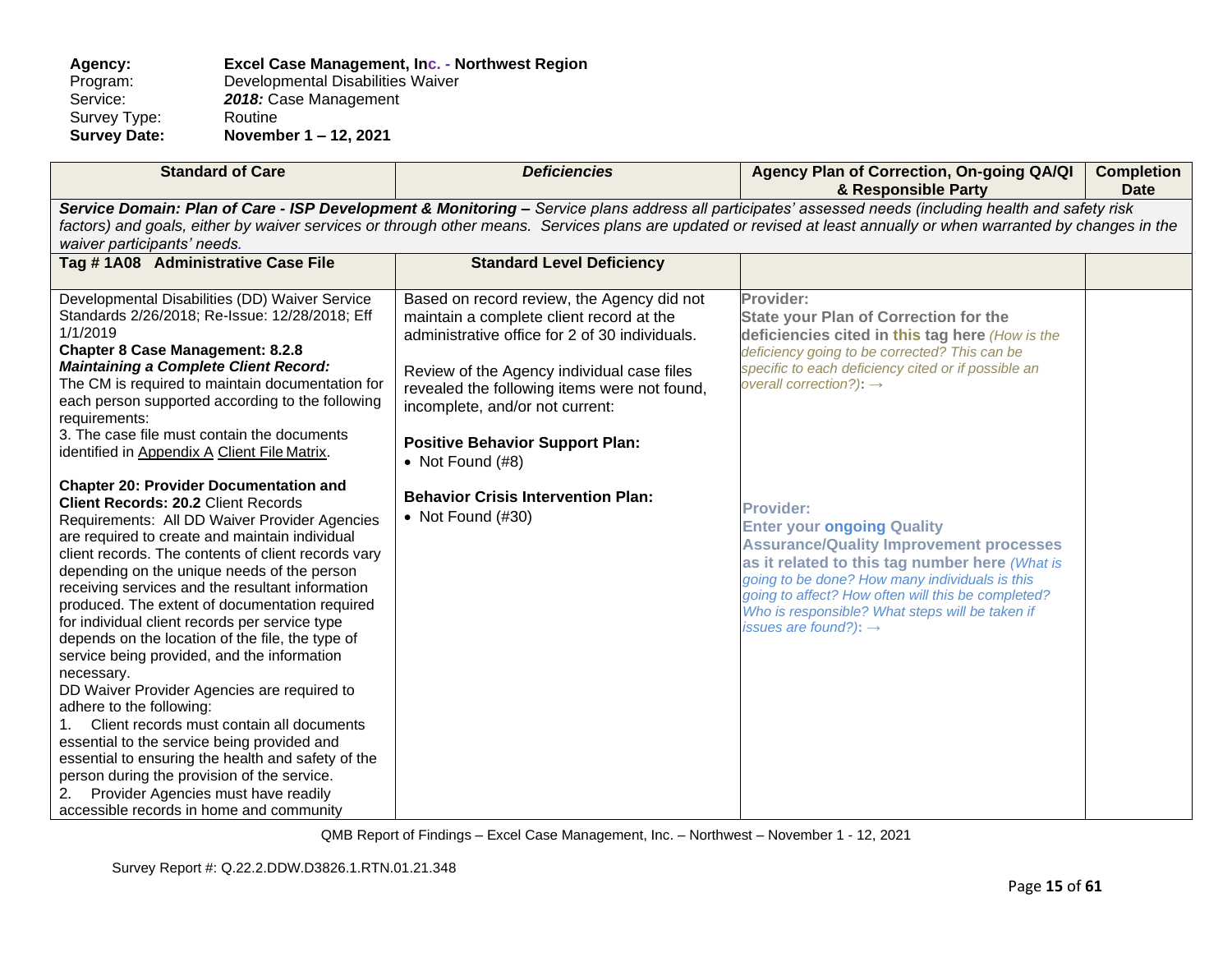| settings in paper or electronic form. Secure        |  |  |
|-----------------------------------------------------|--|--|
| access to electronic records through the Therap     |  |  |
| web-based system using computers or mobile          |  |  |
| devices is acceptable.                              |  |  |
| 3.<br>Provider Agencies are responsible for         |  |  |
| ensuring that all plans created by nurses, RDs,     |  |  |
| therapists or BSCs are present in all needed        |  |  |
| settings.                                           |  |  |
| 4.<br>Provider Agencies must maintain records of    |  |  |
| all documents produced by agency personnel or       |  |  |
| contractors on behalf of each person, including     |  |  |
| any routine notes or data, annual assessments,      |  |  |
| semi-annual reports, evidence of training           |  |  |
| provided/received, progress notes, and any other    |  |  |
| interactions for which billing is generated.        |  |  |
| 5.<br>Each Provider Agency is responsible for       |  |  |
| maintaining the daily or other contact notes        |  |  |
| documenting the nature and frequency of service     |  |  |
| delivery, as well as data tracking only for the     |  |  |
| services provided by their agency.                  |  |  |
|                                                     |  |  |
| 6. The current Client File Matrix found in          |  |  |
| Appendix A Client File Matrix details the           |  |  |
| minimum requirements for records to be stored in    |  |  |
| agency office files, the delivery site, or with DSP |  |  |
| while providing services in the community.          |  |  |
| 7. All records pertaining to JCMs must be           |  |  |
| retained permanently and must be made               |  |  |
| available to DDSD upon request, upon the            |  |  |
| termination or expiration of a provider agreement,  |  |  |
| or upon provider withdrawal from services.          |  |  |
|                                                     |  |  |
| 20.5.1 Individual Data Form (IDF):                  |  |  |
| The Individual Data Form provides an overview       |  |  |
| of demographic information as well as other key     |  |  |
| personal, programmatic, insurance, and health       |  |  |
| related information. It lists medical information;  |  |  |
| assistive technology or adaptive equipment;         |  |  |
| diagnoses; allergies; information about whether     |  |  |
| a guardian or advance directives are in place;      |  |  |
| information about behavioral and health related     |  |  |
| needs; contacts of Provider Agencies and team       |  |  |
| members and other critical information. The IDF     |  |  |
| automatically loads information into other fields   |  |  |
| and forms and must be complete and kept             |  |  |
| current. This form is initiated by the CM. It must  |  |  |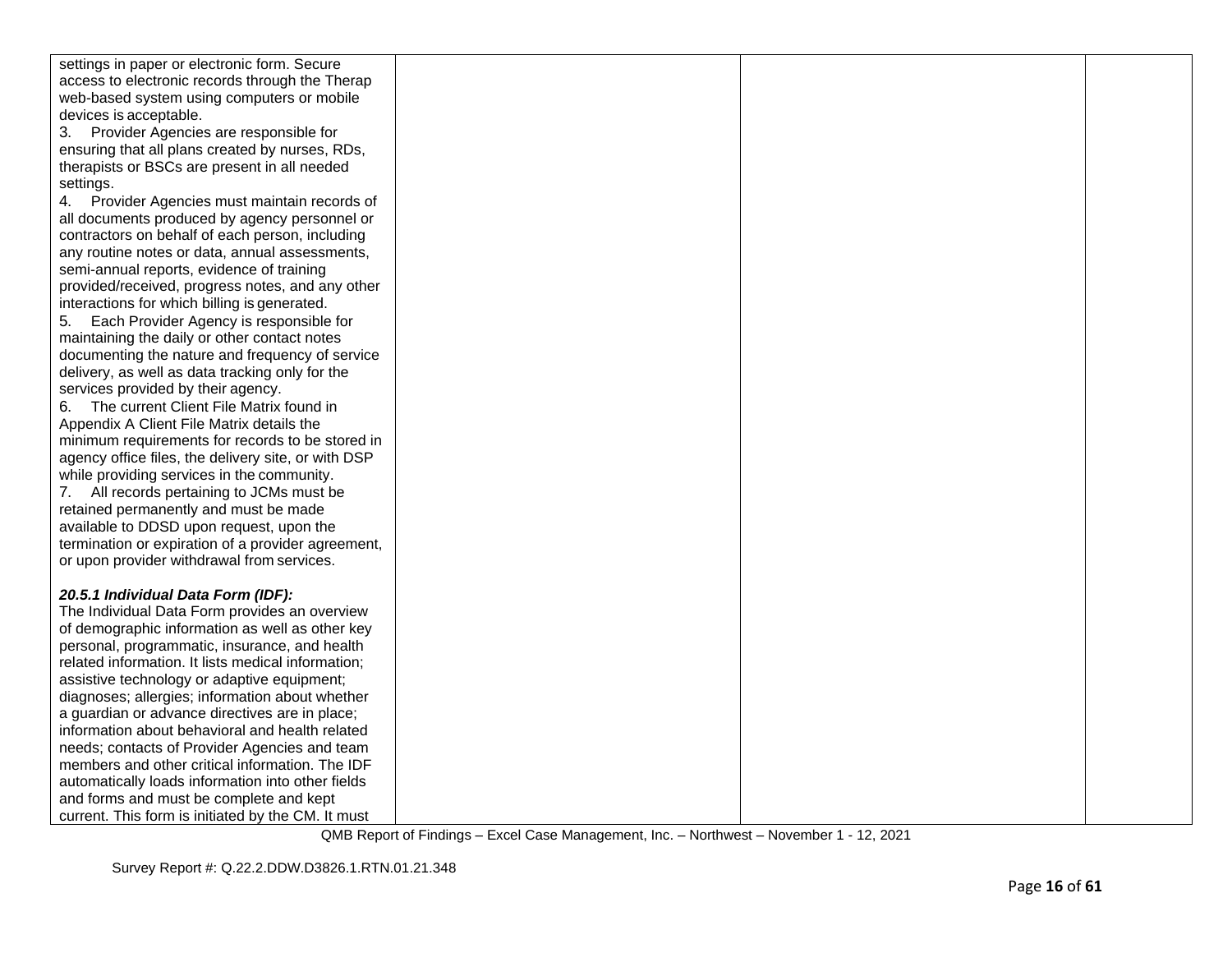| be opened and continuously updated by Living         |  |  |
|------------------------------------------------------|--|--|
| Supports, CCS- Group, ANS, CIHS and case             |  |  |
| management when applicable to the person in          |  |  |
| order for accurate data to auto populate other       |  |  |
| documents like the Health Passport and               |  |  |
| Physician Consultation Form. Although the            |  |  |
| Primary Provider Agency is ultimately                |  |  |
| responsible for keeping this form current, each      |  |  |
|                                                      |  |  |
| provider collaborates and communicates critical      |  |  |
| information to update this form.                     |  |  |
|                                                      |  |  |
| <b>Chapter 3 Safeguards 3.1.2 Team Justification</b> |  |  |
| <b>Process:</b> DD Waiver participants may receive   |  |  |
| evaluations or reviews conducted by a variety of     |  |  |
| professionals or clinicians. These evaluations or    |  |  |
| reviews typically include recommendations or         |  |  |
| suggestions for the person/guardian or the team      |  |  |
| to consider. The team justification process          |  |  |
| includes:                                            |  |  |
| 1. Discussion and decisions about non-health         |  |  |
|                                                      |  |  |
| related recommendations are documented on            |  |  |
| the Team Justification form.                         |  |  |
| 2. The Team Justification form                       |  |  |
| documents that the person/guardian                   |  |  |
| or team has considered the                           |  |  |
| recommendations and has decided:                     |  |  |
| a. to implement the recommendation;                  |  |  |
| b. to create an action plan and revise the ISP,      |  |  |
| if necessary; or                                     |  |  |
|                                                      |  |  |
| c. not to implement the recommendation               |  |  |
| currently.                                           |  |  |
| 3. All DD Waiver Provider Agencies                   |  |  |
| participate in information gathering, IDT            |  |  |
| meeting attendance, and accessing                    |  |  |
| supplemental resources if needed and                 |  |  |
| desired.                                             |  |  |
| 4. The CM ensures that the Team Justification        |  |  |
| Process is followed and complete.                    |  |  |
|                                                      |  |  |
|                                                      |  |  |
|                                                      |  |  |
|                                                      |  |  |
|                                                      |  |  |
|                                                      |  |  |
|                                                      |  |  |
|                                                      |  |  |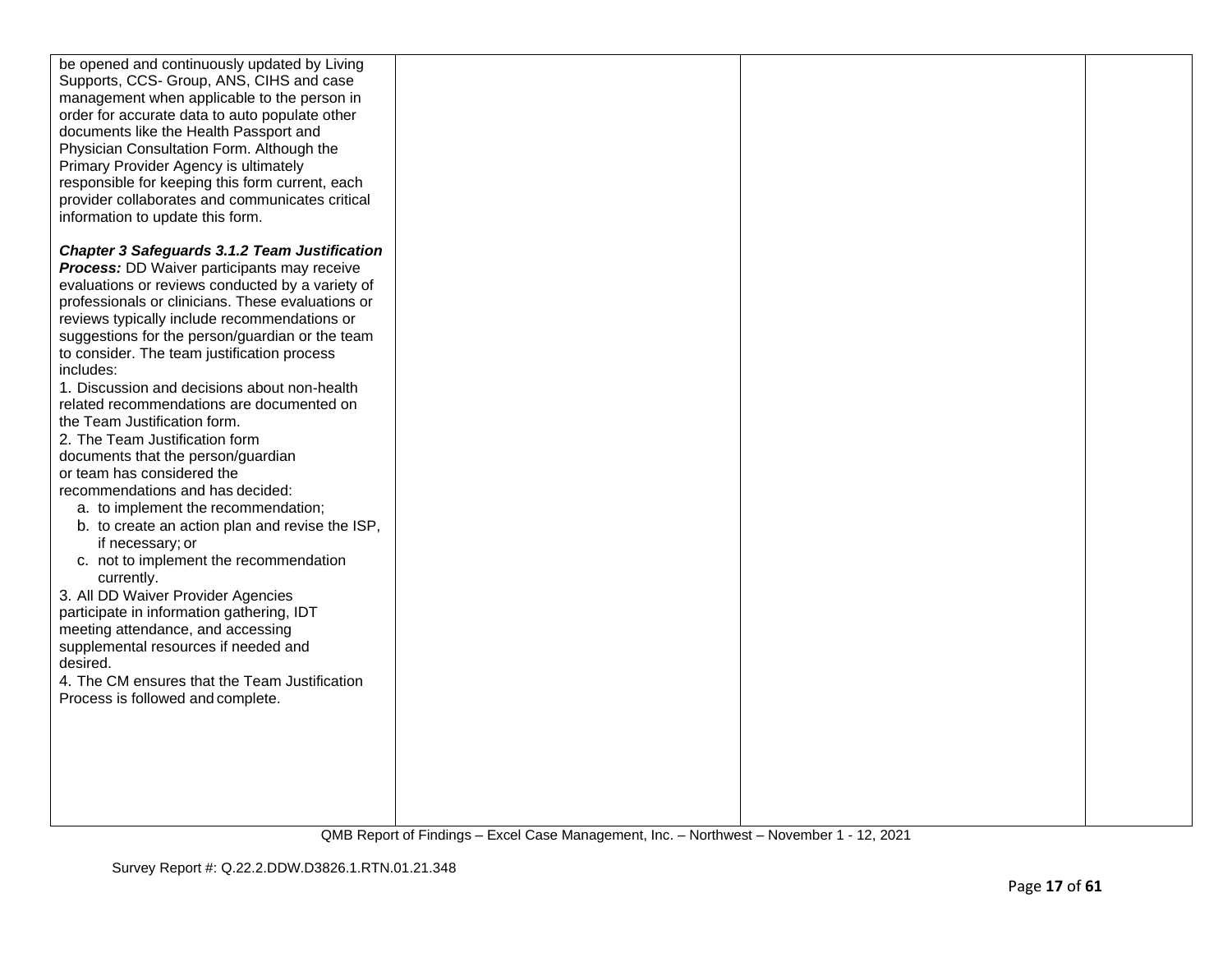| Tag #1A08.3 Administrative Case File -                                                  | <b>Condition of Participation Level Deficiency</b> |                                                                                            |  |
|-----------------------------------------------------------------------------------------|----------------------------------------------------|--------------------------------------------------------------------------------------------|--|
| <b>Individual Service Plan / ISP Components</b>                                         |                                                    |                                                                                            |  |
| <b>NMAC 7.26.5 SERVICE PLANS FOR</b>                                                    | After an analysis of the evidence, it has been     | Provider:                                                                                  |  |
| INDIVIDUALS WITH DEVELOPMENTAL                                                          | determined there is a significant potential for a  | <b>State your Plan of Correction for the</b>                                               |  |
| DISABILITIES LIVING IN THE COMMUNITY.                                                   | negative outcome to occur.                         | deficiencies cited in this tag here (How is the                                            |  |
|                                                                                         |                                                    | deficiency going to be corrected? This can be                                              |  |
| NMAC 7.26.5.12 DEVELOPMENT OF THE                                                       | Based on record review, the Agency did not         | specific to each deficiency cited or if possible an<br>overall correction?): $\rightarrow$ |  |
| <b>INDIVIDUAL SERVICE PLAN (ISP) -</b>                                                  | maintain a complete client record at the           |                                                                                            |  |
| PARTICIPATION IN AND SCHEDULING OF                                                      | administrative office for 8 of 30 individuals.     |                                                                                            |  |
| <b>INTERDISCIPLINARY TEAM MEETINGS.</b>                                                 |                                                    |                                                                                            |  |
|                                                                                         | Review of the Agency individual case files         |                                                                                            |  |
| NMAC 7.26.5.14 DEVELOPMENT OF THE                                                       | revealed the following items were not found,       |                                                                                            |  |
| <b>INDIVIDUAL SERVICE PLAN (ISP) -</b>                                                  | incomplete, and/or not current:                    |                                                                                            |  |
| <b>CONTENT OF INDIVIDUAL SERVICE</b>                                                    |                                                    | <b>Provider:</b>                                                                           |  |
| <b>PLANS.</b>                                                                           | <b>Individual Specific Training Section (ISP):</b> | <b>Enter your ongoing Quality</b>                                                          |  |
|                                                                                         | • Not Current (#18) (Note: Updated during the      | <b>Assurance/Quality Improvement processes</b>                                             |  |
| Developmental Disabilities (DD) Waiver                                                  | on-site survey. Provider please complete           | as it related to this tag number here (What is                                             |  |
| Service Standards 2/26/2018; Re-Issue:                                                  | POC for ongoing QA/QI.)                            | going to be done? How many individuals is this                                             |  |
| 12/28/2018; Eff 1/1/2019                                                                |                                                    | going to affect? How often will this be completed?                                         |  |
| <b>Chapter 8 Case Management: 8.2.8</b><br><b>Maintaining a Complete Client Record:</b> | ISP Teaching & Support Strategies:                 | Who is responsible? What steps will be taken if                                            |  |
| The CM is required to maintain documentation                                            | Individual #1:                                     | issues are found?): $\rightarrow$                                                          |  |
| for each person supported according to the                                              | TSS not found for the following Live Outcome       |                                                                                            |  |
| following requirements:                                                                 | Statement / Action Steps:                          |                                                                                            |  |
| 3. The case file must contain the documents                                             | • " will put away shirts in her closet."           |                                                                                            |  |
| identified in Appendix A Client File Matrix.                                            |                                                    |                                                                                            |  |
|                                                                                         | "will put away pants in her dresser."<br>$\bullet$ |                                                                                            |  |
| <b>Chapter 6 Individual Service Plan: The</b>                                           |                                                    |                                                                                            |  |
| CMS requires a person-centered service plan                                             | TSS not found for the following Fun /              |                                                                                            |  |
| for every person receiving HCBS. The DD                                                 | Relationship Outcome Statement / Action            |                                                                                            |  |
| Waiver's person-centered service plan is the                                            | Steps:                                             |                                                                                            |  |
| ISP.                                                                                    | • "will select or take pictures and create a       |                                                                                            |  |
|                                                                                         | short story."                                      |                                                                                            |  |
| 6.5.2 ISP Revisions: The ISP is a dynamic                                               |                                                    |                                                                                            |  |
| document that changes with the person's                                                 | Individual #8:                                     |                                                                                            |  |
| desires, circumstances, and need. IDT                                                   | TSS not found for the following Live Outcome       |                                                                                            |  |
| members must collaborate and request an IDT                                             | Statement / Action Steps:                          |                                                                                            |  |
| meeting from the CM when a need to modify                                               | • "will interact with his peers using              |                                                                                            |  |
| the ISP arises. The CM convenes the IDT                                                 | technology."                                       |                                                                                            |  |
| within ten days of receipt of any reasonable                                            |                                                    |                                                                                            |  |
| request to convene the team, either in person<br>or through teleconference.             | Individual #12:                                    |                                                                                            |  |
|                                                                                         |                                                    |                                                                                            |  |
|                                                                                         |                                                    |                                                                                            |  |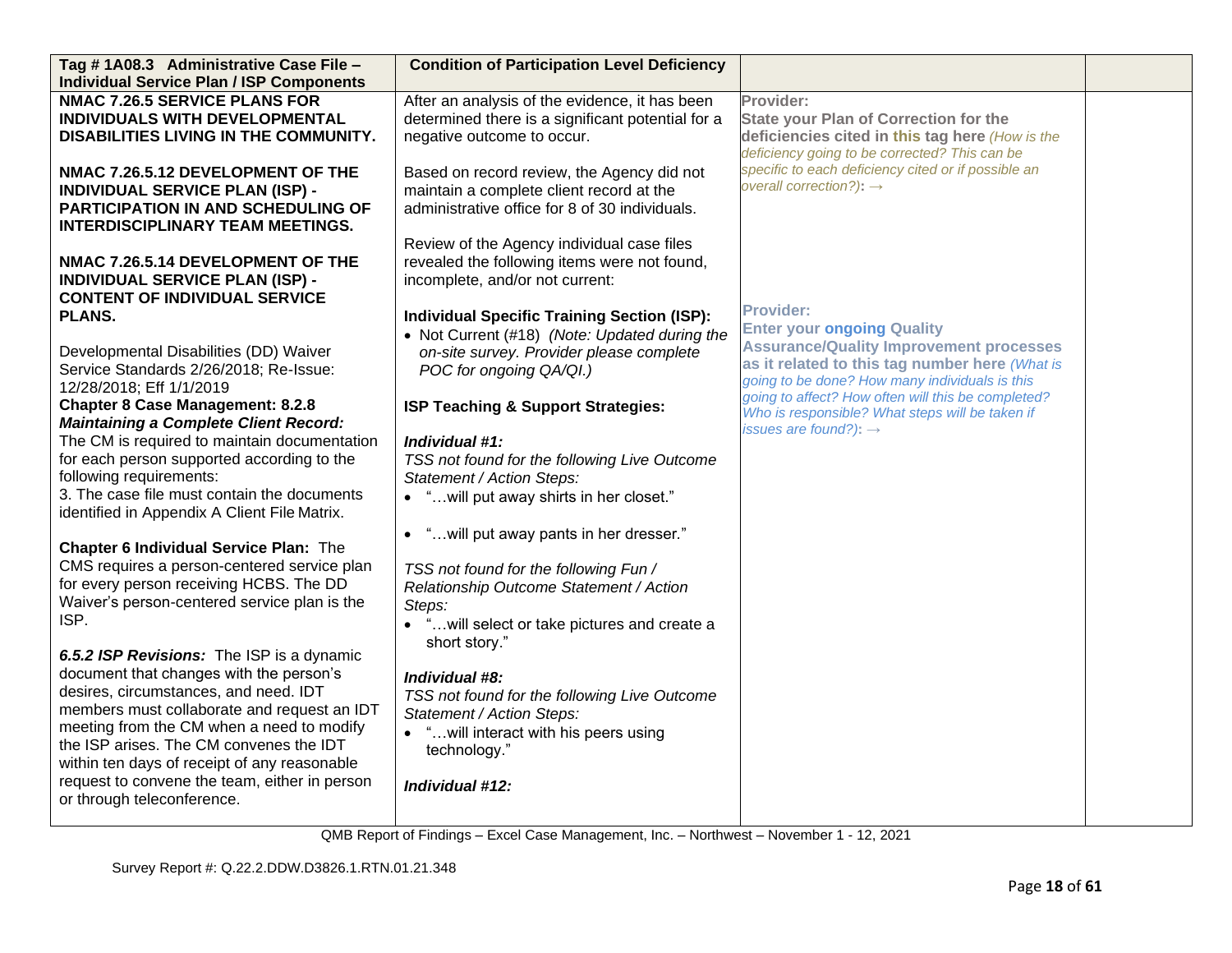| 6.6 DDSD ISP Template: The ISP must be                                                        | TSS not found for the following Fun /        |  |
|-----------------------------------------------------------------------------------------------|----------------------------------------------|--|
| written according to templates provided by the                                                | Relationship Outcome Statement / Action      |  |
| DDSD. Both children and adults have                                                           | Steps:                                       |  |
| designated ISP templates. The ISP template                                                    | • "will choose a topic."                     |  |
| includes Vision Statements, Desired                                                           |                                              |  |
| Outcomes, a meeting participant signature                                                     | " will photograph or research chosen         |  |
| page, an Addendum A (i.e., an                                                                 | subject."                                    |  |
| acknowledgement of receipt of specific                                                        |                                              |  |
| information) and other elements depending on                                                  | • "will create pictorial story."             |  |
| the age of the individual. The ISP templates                                                  |                                              |  |
| may be revised and reissued by DDSD to                                                        | • "will share story."                        |  |
| incorporate initiatives that improve person -                                                 |                                              |  |
| centered planning practices. Companion                                                        | Individual #19:                              |  |
| documents may also be issued by DDSD and                                                      | TSS not found for the following Live Outcome |  |
| be required for use in order to better                                                        | Statement / Action Steps:                    |  |
| demonstrate required elements of the PCP                                                      | • "press talk button."                       |  |
| process and ISP development.                                                                  |                                              |  |
| The ISP is completed by the CM with the IDT                                                   | • "without staff assistance, will press talk |  |
| input and must be completed according to the                                                  | button."                                     |  |
| following requirements:                                                                       |                                              |  |
| DD Waiver Provider Agencies should not<br>1.                                                  | TSS not found for the following Work / Learn |  |
| recommend service type, frequency, and                                                        | Outcome Statement / Action Steps:            |  |
| amount (except for required case management                                                   | • "will choose activity."                    |  |
| services) on an individual budget prior to the<br>Vision Statement and Desired Outcomes being |                                              |  |
| developed.                                                                                    | "will participate in activity."<br>$\bullet$ |  |
| The person does not require IDT<br>2.                                                         |                                              |  |
| agreement/approval regarding his/her dreams,                                                  | TSS not found for the following Fun /        |  |
| aspirations, and desired long-term outcomes.                                                  | Relationship Outcome Statement / Action      |  |
| 3. When there is disagreement, the IDT is                                                     | Steps:                                       |  |
| required to plan and resolve conflicts in a                                                   | • "plan virtual activity."                   |  |
| manner that promotes health, safety, and                                                      |                                              |  |
| quality of life through consensus. Consensus                                                  | • "host virtual get-together."               |  |
| means a state of general agreement that                                                       |                                              |  |
| allows members to support the proposal, at                                                    | TSS not found for the Health Outcome         |  |
| least on a trial basis.                                                                       | Statement / Action Step:                     |  |
| 4. A signature page and/or documentation of                                                   | • "research and choose."                     |  |
| participation by phone must be completed.                                                     |                                              |  |
| 5. The CM must review a current Addendum                                                      | Individual #23                               |  |
| A and DHI ANE letter with the person and                                                      | TSS not found for the following Fun /        |  |
| Court appointed guardian or parents of a                                                      | Relationship Outcome Statement / Action      |  |
| minor, if applicable.                                                                         | Steps:                                       |  |
|                                                                                               | "will take pictures."                        |  |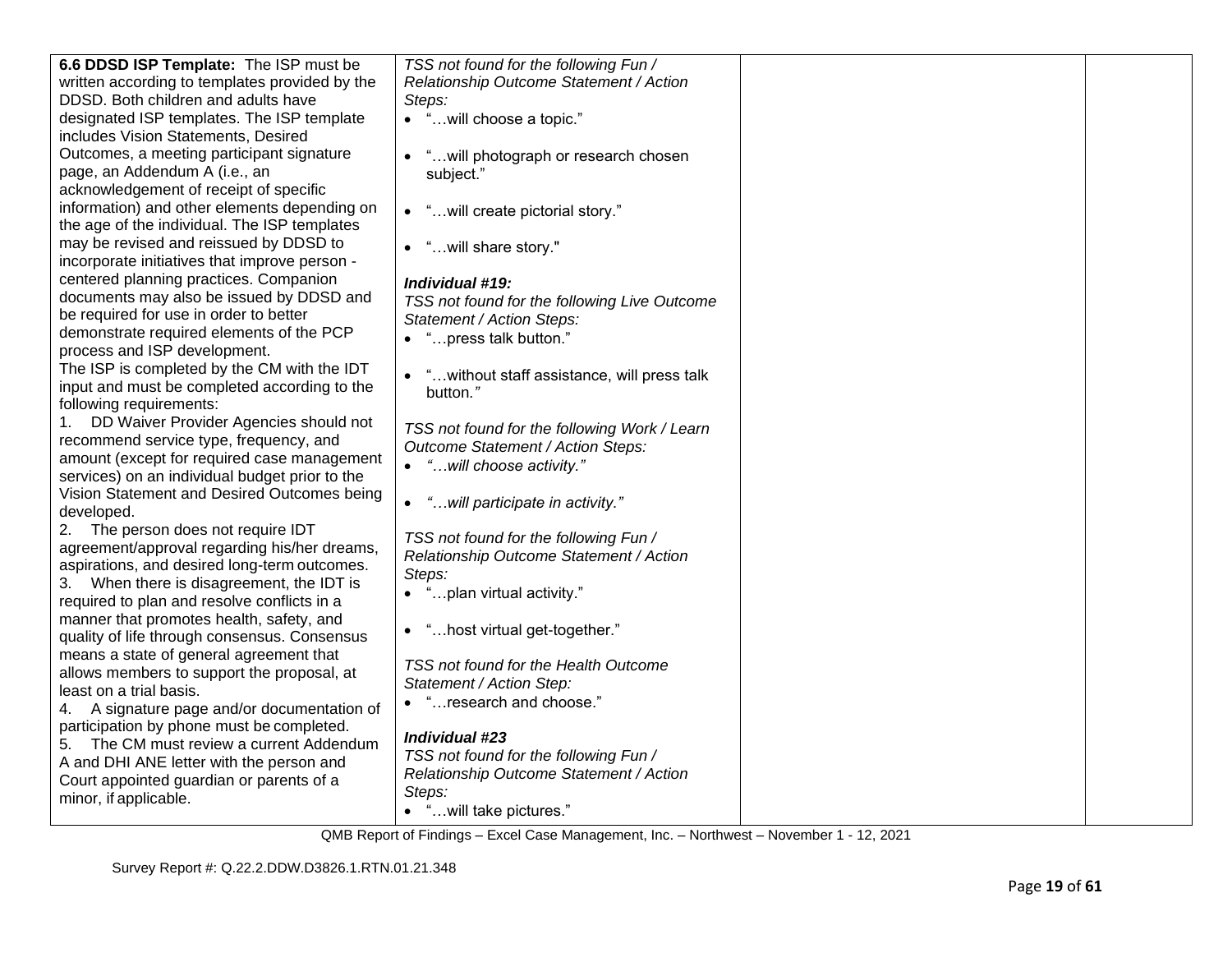| 6.7 Completion and Distribution of the ISP:<br>The CM is required to assure all elements of<br>the ISP and companion documents are<br>completed and distributed to the IDT<br><b>Chapter 20: Provider Documentation and</b><br><b>Client Records 20.2 Client Records</b><br>Requirements: All DD Waiver Provider<br>Agencies are required to create and maintain<br>individual client records. The contents of client<br>records vary depending on the unique needs of<br>the person receiving services and the resultant<br>information produced. The extent of<br>documentation required for individual client<br>records per service type depends on the<br>location of the file, the type of service being<br>provided, and the information necessary. | • " will use pictures to create story on<br>Pictello."<br>Individual #26:<br>TSS not found for the following Work / Learn<br>Outcome Statement / Action Steps:<br>• "will login to Oracle."<br>Individual #27:<br>TSS not found for the following Work / Learn<br>Outcome Statement / Action Steps:<br>• "will place rolled silverware bin on cart."<br>TSS not found for the following Fun /<br>Relationship Outcome Statement / Action<br>Steps:<br>• " will take photo engaging in day trip."<br>" will share collection of photos from day<br>$\bullet$ |  |
|------------------------------------------------------------------------------------------------------------------------------------------------------------------------------------------------------------------------------------------------------------------------------------------------------------------------------------------------------------------------------------------------------------------------------------------------------------------------------------------------------------------------------------------------------------------------------------------------------------------------------------------------------------------------------------------------------------------------------------------------------------|-------------------------------------------------------------------------------------------------------------------------------------------------------------------------------------------------------------------------------------------------------------------------------------------------------------------------------------------------------------------------------------------------------------------------------------------------------------------------------------------------------------------------------------------------------------|--|
|                                                                                                                                                                                                                                                                                                                                                                                                                                                                                                                                                                                                                                                                                                                                                            | trips with friends one time."                                                                                                                                                                                                                                                                                                                                                                                                                                                                                                                               |  |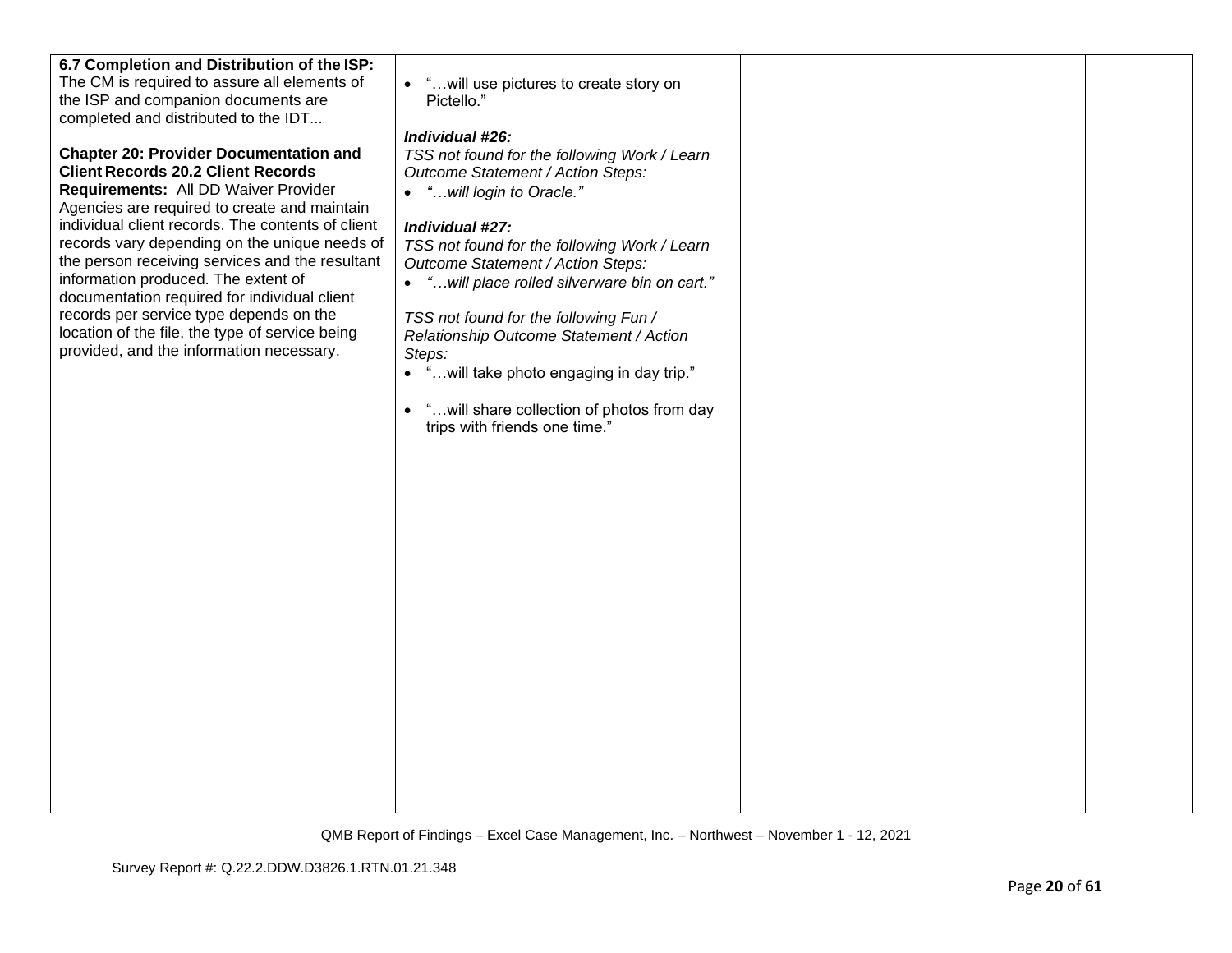| Tag #1A08.4 Assistive Technology                                                                                                                                                                                                                                                                                                                                                                                                                                                                                                                                                                                                                                                                                                                                                                                                                                                                                                                                       | <b>Standard Level Deficiency</b>                                                                                                                                                                                                                                          |                                                                                                                                                                                                                                                                                                                                                           |  |
|------------------------------------------------------------------------------------------------------------------------------------------------------------------------------------------------------------------------------------------------------------------------------------------------------------------------------------------------------------------------------------------------------------------------------------------------------------------------------------------------------------------------------------------------------------------------------------------------------------------------------------------------------------------------------------------------------------------------------------------------------------------------------------------------------------------------------------------------------------------------------------------------------------------------------------------------------------------------|---------------------------------------------------------------------------------------------------------------------------------------------------------------------------------------------------------------------------------------------------------------------------|-----------------------------------------------------------------------------------------------------------------------------------------------------------------------------------------------------------------------------------------------------------------------------------------------------------------------------------------------------------|--|
| <b>Inventory List</b><br>Developmental Disabilities (DD) Waiver<br>Service Standards 2/26/2018; Re-Issue:<br>12/28/2018; Eff 1/1/2019<br><b>Chapter 8 Case Management: 8.2.8</b><br><b>Maintaining a Complete Client Record:</b><br>The CM is required to maintain documentation for<br>each person supported according to the following<br>requirements:                                                                                                                                                                                                                                                                                                                                                                                                                                                                                                                                                                                                              | Based on record review, the Agency did not<br>maintain a complete client record at the<br>administrative office for 1 of 30 individuals.<br>Review of the Agency individual case files<br>revealed the following items were not found,<br>incomplete, and/or not current: | Provider:<br><b>State your Plan of Correction for the</b><br>deficiencies cited in this tag here (How is the<br>deficiency going to be corrected? This can be<br>specific to each deficiency cited or if possible an<br>overall correction?): $\rightarrow$                                                                                               |  |
| 3. The case file must contain the documents<br>identified in Appendix A Client File Matrix.<br><b>Chapter 12: Professional and Clinical</b><br>Services Therapy Services: 12.4.7.3 Assistive<br><b>Technology (AT) Services, Personal Support</b><br><b>Technology (PST) and Environmental</b><br>Modifications: Therapists support the person to<br>access and utilize AT, PST and Environmental<br>Modifications through the following requirements:<br>2. Therapist are required to maintain a current AT<br>Inventory in each Living Supports and CCS site<br>where AT is used, for each person using AT<br>related to that therapist's scope of service.<br>3. Therapists are required to initiate or update the<br>AT Inventory annually, by the 190th day following<br>the person's ISP effective date, so that it<br>accurately identifies the assistive technology<br>currently in use by the individual and related to<br>that therapist's scope of service. | <b>Assistive Technology Inventory List:</b><br>• Individual #10 - As indicated by the Health<br>and Safety section of ISP the individual is<br>required to have an inventory list. No<br>evidence of inventory found.                                                     | <b>Provider:</b><br><b>Enter your ongoing Quality</b><br><b>Assurance/Quality Improvement processes</b><br>as it related to this tag number here (What is<br>going to be done? How many individuals is this<br>going to affect? How often will this be completed?<br>Who is responsible? What steps will be taken if<br>issues are found?): $\rightarrow$ |  |
| <b>Chapter 20: Provider Documentation and</b><br><b>Client Records 20.2 Client Records</b><br>Requirements: All DD Waiver Provider Agencies<br>are required to create and maintain individual<br>client records. The contents of client records vary<br>depending on the unique needs of the person<br>receiving services and the resultant information<br>produced. The extent of documentation required<br>for individual client records per service type<br>depends on the location of the file, the type of<br>service being provided, and the information<br>necessary.                                                                                                                                                                                                                                                                                                                                                                                           |                                                                                                                                                                                                                                                                           |                                                                                                                                                                                                                                                                                                                                                           |  |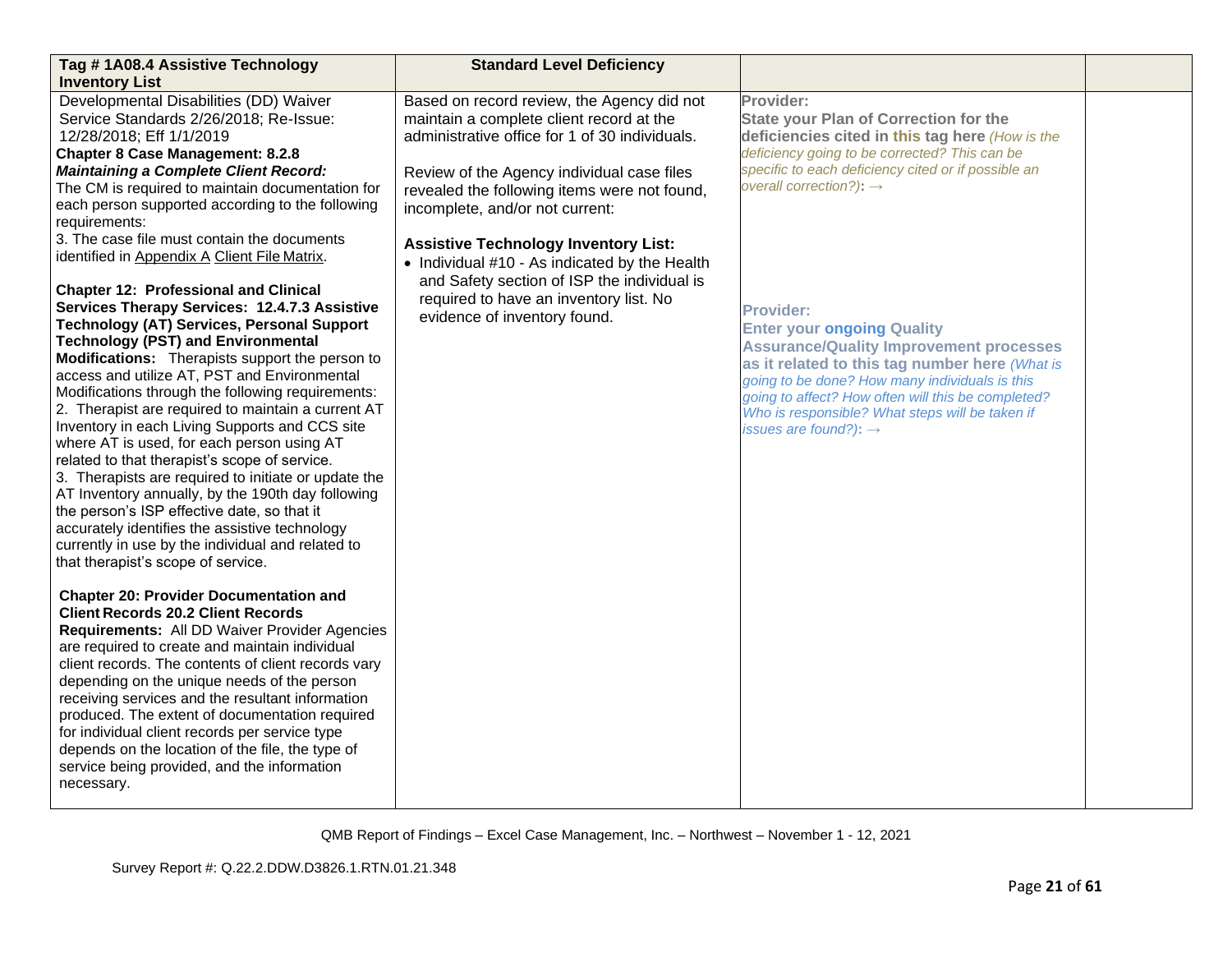| Tag #4C02 Scope of Services - Primary<br><b>Freedom of Choice</b>                                                                                                                                                                                                                                                                                                                                                                                                                                                                                                                                                                                                                                                                                                  | <b>Standard Level Deficiency</b>                                                                                                                                                                                                                                                                                      |                                                                                                                                                                                                                                                                                                                                       |  |
|--------------------------------------------------------------------------------------------------------------------------------------------------------------------------------------------------------------------------------------------------------------------------------------------------------------------------------------------------------------------------------------------------------------------------------------------------------------------------------------------------------------------------------------------------------------------------------------------------------------------------------------------------------------------------------------------------------------------------------------------------------------------|-----------------------------------------------------------------------------------------------------------------------------------------------------------------------------------------------------------------------------------------------------------------------------------------------------------------------|---------------------------------------------------------------------------------------------------------------------------------------------------------------------------------------------------------------------------------------------------------------------------------------------------------------------------------------|--|
| Developmental Disabilities (DD) Waiver<br>Service Standards 2/26/2018; Re-Issue:<br>12/28/2018; Eff 1/1/2019<br><b>Chapter 8 Case Management: 8.2.8</b><br><b>Maintaining a Complete Client Record:</b><br>The CM is required to maintain documentation<br>for each person supported according to the<br>following requirements:<br>3. The case file must contain the documents                                                                                                                                                                                                                                                                                                                                                                                    | Based on record review, the Agency did not<br>maintain documentation assuring individuals<br>obtained all services through the freedom of<br>choice process for 1 of 30 individuals.<br>Review of the Agency individual case files<br>revealed the following items were not found,<br>incomplete, and/or not current: | Provider:<br><b>State your Plan of Correction for the</b><br>deficiencies cited in this tag here (How is the<br>deficiency going to be corrected? This can be<br>specific to each deficiency cited or if possible an<br>overall correction?): $\rightarrow$                                                                           |  |
| identified in Appendix A Client File Matrix.<br><b>Chapter 1: Initial Allocation and Ongoing</b>                                                                                                                                                                                                                                                                                                                                                                                                                                                                                                                                                                                                                                                                   | <b>Primary Freedom of Choice:</b><br>• Not Found $(\#23)$                                                                                                                                                                                                                                                             | <b>Provider:</b>                                                                                                                                                                                                                                                                                                                      |  |
| Eligibility: Waiver eligibility is determined by<br>the DDSD Intake and Eligibility Bureau (IEB),<br>located statewide in the DDSD Regional<br>Offices. While Provider Agencies are not<br>directly involved in the eligibility determination<br>process, they are an important point of contact.<br>Provider Agencies must refer people to the<br>appropriate DDSD Regional Office where pre-<br>service activities are initiated.<br>1.4 Primary Freedom of Choice (PFOC):<br>The applicant completes the PFOC form to<br>select between:<br>an Intermediate Care Facility-<br>1.<br>Intellectual/Developmental Disability) ICF/IID;<br>or<br>2.<br>the DD Waiver and a Case Management<br>Agency or the Mi Via self-directed waiver and<br>a Consultant Agency. |                                                                                                                                                                                                                                                                                                                       | <b>Enter your ongoing Quality</b><br><b>Assurance/Quality Improvement processes</b><br>as it related to this tag number here (What is<br>going to be done? How many individuals is this<br>going to affect? How often will this be completed?<br>Who is responsible? What steps will be taken if<br>issues are found?): $\rightarrow$ |  |
| <b>Chapter 9 Transitions: 9.1 Change in Case</b><br>Management Agency: If a person or<br>guardian selects a different case management<br>agency, the following steps must be taken to<br>ensure that critical issues affecting the<br>person's health and safety do not get lost and<br>a complete exchange of information and<br>documentation occurs.<br>The person or guardian has the<br>responsibility to contact his/her local DDSD                                                                                                                                                                                                                                                                                                                          |                                                                                                                                                                                                                                                                                                                       |                                                                                                                                                                                                                                                                                                                                       |  |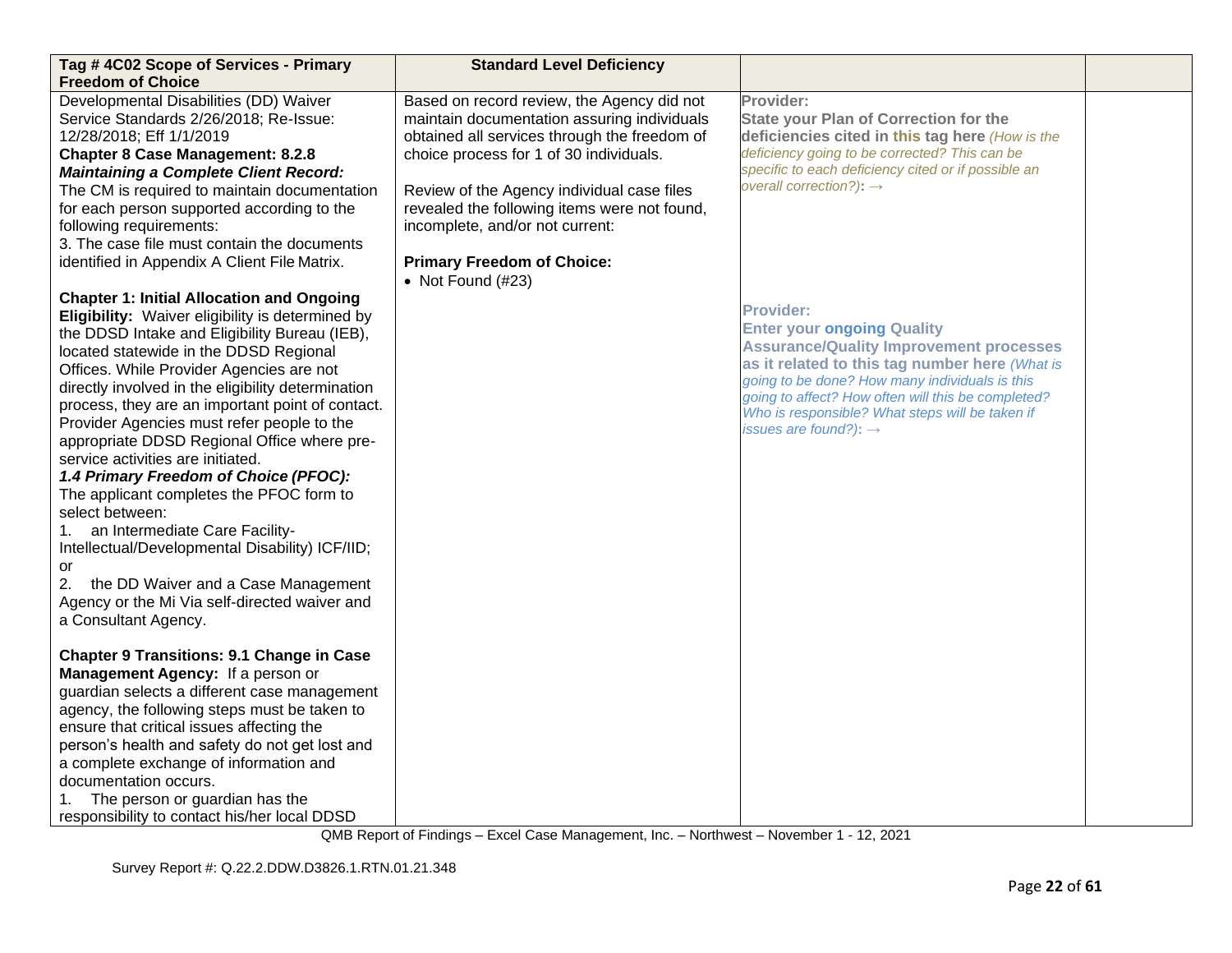| Regional Office to complete the PFOC form          |  |  |
|----------------------------------------------------|--|--|
| selecting the new Case Management Agency.          |  |  |
| When the new Case Management Agency                |  |  |
| and DDSD receive the PFOC, file transfers          |  |  |
| must be completed within 30 days.                  |  |  |
|                                                    |  |  |
| 9.8 Waiver Transfers: A DD Waiver                  |  |  |
| participant and/or legal representative may        |  |  |
| choose to transfer to or from another waiver       |  |  |
| program by contacting the DDSD to initiate a       |  |  |
| waiver change. If a person wants to switch         |  |  |
| waivers within the first 30 days of allocation,    |  |  |
| and no medical or financial eligibility has        |  |  |
| begun, the transfer is permitted. Waiver           |  |  |
|                                                    |  |  |
| transfers are not allowed when the expiration      |  |  |
| of the person's LOC is within 90 calendar days     |  |  |
| or less. If the participant has already begun the  |  |  |
| eligibility or annual recertification process, the |  |  |
| person must meet medical and financial             |  |  |
| eligibility before he/she may request a transfer.  |  |  |
| Waiver transfers require the following steps:      |  |  |
| 3. A Waiver Change Form (WCF) is                   |  |  |
| completed by the person and/or legal               |  |  |
| representative and returned to the local DDSD      |  |  |
| Regional Office.                                   |  |  |
| Once DDSD staff receive the WCF, it is<br>4.       |  |  |
| forwarded by DDSD staff to the current DD          |  |  |
| Waiver CM, Medically Fragile CM, and Mi Via        |  |  |
| Consultant as relevant.                            |  |  |
| Transfers between waivers should occur<br>5.       |  |  |
| within 90 calendar days of receipt of the WCF      |  |  |
| unless there are circumstances related to the      |  |  |
| person's services that require more time.          |  |  |
| Transition meetings must occur within at<br>6.     |  |  |
| least 30 days of receipt of the WCF. The           |  |  |
| receiving agency must schedule the meeting         |  |  |
| within five days of receipt of the WCF.            |  |  |
| The transition meeting must occur, either<br>7.    |  |  |
| by phone or in person, and is required to include  |  |  |
| the person or their legal representative, as well  |  |  |
| as the Mi Via Consultant or Medically Fragile      |  |  |
| Case Manager and DD Waiver CM who attend           |  |  |
| in person.                                         |  |  |
|                                                    |  |  |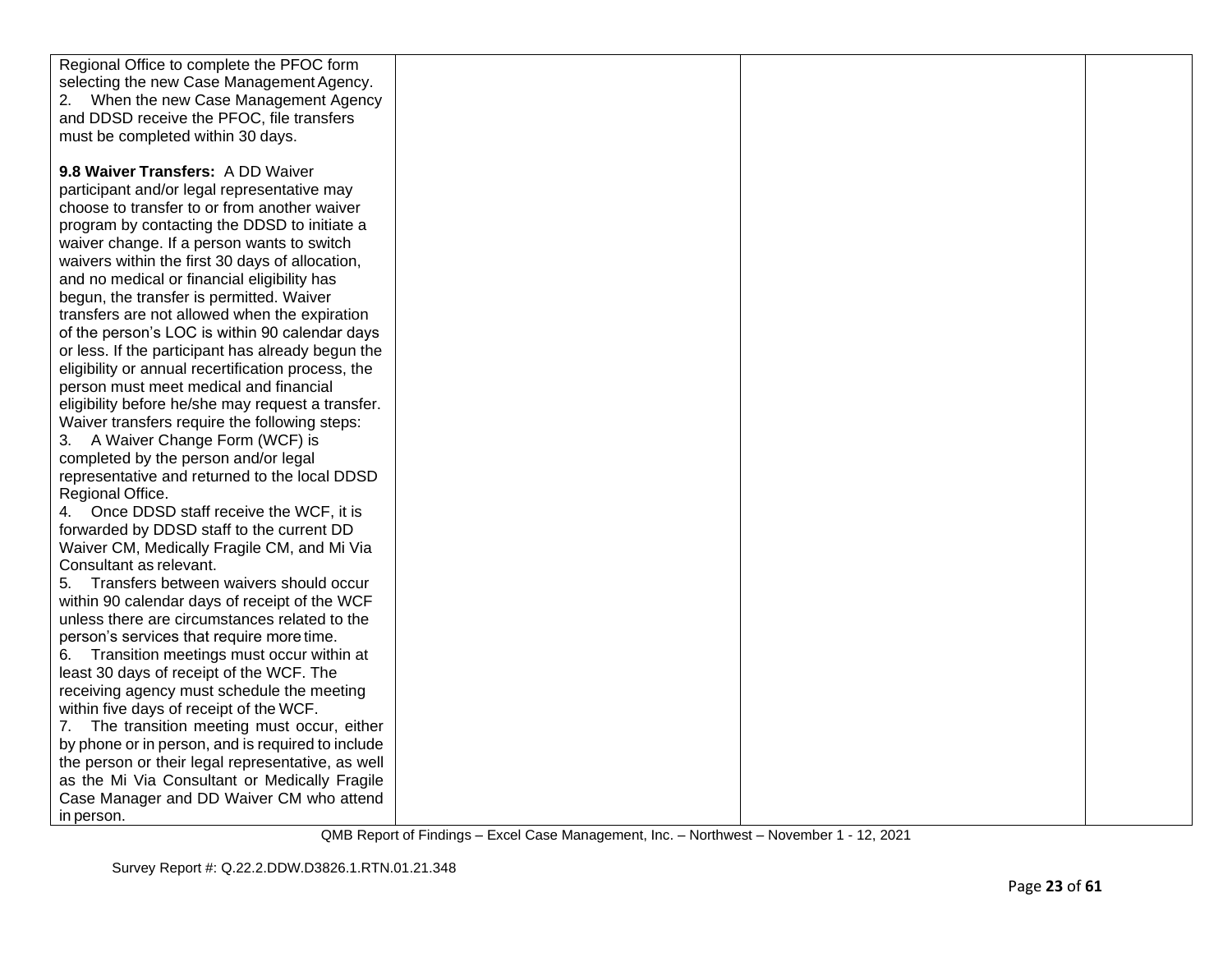| <b>Chapter 20: Provider Documentation and</b>     |  |  |
|---------------------------------------------------|--|--|
| <b>Client Records 20.2 Client Records</b>         |  |  |
| Requirements: All DD Waiver Provider              |  |  |
| Agencies are required to create and maintain      |  |  |
| individual client records. The contents of client |  |  |
| records vary depending on the unique needs of     |  |  |
| the person receiving services and the resultant   |  |  |
| information produced. The extent of               |  |  |
| documentation required for individual client      |  |  |
| records per service type depends on the           |  |  |
| location of the file, the type of service being   |  |  |
| provided, and the information necessary.          |  |  |
|                                                   |  |  |
|                                                   |  |  |
|                                                   |  |  |
|                                                   |  |  |
|                                                   |  |  |
|                                                   |  |  |
|                                                   |  |  |
|                                                   |  |  |
|                                                   |  |  |
|                                                   |  |  |
|                                                   |  |  |
|                                                   |  |  |
|                                                   |  |  |
|                                                   |  |  |
|                                                   |  |  |
|                                                   |  |  |
|                                                   |  |  |
|                                                   |  |  |
|                                                   |  |  |
|                                                   |  |  |
|                                                   |  |  |
|                                                   |  |  |
|                                                   |  |  |
|                                                   |  |  |
|                                                   |  |  |
|                                                   |  |  |
|                                                   |  |  |
|                                                   |  |  |
|                                                   |  |  |
|                                                   |  |  |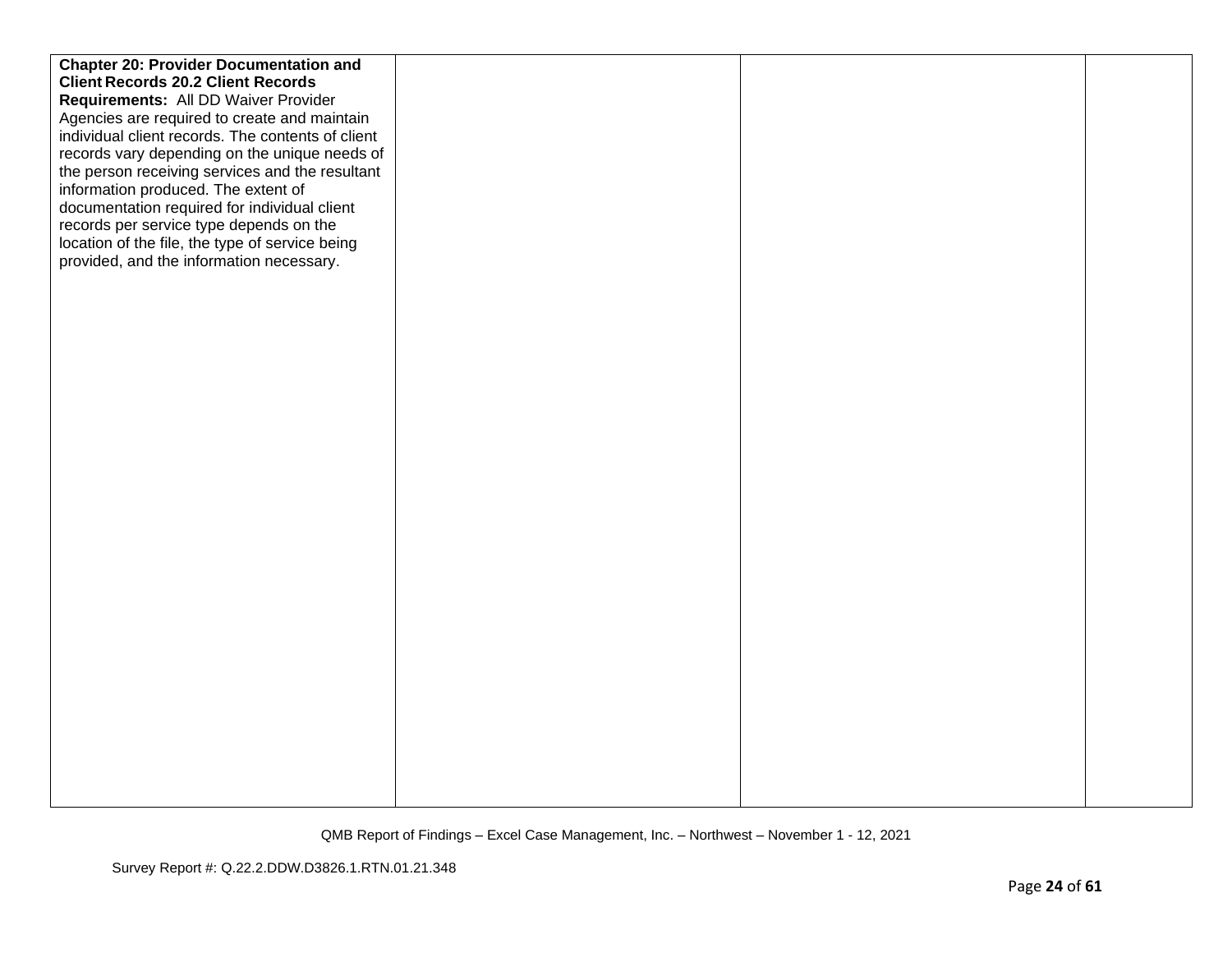| Tag #4C07 Individual Service Planning                                                                                                                                                                                                                                                        | <b>Condition of Participation Level Deficiency</b>                                                                               |                                                     |  |
|----------------------------------------------------------------------------------------------------------------------------------------------------------------------------------------------------------------------------------------------------------------------------------------------|----------------------------------------------------------------------------------------------------------------------------------|-----------------------------------------------------|--|
| (Visions, measurable outcome, action                                                                                                                                                                                                                                                         |                                                                                                                                  |                                                     |  |
| steps)<br>Developmental Disabilities (DD) Waiver                                                                                                                                                                                                                                             | After an analysis of the evidence, it has been                                                                                   | Provider:                                           |  |
| Service Standards 2/26/2018; Re-Issue:                                                                                                                                                                                                                                                       | determined there is a significant potential for a                                                                                | <b>State your Plan of Correction for the</b>        |  |
| 12/28/2018; Eff 1/1/2019                                                                                                                                                                                                                                                                     | negative outcome to occur.                                                                                                       | deficiencies cited in this tag here (How is the     |  |
| <b>Chapter 4: Person-Centered Planning</b>                                                                                                                                                                                                                                                   |                                                                                                                                  | deficiency going to be corrected? This can be       |  |
| (PCP): 4.1 Essential Elements of Person-                                                                                                                                                                                                                                                     | Based on record review, the Agency did not                                                                                       | specific to each deficiency cited or if possible an |  |
| Centered Planning (PCP): Person-centered                                                                                                                                                                                                                                                     | ensure the ISP was developed in accordance                                                                                       | overall correction?): $\rightarrow$                 |  |
| planning is a process that places a person at                                                                                                                                                                                                                                                | with the rule governing ISP development, as it                                                                                   |                                                     |  |
| the center of planning his/her life and supports.                                                                                                                                                                                                                                            | relates to realistic and measurable desired                                                                                      |                                                     |  |
| It is an ongoing process that is the foundation                                                                                                                                                                                                                                              | outcomes and vision statements for 6 of 30                                                                                       |                                                     |  |
| for all aspects of the DD Waiver Program and                                                                                                                                                                                                                                                 | Individuals.                                                                                                                     |                                                     |  |
| DD Waiver Provider Agencies' work with                                                                                                                                                                                                                                                       |                                                                                                                                  |                                                     |  |
| people with I/DD. The process is designed to                                                                                                                                                                                                                                                 | The following was found with regards to ISP:                                                                                     | <b>Provider:</b>                                    |  |
| identify the strengths, capacities, preferences,                                                                                                                                                                                                                                             |                                                                                                                                  | <b>Enter your ongoing Quality</b>                   |  |
| and needs of the person. The process may                                                                                                                                                                                                                                                     | Individual #2:                                                                                                                   | <b>Assurance/Quality Improvement processes</b>      |  |
| include other people chosen by the person,                                                                                                                                                                                                                                                   | • Live Outcome: "will utilize his                                                                                                | as it related to this tag number here (What is      |  |
| who are able to serve as important contributors                                                                                                                                                                                                                                              | communication book to increase his choice                                                                                        | going to be done? How many individuals is this      |  |
| to the process. Overall, PCP involves person-                                                                                                                                                                                                                                                | making and expressive language." Outcome                                                                                         | going to affect? How often will this be completed?  |  |
| centered thinking, person-centered service<br>planning, and person-centered practice. PCP                                                                                                                                                                                                    | does not indicate how and/or when it would                                                                                       | Who is responsible? What steps will be taken if     |  |
| enables and assists the person to identify and                                                                                                                                                                                                                                               | be completed.                                                                                                                    | issues are found?): $\rightarrow$                   |  |
| access a personalized mix of paid and non-                                                                                                                                                                                                                                                   | Individual #3:                                                                                                                   |                                                     |  |
| paid services and supports to assist him or her                                                                                                                                                                                                                                              | • Live Outcome: "will create a sensory of her                                                                                    |                                                     |  |
| to achieve personally defined outcomes in the                                                                                                                                                                                                                                                | favorite leisure time activities using her                                                                                       |                                                     |  |
| community. The CMS requires use of PCP in                                                                                                                                                                                                                                                    | sequencer device." Outcome does not                                                                                              |                                                     |  |
| the development of the ISP.                                                                                                                                                                                                                                                                  | indicate how and/or when it would be                                                                                             |                                                     |  |
|                                                                                                                                                                                                                                                                                              | completed.                                                                                                                       |                                                     |  |
| NMAC 7.26.5.14 DEVELOPMENT OF THE                                                                                                                                                                                                                                                            |                                                                                                                                  |                                                     |  |
| <b>INDIVIDUAL SERVICE PLAN (ISP) -</b>                                                                                                                                                                                                                                                       | • Live Outcome: "will explore new places to                                                                                      |                                                     |  |
| <b>CONTENT OF INDIVIDUAL SERVICE</b>                                                                                                                                                                                                                                                         | walk in the community." Outcome does not                                                                                         |                                                     |  |
| PLANS: Each ISP shall contain.                                                                                                                                                                                                                                                               | indicate how and/or when it would be                                                                                             |                                                     |  |
| B. Long term vision: The vision statement shall                                                                                                                                                                                                                                              | completed.                                                                                                                       |                                                     |  |
| be recorded in the individual's actual words,                                                                                                                                                                                                                                                |                                                                                                                                  |                                                     |  |
|                                                                                                                                                                                                                                                                                              | Individual #5:                                                                                                                   |                                                     |  |
|                                                                                                                                                                                                                                                                                              | • Live Outcome: "will implement an exercise                                                                                      |                                                     |  |
|                                                                                                                                                                                                                                                                                              |                                                                                                                                  |                                                     |  |
|                                                                                                                                                                                                                                                                                              |                                                                                                                                  |                                                     |  |
|                                                                                                                                                                                                                                                                                              |                                                                                                                                  |                                                     |  |
|                                                                                                                                                                                                                                                                                              |                                                                                                                                  |                                                     |  |
|                                                                                                                                                                                                                                                                                              |                                                                                                                                  |                                                     |  |
| whenever possible. For example, in a long-term<br>vision statement, the individual may describe<br>him or herself living and working independently<br>in the community.<br>C. Outcomes:<br>The IDT has the explicit responsibility<br>(1)<br>of identifying reasonable services and supports | routine to improve her overall health."<br>Outcome does not indicate how and/or when<br>it would be completed.<br>Individual #8: |                                                     |  |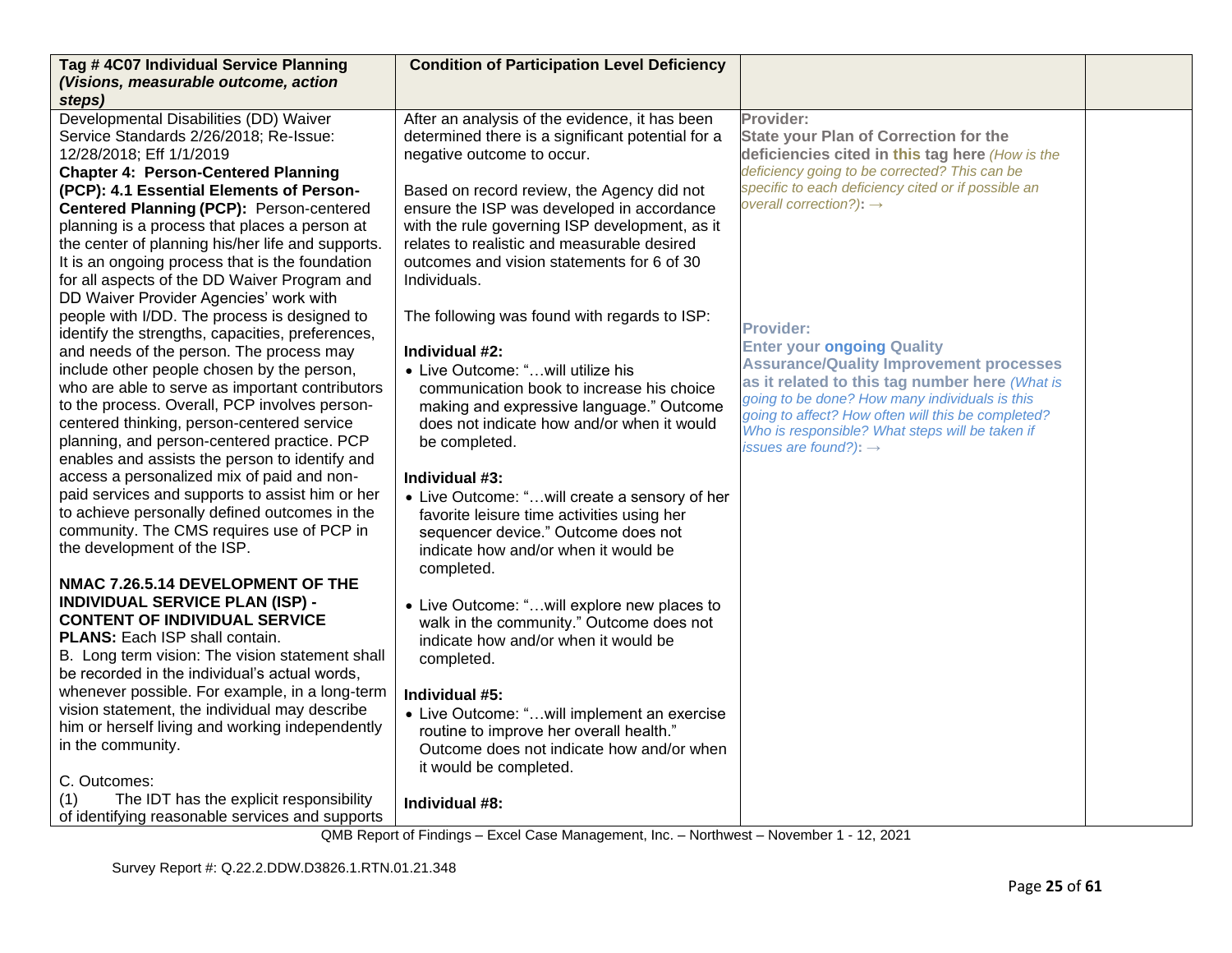| needed to assist the individual in achieving the<br>desired outcome and long-term vision. The IDT<br>determines the intensity, frequency, duration,<br>location and method of delivery of needed<br>services and supports. All IDT members may<br>generate suggestions and assist the individual<br>in communicating and developing outcomes.<br>Outcome statements shall also be written in the<br>individual's own words, whenever possible.<br>Outcomes shall be prioritized in the ISP.<br>(2) Outcomes planning shall be implemented in<br>one or more of the four "life areas" (work or<br>leisure activities, health or development of<br>relationships) and address as appropriate<br>home environment, vocational, educational,<br>communication, self-care, leisure/social,<br>community resource use, safety,<br>psychological/behavioral and medical/health<br>outcomes. The IDT shall assure that the<br>outcomes in the ISP relate to the individual's<br>long term vision statement. Outcomes are<br>required for any life area for which the<br>individual receives services funded by the<br>developmental disabilities Medicaid waiver.<br>D. Individual preference: The individual's<br>preferences, capabilities, strengths and needs<br>in each life area determined to be relevant to<br>the identified ISP outcomes shall be reflected in<br>the ISP. The long-term vision, age,<br>circumstances, and interests of the individual<br>shall determine the life area relevance, if any to<br>the individual's ISP. | • Live Outcome: "will increase his<br>socialization skills by interacting with peers<br>using technology." Outcome does not<br>indicate how and/or when it would be<br>completed.<br>Individual #9:<br>• Live Outcome: "will improve her attention<br>to task by using her leisure time using her<br>manipulative activities." Outcome does not<br>indicate how and/or when it would be<br>completed.<br>Individual #23:<br>• Fun / Relationship Outcome: "wants to use<br>his technology devices to improve his social<br>interactions." Outcome does not indicate how<br>and/or when it would be completed. |  |
|------------------------------------------------------------------------------------------------------------------------------------------------------------------------------------------------------------------------------------------------------------------------------------------------------------------------------------------------------------------------------------------------------------------------------------------------------------------------------------------------------------------------------------------------------------------------------------------------------------------------------------------------------------------------------------------------------------------------------------------------------------------------------------------------------------------------------------------------------------------------------------------------------------------------------------------------------------------------------------------------------------------------------------------------------------------------------------------------------------------------------------------------------------------------------------------------------------------------------------------------------------------------------------------------------------------------------------------------------------------------------------------------------------------------------------------------------------------------------------------------------------------------------------------|---------------------------------------------------------------------------------------------------------------------------------------------------------------------------------------------------------------------------------------------------------------------------------------------------------------------------------------------------------------------------------------------------------------------------------------------------------------------------------------------------------------------------------------------------------------------------------------------------------------|--|
| E. Action plans:<br>Specific ISP action plans that will<br>(1)<br>assist the individual in achieving each<br>identified, desired outcome shall be developed<br>by the IDT and stated in the ISP. The IDT<br>establishes the action plan of the ISP, as well<br>as the criteria for measuring progress on each<br>action step.                                                                                                                                                                                                                                                                                                                                                                                                                                                                                                                                                                                                                                                                                                                                                                                                                                                                                                                                                                                                                                                                                                                                                                                                            |                                                                                                                                                                                                                                                                                                                                                                                                                                                                                                                                                                                                               |  |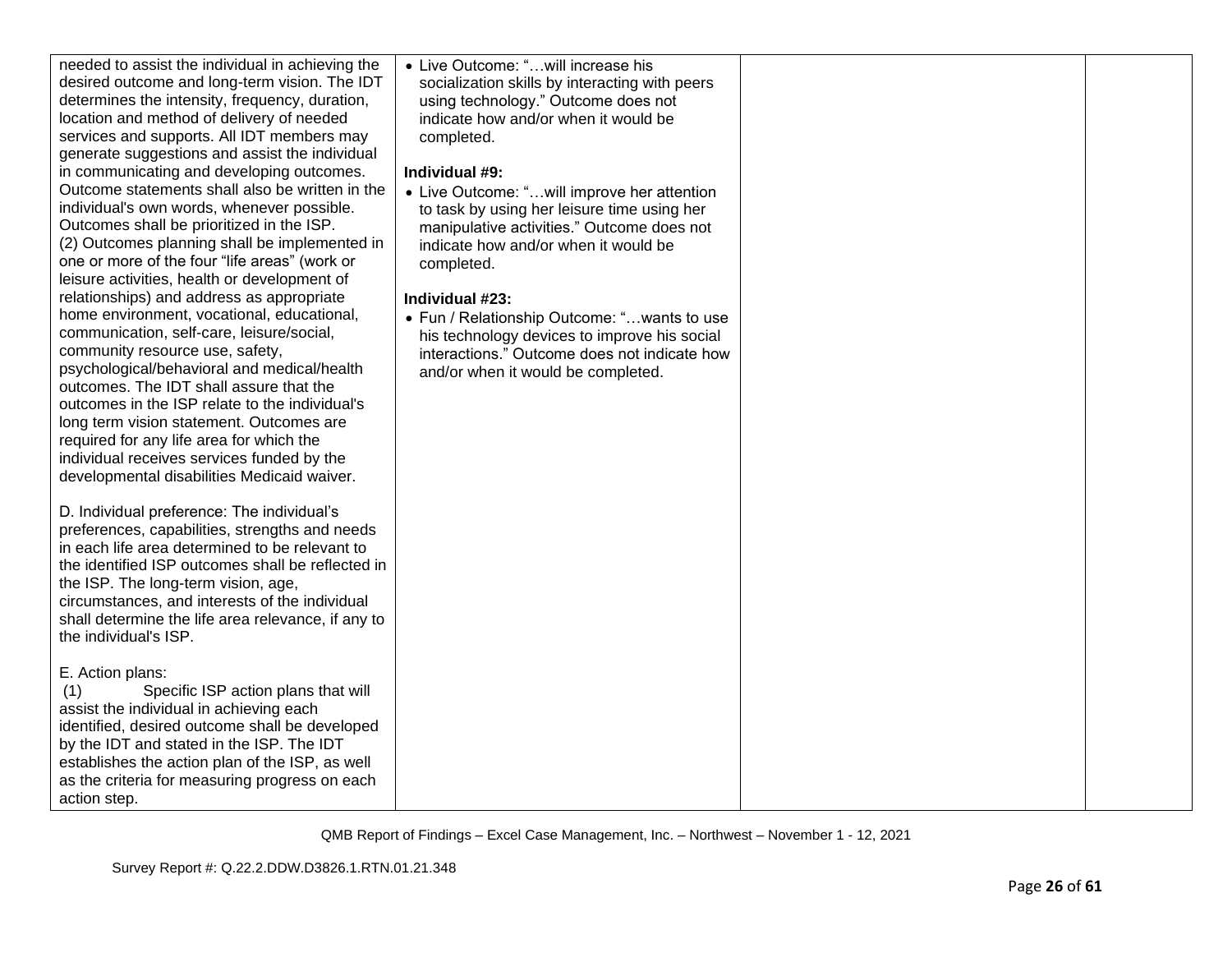| (2)<br>Service providers shall develop<br>specific action plans and strategies (methods<br>and procedures) for implementing each ISP<br>desired outcome. Timelines for meeting each<br>action step are established by the IDT.<br>Responsible parties to oversee appropriate<br>implementation of each action step are<br>determined by the IDT.<br>(3)<br>The action plans, strategies,<br>timelines and criteria for measuring progress,<br>shall be relevant to each desired outcome<br>established by the IDT. The individual's<br>definition of success shall be the primary<br>criterion used in developing objective,<br>quantifiable indicators for measuring progress. |
|---------------------------------------------------------------------------------------------------------------------------------------------------------------------------------------------------------------------------------------------------------------------------------------------------------------------------------------------------------------------------------------------------------------------------------------------------------------------------------------------------------------------------------------------------------------------------------------------------------------------------------------------------------------------------------|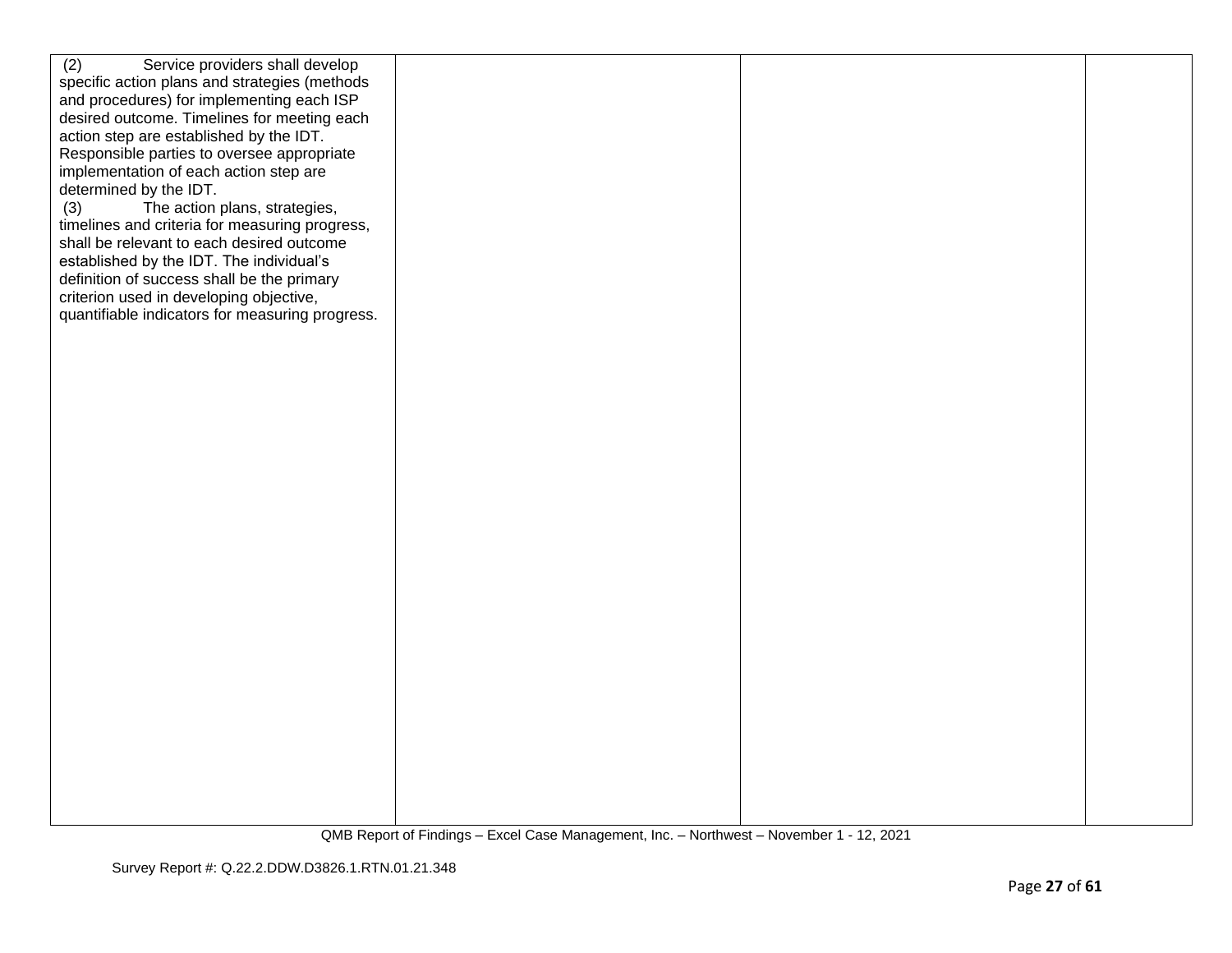| Tag #4C08 ISP Development Process                                                                                                                                                                                                                                                                                                                                                                                                                                                                                       | <b>Standard Level Deficiency</b>                                                                                                                                                                                                                                                            |                                                                                                                                                                                                                                                                                                                                                           |  |
|-------------------------------------------------------------------------------------------------------------------------------------------------------------------------------------------------------------------------------------------------------------------------------------------------------------------------------------------------------------------------------------------------------------------------------------------------------------------------------------------------------------------------|---------------------------------------------------------------------------------------------------------------------------------------------------------------------------------------------------------------------------------------------------------------------------------------------|-----------------------------------------------------------------------------------------------------------------------------------------------------------------------------------------------------------------------------------------------------------------------------------------------------------------------------------------------------------|--|
| Developmental Disabilities (DD) Waiver Service<br>Standards 2/26/2018; Re-Issue: 12/28/2018; Eff<br>1/1/2019<br>Chapter 2: Human Rights: Civil rights apply to<br>everyone, including all waiver participants, family<br>members, guardians, natural supports, and<br>Provider Agencies. Everyone has a responsibility<br>to make sure those rights are not violated. All<br>Provider Agencies play a role in person-centered<br>planning (PCP) and have an obligation to<br>contribute to the planning process, always | Based on record review, the Agency did not<br>maintain documentation for each person<br>supported according to the following<br>requirements for 1 of 30 individuals.<br>Review of the records indicated the following:<br><b>Statement of Rights Acknowledgment:</b><br>• Not Found $(H9)$ | Provider:<br><b>State your Plan of Correction for the</b><br>deficiencies cited in this tag here (How is the<br>deficiency going to be corrected? This can be<br>specific to each deficiency cited or if possible an<br>overall correction?): $\rightarrow$                                                                                               |  |
| focusing on how to best support the person.<br>2.2.1 Statement of Rights Acknowledgement<br>Requirements: The CM is required to review the<br>Statement of Rights (See Appendix C HCBS<br>Consumer Rights and Freedoms) with the person,<br>in a manner that accommodates preferred<br>communication style, at the annual meeting. The<br>person and his/her guardian, if applicable, sign<br>the acknowledgement form at the annual meeting.                                                                           |                                                                                                                                                                                                                                                                                             | <b>Provider:</b><br><b>Enter your ongoing Quality</b><br><b>Assurance/Quality Improvement processes</b><br>as it related to this tag number here (What is<br>going to be done? How many individuals is this<br>going to affect? How often will this be completed?<br>Who is responsible? What steps will be taken if<br>issues are found?): $\rightarrow$ |  |
| <b>Chapter 8 Case Management: 8.2.8</b><br><b>Maintaining a Complete Client Record:</b><br>The CM is required to maintain documentation for<br>each person supported according to the following<br>requirements:<br>3. The case file must contain the documents<br>identified in Appendix A Client File Matrix.                                                                                                                                                                                                         |                                                                                                                                                                                                                                                                                             |                                                                                                                                                                                                                                                                                                                                                           |  |
| 8.2.1 Promoting Self Advocacy and<br>Advocating on Behalf of the Person in<br>Services:<br>10. Reviewing the HCBS Consumer Rights and<br>Freedoms with the person and guardian as<br>applicable, at least annually and in a form/format<br>most understandable by the person. (See<br>Appendix C HCBS Consumer Rights and<br>Freedoms.)                                                                                                                                                                                 |                                                                                                                                                                                                                                                                                             |                                                                                                                                                                                                                                                                                                                                                           |  |
| 11. Confirming acknowledgement of the HCBS<br>Consumer Rights and Freedoms with signatures<br>of the person and guardian, if applicable.                                                                                                                                                                                                                                                                                                                                                                                |                                                                                                                                                                                                                                                                                             |                                                                                                                                                                                                                                                                                                                                                           |  |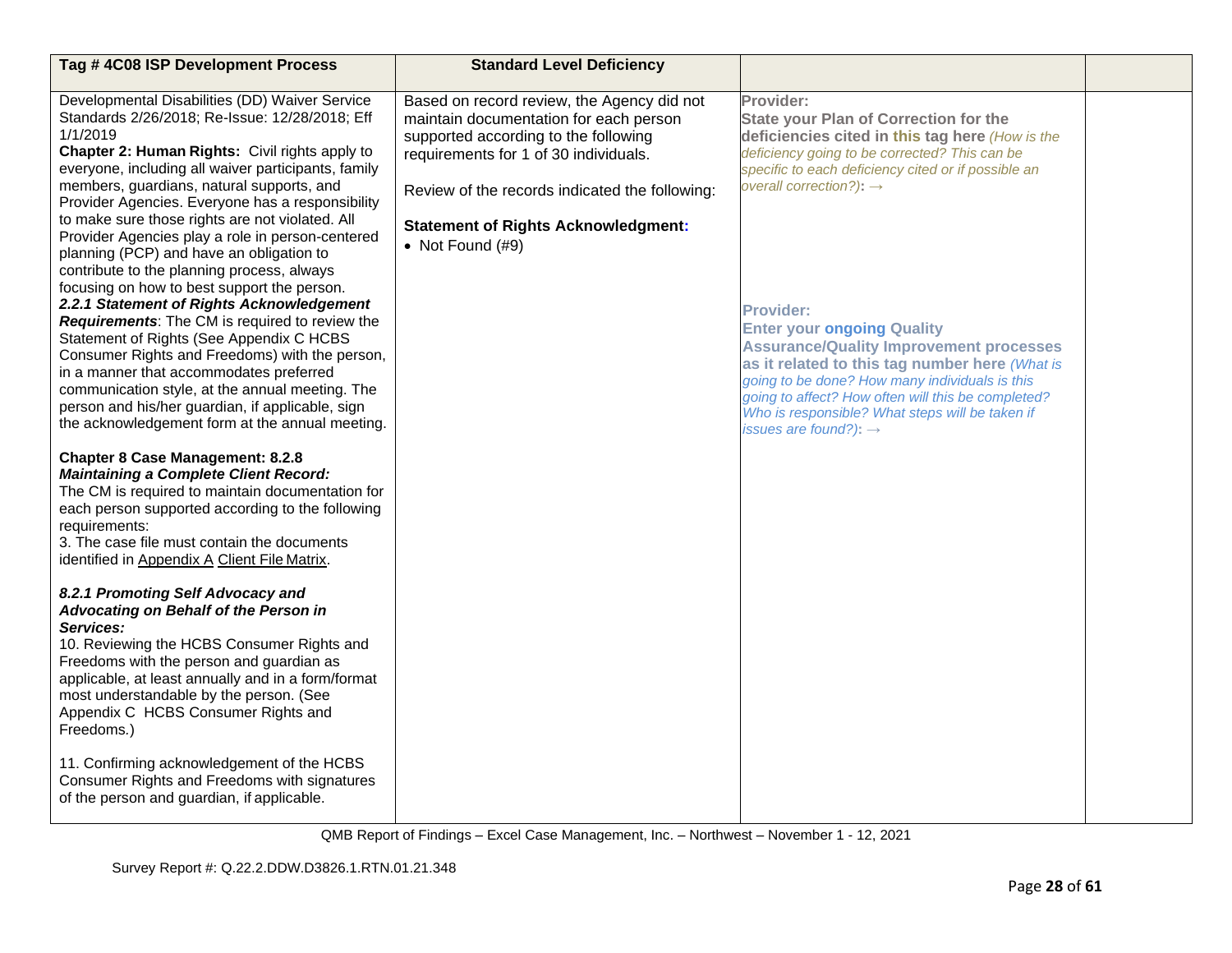| Tag #4C12 Monitoring & Evaluation of<br><b>Services</b>                                                                                                                                                                                                                                                                                                                                                                                                                                                                                                                                                                                                                                                                                                                                                                                                                                                                                                                                                                                                                                                                                                                                                                                                                                                                                                                                              | <b>Condition of Participation Level Deficiency</b>                                                                                                                                                                                                                                                                                                                                                                                                                                                                                                                                                                                                                                                                                                                                                                                                                                                                              |                                                                                                                                                                                                                                                                                                                                                           |  |
|------------------------------------------------------------------------------------------------------------------------------------------------------------------------------------------------------------------------------------------------------------------------------------------------------------------------------------------------------------------------------------------------------------------------------------------------------------------------------------------------------------------------------------------------------------------------------------------------------------------------------------------------------------------------------------------------------------------------------------------------------------------------------------------------------------------------------------------------------------------------------------------------------------------------------------------------------------------------------------------------------------------------------------------------------------------------------------------------------------------------------------------------------------------------------------------------------------------------------------------------------------------------------------------------------------------------------------------------------------------------------------------------------|---------------------------------------------------------------------------------------------------------------------------------------------------------------------------------------------------------------------------------------------------------------------------------------------------------------------------------------------------------------------------------------------------------------------------------------------------------------------------------------------------------------------------------------------------------------------------------------------------------------------------------------------------------------------------------------------------------------------------------------------------------------------------------------------------------------------------------------------------------------------------------------------------------------------------------|-----------------------------------------------------------------------------------------------------------------------------------------------------------------------------------------------------------------------------------------------------------------------------------------------------------------------------------------------------------|--|
| Developmental Disabilities (DD) Waiver<br>Service Standards 2/26/2018; Re-Issue:<br>12/28/2018; Eff 1/1/2019<br><b>Chapter 8 Case Management: 8.2.8</b><br><b>Maintaining a Complete Client Record:</b><br>The CM is required to maintain documentation<br>for each person supported according to the<br>following requirements:<br>3. The case file must contain the documents<br>identified in Appendix A Client File Matrix.                                                                                                                                                                                                                                                                                                                                                                                                                                                                                                                                                                                                                                                                                                                                                                                                                                                                                                                                                                      | After an analysis of the evidence, it has been<br>determined there is a significant potential for a<br>negative outcome to occur.<br>Based on record review, the Agency did not<br>use a formal ongoing monitoring process that<br>provides for the evaluation of quality,<br>effectiveness, and appropriateness of services<br>and supports provided to the individual for 29 of<br>30 individuals.                                                                                                                                                                                                                                                                                                                                                                                                                                                                                                                            | Provider:<br><b>State your Plan of Correction for the</b><br>deficiencies cited in this tag here (How is the<br>deficiency going to be corrected? This can be<br>specific to each deficiency cited or if possible an<br>overall correction?): $\rightarrow$                                                                                               |  |
| 8.2.7 Monitoring and Evaluating Service<br><b>Delivery:</b> The CM is required to complete a<br>formal, ongoing monitoring process to evaluate<br>the quality, effectiveness, and appropriateness<br>of services and supports provided to the<br>person as specified in the ISP. The CM is also<br>responsible for monitoring the health and<br>safety of the person. Monitoring and evaluation<br>activities include the following requirements:<br>1. The CM is required to meet face-to-face with<br>adult DD Waiver participants at least 12 times<br>annually (one time per month) to bill for a<br>monthly unit.<br>2. JCMs require two face-to-face contacts per<br>month to bill the monthly unit, one of which<br>must occur at a location in which the person<br>spends the majority of the day (i.e., place of<br>employment, habilitation program), and the<br>other contact must occur at the person's<br>residence.<br>3. Parents of children on the DD Waiver must<br>receive a minimum of four visits per year, as<br>established in the ISP. The parent is<br>responsible for monitoring and evaluating<br>services provided in the months case<br>management services are not received.<br>4. No more than one IDT Meeting per quarter<br>may count as a face-to-face contact for adults<br>(including JCMs) living in the community.<br>5. For non-JCMs, face-to-face visits must | Review of the Agency individual case files<br>revealed no evidence of Case Manager<br>Monthly Case Notes for the following:<br>• Individual #6 - None found for 10/2020 &<br>1/2021.<br>• Individual #11 - None found for 4/2021.<br>Review of the Agency individual case files<br>revealed no evidence indicating face-to-face<br>visits were completed as required for the<br>following individuals:<br>• Individual #8 - No Face-to-Face Visit<br>Summary Forms found for 1/2021, 2/2021<br>and 3/2021.<br>• Individual #11 - No Face-to-Face Visit<br>Summary Forms found for 3/2021 and<br>4/2021.<br>Review of the Agency individual case files<br>revealed the required Therap Monthly Site<br>Visit Forms were not entered / submitted in<br>Therap as outlined in the Instructions and<br><b>Guidelines for Case Management</b><br>Monitoring Activities dated 12/1/2018 pg. 8<br>#4 "Save draft or Submit (electronic | <b>Provider:</b><br><b>Enter your ongoing Quality</b><br><b>Assurance/Quality Improvement processes</b><br>as it related to this tag number here (What is<br>going to be done? How many individuals is this<br>going to affect? How often will this be completed?<br>Who is responsible? What steps will be taken if<br>issues are found?): $\rightarrow$ |  |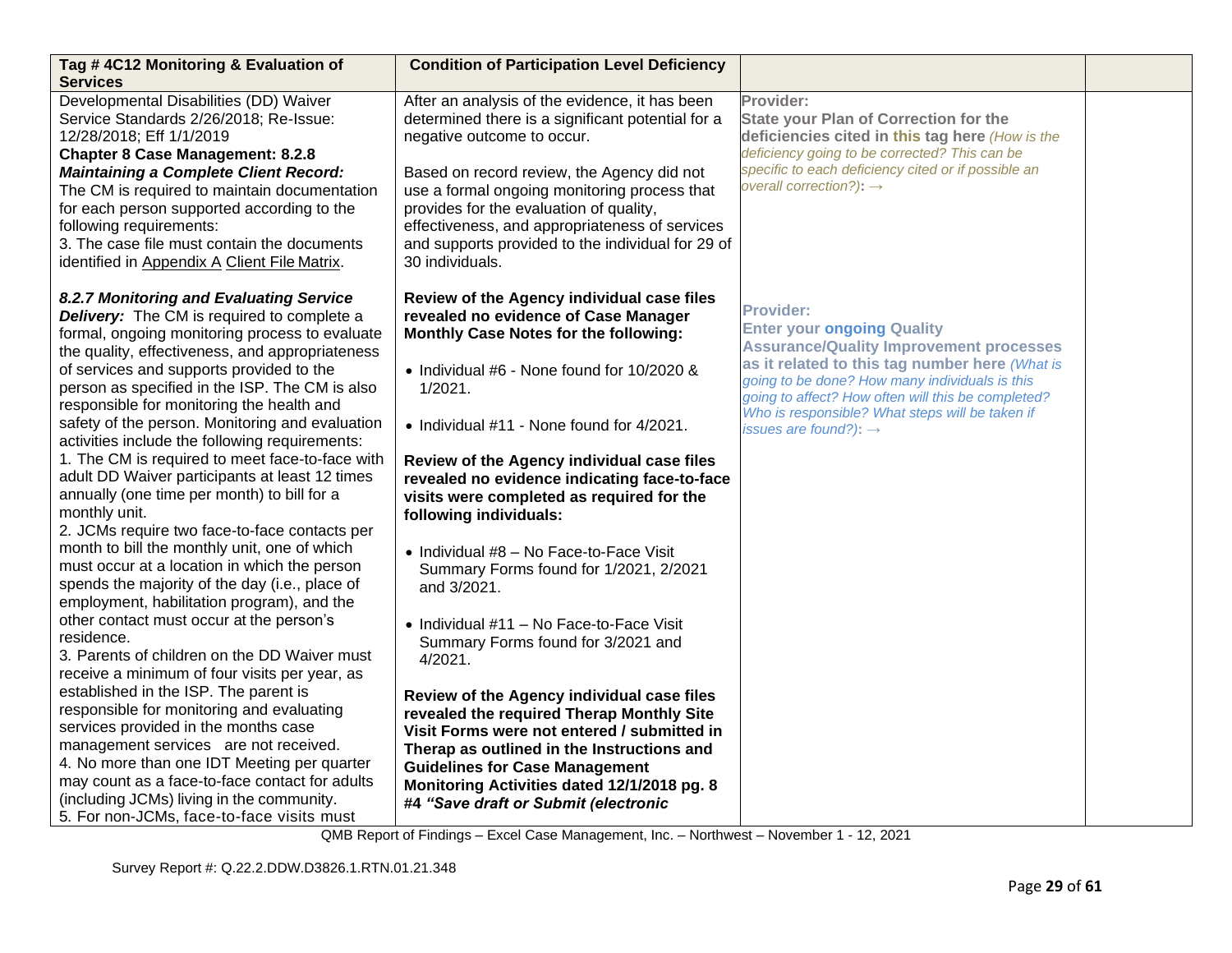|    | occur as follows:                                                        | signature) before the end of the month the                                                   |  |
|----|--------------------------------------------------------------------------|----------------------------------------------------------------------------------------------|--|
|    | a. At least one face-to-face visit per                                   | visit occurs" for the following:                                                             |  |
|    | quarter shall occur at the person's home                                 |                                                                                              |  |
|    | for people who receive a Living Supports                                 | Individual #1 (Non-Jackson)                                                                  |  |
|    | or CIHS.                                                                 | • Face to face visit conducted on 10/14/2020.                                                |  |
|    | b. At least one face-to-face visit per                                   | Monthly Site Visit Form entered / submitted                                                  |  |
|    | quarter shall occur at the day program                                   | in Therap on 11/25/2020.                                                                     |  |
|    | for people who receive CCS and or CIE                                    |                                                                                              |  |
|    | in an agency operated facility.                                          | • Face to face visit conducted on 11/23/2020.                                                |  |
| C. | It is appropriate to conduct face-to-face                                | Monthly Site Visit Form entered / submitted                                                  |  |
|    | visits with the person either during times                               | in Therap on 12/16/2020.                                                                     |  |
|    | when the person is receiving a service                                   |                                                                                              |  |
|    | or during times when the person is not                                   | • Face to face visit conducted on 5/24/2021.                                                 |  |
|    | receiving a service.                                                     | Monthly Site Visit Form entered / submitted                                                  |  |
| d. | The CM considers preferences of the                                      | in Therap on 6/9/2021.                                                                       |  |
|    | person when scheduling face-to face-                                     |                                                                                              |  |
|    | visits in advance.                                                       | • Face to face visit conducted on 6/24/2021.                                                 |  |
|    | e. Face-to-face visits may be                                            | Monthly Site Visit Form entered / submitted                                                  |  |
|    | unannounced depending on the purpose                                     | in Therap on 7/6/2021.                                                                       |  |
|    | of the monitoring.                                                       |                                                                                              |  |
|    | 6. The CM must monitor at least quarterly:                               | • Face to face visit conducted on 8/30/2021.                                                 |  |
|    | a. that applicable MERPs and/or BCIPs                                    | Monthly Site Visit Form entered / submitted                                                  |  |
|    | are in place in the residence and at the                                 | in Therap on 9/13/2021.                                                                      |  |
|    | day services location(s) for those who                                   | b                                                                                            |  |
|    | have chronic medical condition(s) with                                   | • Face to face visit conducted on 9/13/2021.                                                 |  |
|    | potential for life threatening<br>complications, or for individuals with | Monthly Site Visit Form entered / submitted                                                  |  |
|    | behavioral challenge(s) that pose a                                      | in Therap on 10/11/2021.                                                                     |  |
|    | potential for harm to themselves or                                      |                                                                                              |  |
|    | others; and                                                              | Individual #2 (Non-Jackson)                                                                  |  |
|    | b. that all applicable current HCPs                                      | • Face to face visit conducted on 10/1/2020.                                                 |  |
|    | (including applicable CARMP), PBSP or                                    | Monthly Site Visit Form entered / submitted                                                  |  |
|    | other applicable behavioral plans (such                                  | in Therap on 11/4/2021. (Note: Completed                                                     |  |
|    | as PPMP or RMP), and WDSIs are in                                        | during the survey. Provider please complete                                                  |  |
|    | place in the applicable service sites.                                   | POC for ongoing QA/QI.)                                                                      |  |
|    | 7. When risk of significant harm is identified,                          |                                                                                              |  |
|    | the CM follows. the standards outlined in                                | • Face to face visit conducted on 11/24/2020.<br>Monthly Site Visit Form entered / submitted |  |
|    | Chapter 18: Incident Management System.                                  | in Therap on 11/4/2021. (Note: Completed                                                     |  |
|    | 8. The CM must report all suspected ANE as                               | during the survey. Provider please complete                                                  |  |
|    | required by New Mexico Statutes and                                      | POC for ongoing QA/QI.)                                                                      |  |
|    | complete all follow up activities as detailed in                         |                                                                                              |  |
|    | Chapter 18: Incident Management System.                                  |                                                                                              |  |
|    | 9. If concerns regarding the health or safety of                         |                                                                                              |  |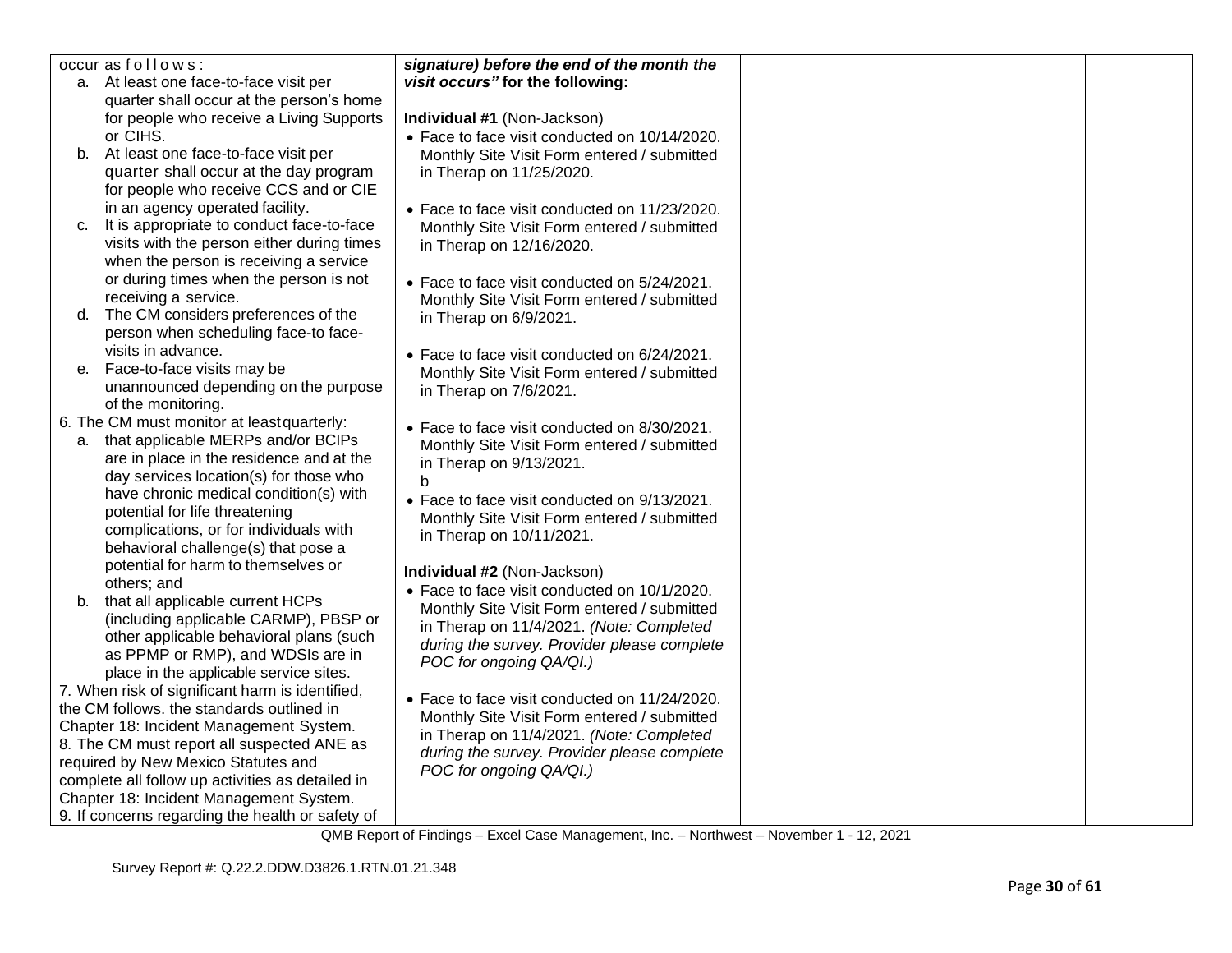| • Face to face visit conducted on 12/15/2020.<br>Monthly Site Visit Form entered / submitted<br>in Therap on 11/4/2021. (Note: Completed<br>during the survey. Provider please complete<br>POC for ongoing QA/QI.)<br>• Face to face visit conducted on 1/5/2021.<br>Monthly Site Visit Form entered / submitted<br>in Therap on 11/4/2021. (Note: Completed<br>during the survey. Provider please complete |                                                                                                                         |  |
|-------------------------------------------------------------------------------------------------------------------------------------------------------------------------------------------------------------------------------------------------------------------------------------------------------------------------------------------------------------------------------------------------------------|-------------------------------------------------------------------------------------------------------------------------|--|
| • Face to face visit conducted on 2/3/2021.<br>Monthly Site Visit Form entered / submitted<br>in Therap on 11/4/2021. (Note: Completed<br>during the survey. Provider please complete<br>POC for ongoing QA/QI.)                                                                                                                                                                                            |                                                                                                                         |  |
| Monthly Site Visit Form entered / submitted<br>in Therap on 11/4/2021. (Note: Completed<br>during the survey. Provider please complete<br>POC for ongoing QA/QI.)                                                                                                                                                                                                                                           |                                                                                                                         |  |
| Monthly Site Visit Form entered / submitted<br>in Therap on 11/4/2021. (Note: Completed<br>during the survey. Provider please complete<br>POC for ongoing QA/QI.)                                                                                                                                                                                                                                           |                                                                                                                         |  |
| • Face to face visit conducted on 5/4/2021.<br>Monthly Site Visit Form entered / submitted<br>in Therap on 11/4/2021. (Note: Completed<br>during the survey. Provider please complete<br>POC for ongoing QA/QI.)                                                                                                                                                                                            |                                                                                                                         |  |
| • Face to face visit conducted on 6/24/2021.<br>Monthly Site Visit Form entered / submitted<br>in Therap on 11/4/2021. (Note: Completed<br>during the survey. Provider please complete<br>POC for ongoing QA/QI.)                                                                                                                                                                                           |                                                                                                                         |  |
|                                                                                                                                                                                                                                                                                                                                                                                                             | POC for ongoing QA/QI.)<br>• Face to face visit conducted on 3/18/2021.<br>• Face to face visit conducted on 4/28/2021. |  |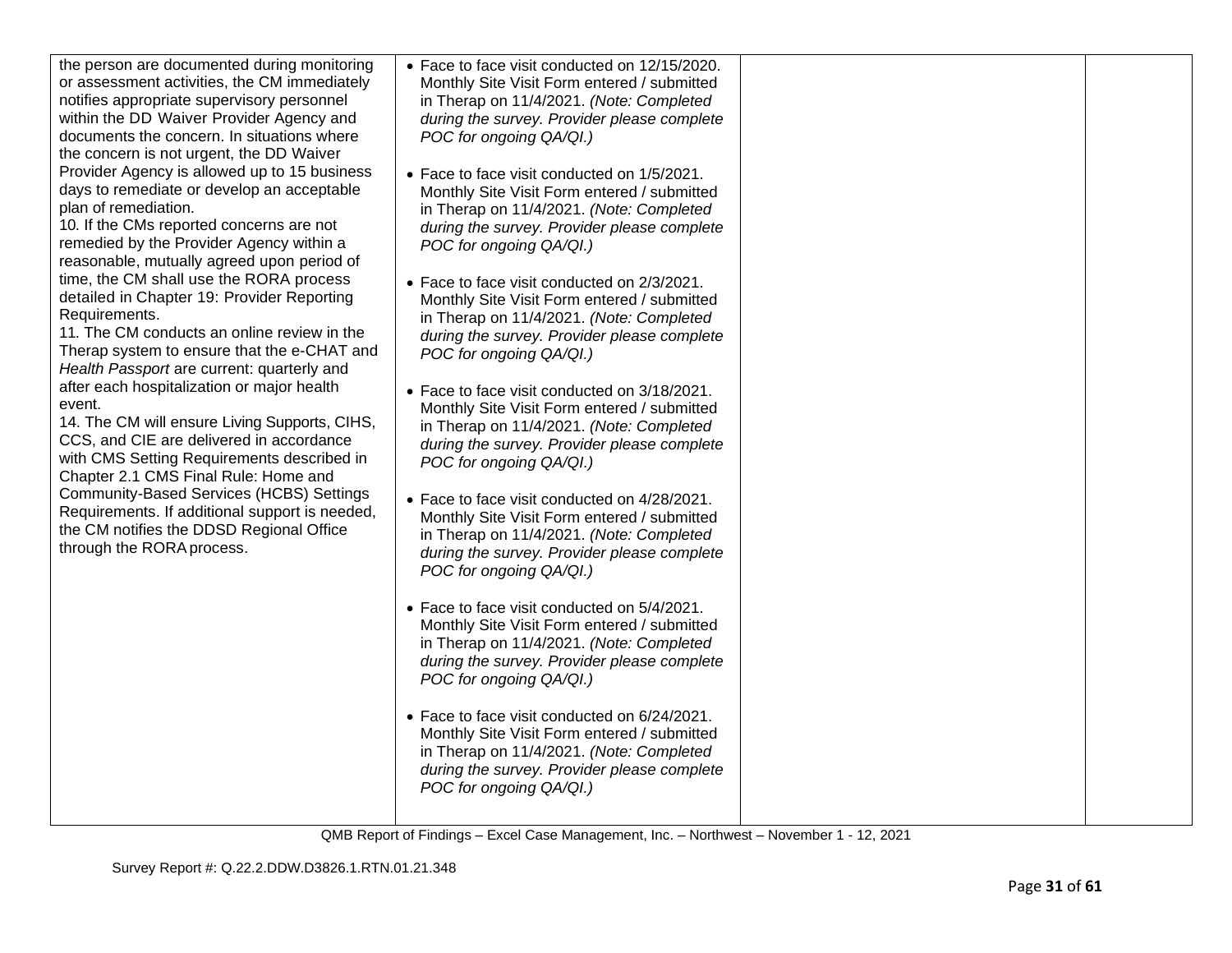| • Face to face visit conducted on 7/28/2021.<br>Monthly Site Visit Form entered / submitted<br>in Therap on 11/4/2021. (Note: Completed                                                                            |  |
|--------------------------------------------------------------------------------------------------------------------------------------------------------------------------------------------------------------------|--|
| during the survey. Provider please complete<br>POC for ongoing QA/QI.)                                                                                                                                             |  |
| • Face to face visit conducted on 8/10/2021.<br>Monthly Site Visit Form entered / submitted<br>in Therap on 11/4/2021. (Note: Completed<br>during the survey. Provider please complete<br>POC for ongoing QA/QI.)  |  |
| • Face to face visit conducted on 9/28/2021.<br>Monthly Site Visit Form entered / submitted<br>in Therap on 11/4/2021. (Note: Completed<br>during the survey. Provider please complete<br>POC for ongoing QA/QI.)  |  |
| Individual #3 (Non-Jackson)<br>• Face to face visit conducted on 7/22/2021.<br>Monthly Site Visit Form entered / submitted<br>in Therap on 8/9/2021.                                                               |  |
| • Face to face visit conducted on 10/20/2021.<br>Monthly Site Visit Form entered / submitted<br>in Therap on 11/2/2021. (Note: Completed<br>during the survey. Provider please complete<br>POC for ongoing QA/QI.) |  |
| Individual #4 (Non-Jackson)<br>• Face to face visit conducted on 5/12/2021.<br>Monthly Site Visit Form entered / submitted<br>in Therap on 6/4/2021.                                                               |  |
| • Face to face visit conducted on 7/13/2021.<br>Monthly Site Visit Form entered / submitted<br>in Therap on 8/9/2021.                                                                                              |  |
| Individual #5 (Non-Jackson)<br>• Face to face visit conducted on 10/20/2020.<br>Monthly Site Visit Form entered / submitted<br>in Therap on 11/25/2020.                                                            |  |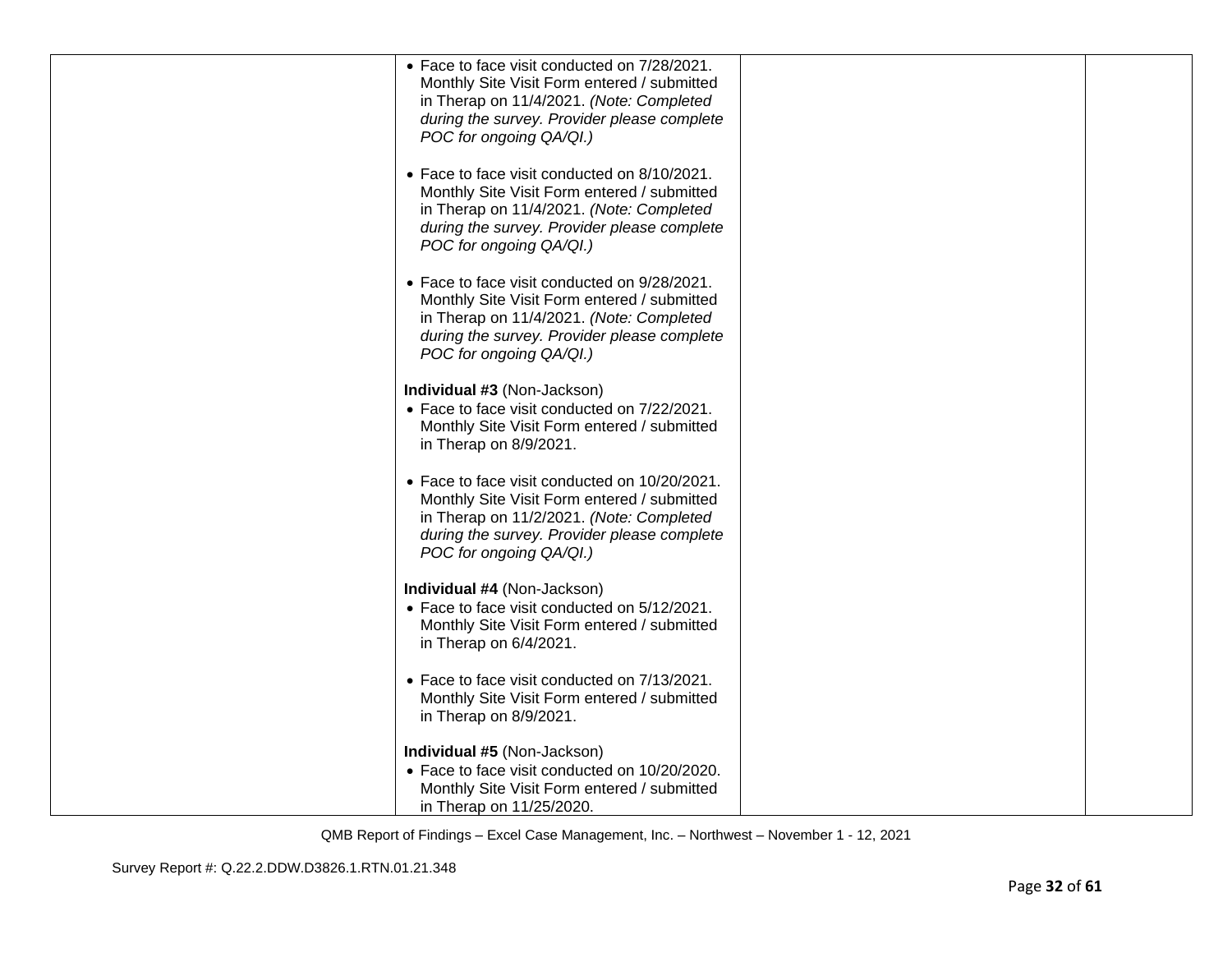| • Face to face visit conducted on 11/23/2020.<br>Monthly Site Visit Form entered / submitted<br>in Therap on 12/16/2020.                                |  |
|---------------------------------------------------------------------------------------------------------------------------------------------------------|--|
| • Face to face visit conducted on 4/23/2021.<br>Monthly Site Visit Form entered / submitted<br>in Therap on 5/3/2021.                                   |  |
| • Face to face visit conducted on 5/26/2021.<br>Monthly Site Visit Form entered / submitted<br>in Therap on 6/1/2021.                                   |  |
| • Face to face visit conducted on 6/7/2021.<br>Monthly Site Visit Form entered / submitted<br>in Therap on 7/6/2021.                                    |  |
| • Face to face visit conducted on 7/20/2021.<br>Monthly Site Visit Form entered / submitted<br>in Therap on 8/3/2021.                                   |  |
| • Face to face visit conducted on 9/21/2021.<br>Monthly Site Visit Form entered / submitted<br>in Therap on 10/11/2021.                                 |  |
| Individual #6 (Non-Jackson)<br>• Face to face visit conducted on 10/23/2020.<br>Monthly Site Visit Form entered / submitted<br>in Therap on 11/25/2020. |  |
| • Face to face visit conducted on 11/3/2020.<br>Monthly Site Visit Form entered / submitted<br>in Therap on 12/16/2020.                                 |  |
| • Face to face visit conducted on 5/4/2021.<br>Monthly Site Visit Form entered / submitted<br>in Therap on 6/3/2021.                                    |  |
| • Face to face visit conducted on 6/4/2021.<br>Monthly Site Visit Form entered / submitted<br>in Therap on 7/7/2021.                                    |  |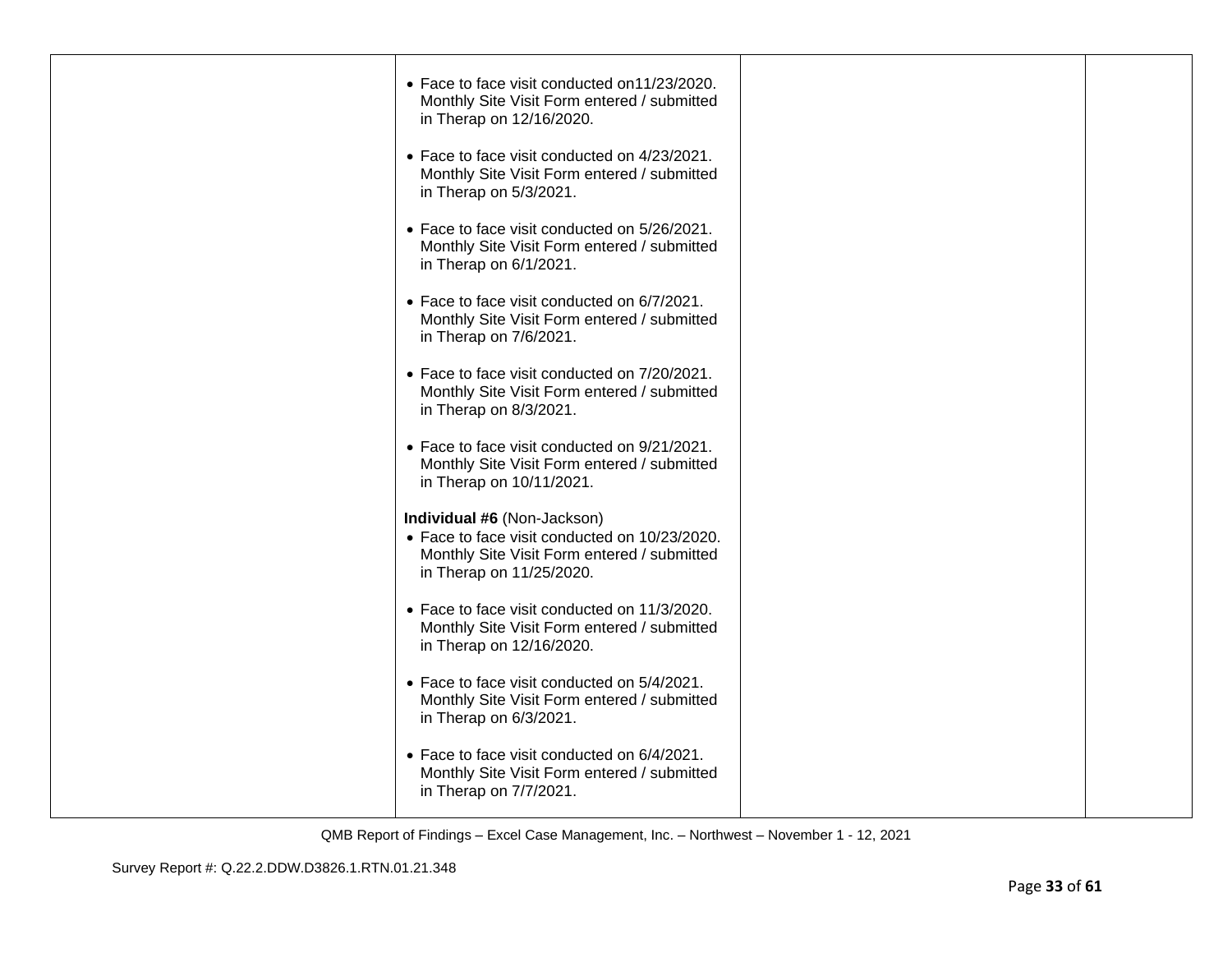| • Face to face visit conducted on 8/18/2021.<br>Monthly Site Visit Form entered / submitted<br>in Therap on 9/15/2021.                                                                                            |  |
|-------------------------------------------------------------------------------------------------------------------------------------------------------------------------------------------------------------------|--|
| • Face to face visit conducted on 9/16/2021.<br>Monthly Site Visit Form entered / submitted<br>in Therap on 10/11/2021.                                                                                           |  |
| Individual #7 (Non-Jackson)<br>• Face to face visit conducted on 2/18/2021.<br>Monthly Site Visit Form entered / submitted<br>in Therap on 3/3/2021.                                                              |  |
| • Face to face visit conducted on 5/12/2021.<br>Monthly Site Visit Form entered / submitted<br>in Therap on 6/10/2021.                                                                                            |  |
| Individual #8 (Non-Jackson)<br>• Face to face visit conducted on 11/9/2020.<br>Monthly Site Visit Form entered / submitted<br>in Therap on 4/23/2021.                                                             |  |
| • Face to face visit conducted on 12/29/2020.<br>Monthly Site Visit Form entered / submitted<br>in Therap on 4/23/2021.                                                                                           |  |
| • Face to face visit conducted on 4/27/2021.<br>Monthly Site Visit Form entered / submitted<br>in Therap on 11/4/2021. (Note: Completed<br>during the survey. Provider please complete<br>POC for ongoing QA/QI.) |  |
| • Face to face visit conducted on 5/28/2021.<br>Monthly Site Visit Form entered / submitted<br>in Therap on 11/4/2021. (Note: Completed<br>during the survey. Provider please complete<br>POC for ongoing QA/QI.) |  |
| • Face to face visit conducted on 6/30/2021.<br>Monthly Site Visit Form entered / submitted<br>in Therap on 11/4/2021. (Note: Completed                                                                           |  |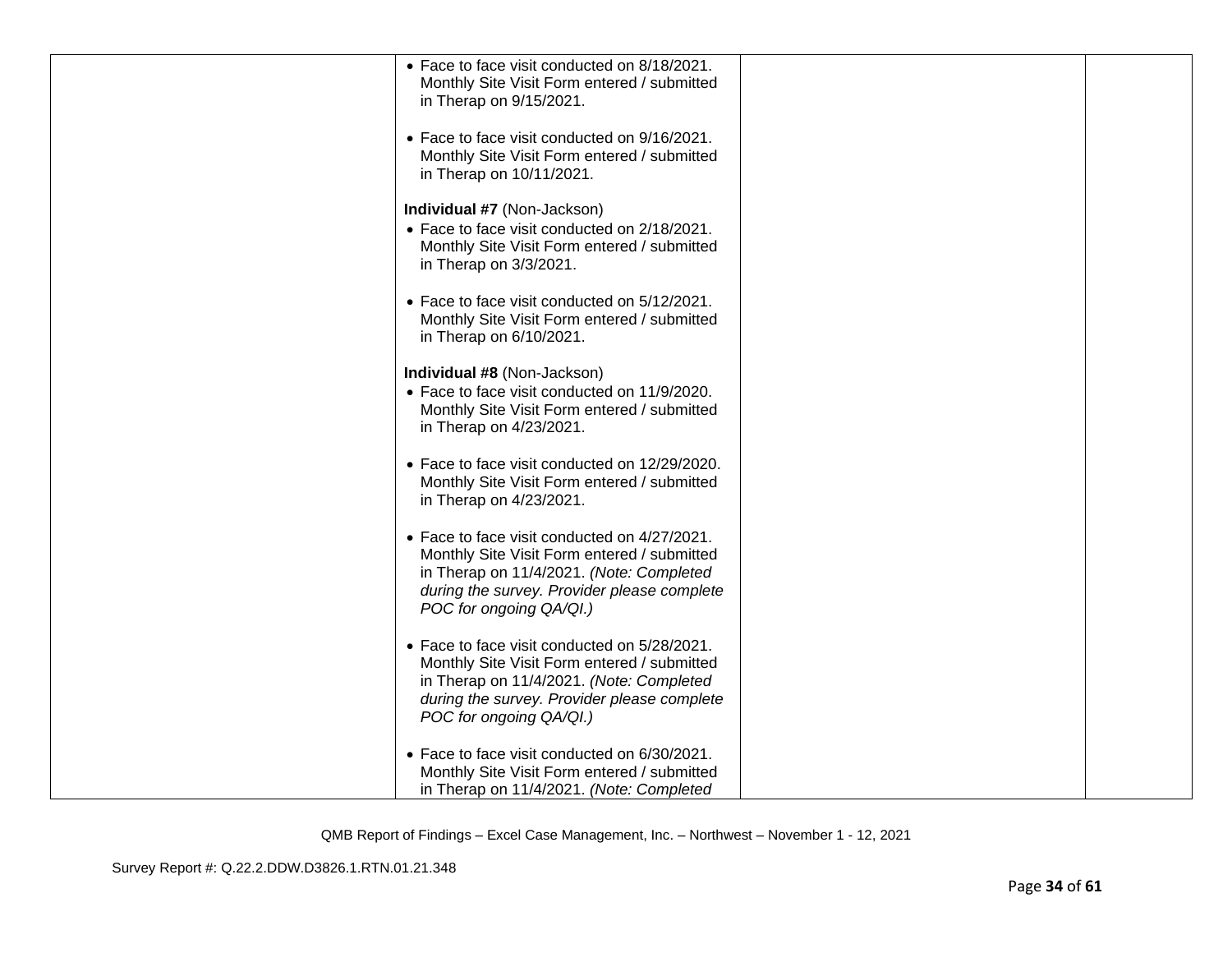| during the survey. Provider please complete<br>POC for ongoing QA/QI.)                                                                                                                                            |  |
|-------------------------------------------------------------------------------------------------------------------------------------------------------------------------------------------------------------------|--|
| • Face to face visit conducted on 7/9/2021.<br>Monthly Site Visit Form entered / submitted<br>in Therap on 11/4/2021. (Note: Completed<br>during the survey. Provider please complete<br>POC for ongoing QA/QI.)  |  |
| • Face to face visit conducted on 8/19/2021.<br>Monthly Site Visit Form entered / submitted<br>in Therap on 11/4/2021. (Note: Completed<br>during the survey. Provider please complete<br>POC for ongoing QA/QI.) |  |
| Individual #9 (Non-Jackson)<br>• Face to face visit conducted on 4/2/2021.<br>Monthly Site Visit Form entered / submitted<br>in Therap on 5/4/2021.                                                               |  |
| • Face to face visit conducted on 5/19/2021.<br>Monthly Site Visit Form entered / submitted<br>in Therap on 6/7/2021.                                                                                             |  |
| • Face to face visit conducted on 9/28/2021.<br>Monthly Site Visit Form entered / submitted<br>in Therap on 10/3/2021.                                                                                            |  |
| Individual #10 (Non-Jackson)<br>• Face to face visit conducted on 11/20/20.<br>Monthly Site Visit Form entered / submitted<br>in Therap on 12/4/2020.                                                             |  |
| • Face to face visit conducted on 4/20/2021.<br>Monthly Site Visit Form entered / submitted<br>in Therap on 5/4/2021.                                                                                             |  |
| • Face to face visit conducted on 5/10/2021.<br>Monthly Site Visit Form entered / submitted<br>in Therap on 6/4/2021.                                                                                             |  |
|                                                                                                                                                                                                                   |  |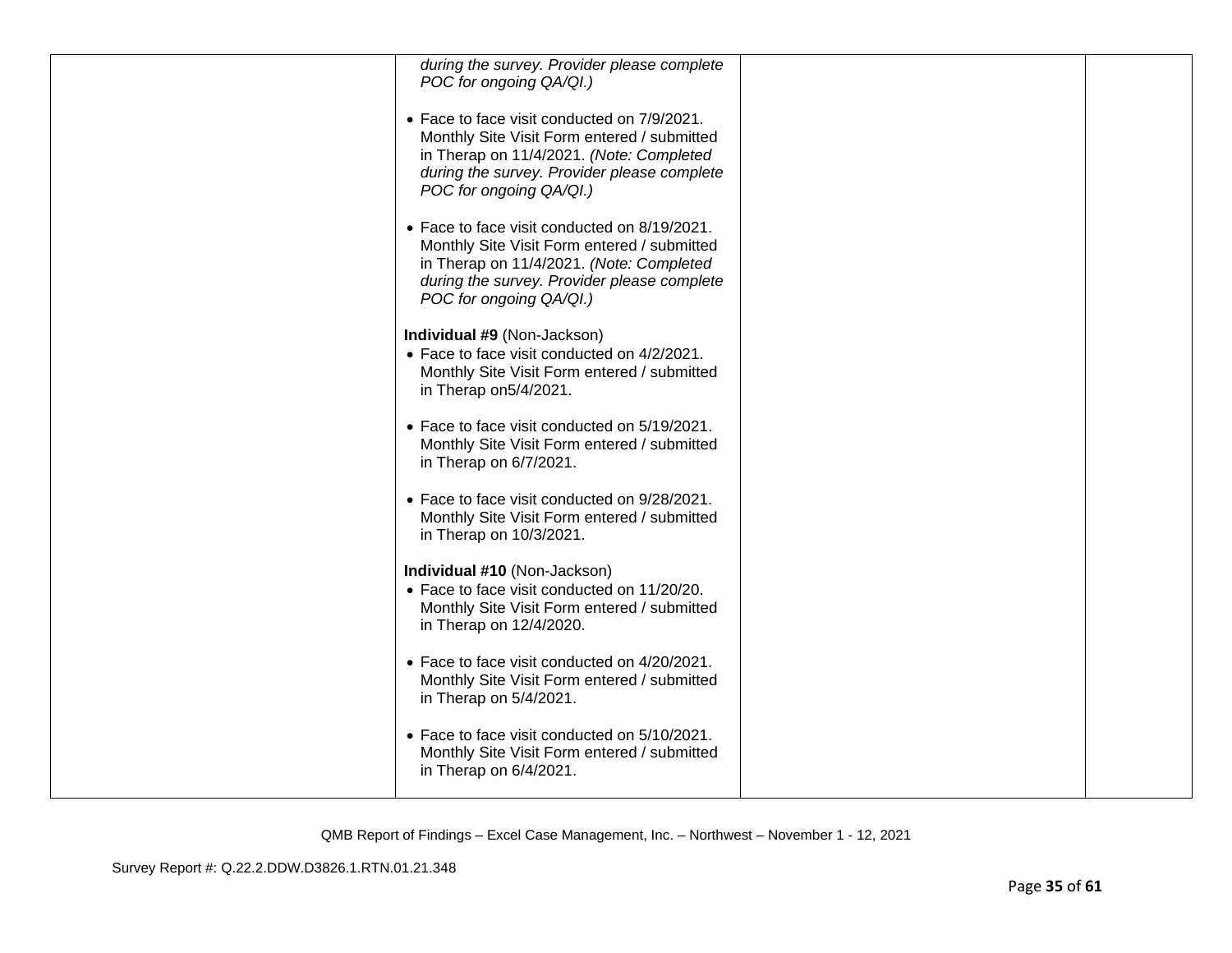| • Face to face visit conducted on 7/1/2021.<br>Monthly Site Visit Form entered / submitted                                 |  |
|----------------------------------------------------------------------------------------------------------------------------|--|
| in Therap on 8/3/2021.<br>• Face to face visit conducted on 8/10/2021.                                                     |  |
| Monthly Site Visit Form entered / submitted<br>in Therap on 9/16/2021.                                                     |  |
| • Face to face visit conducted on 9/22/2021.<br>Monthly Site Visit Form entered / submitted<br>in Therap on 10/14/2021.    |  |
| Individual #11 (Non-Jackson)<br>• Face to face visit conducted on 7/22/2021.                                               |  |
| Monthly Site Visit Form entered / submitted<br>in Therap on 9/3/2021.                                                      |  |
| • Face to face visit conducted on 8/17/2021.<br>Monthly Site Visit Form entered / submitted<br>in Therap on 9/5/2021.      |  |
| Individual #12 (Non-Jackson)<br>• Face to face visit conducted on 4/7/2021.<br>Monthly Site Visit Form entered / submitted |  |
| in Therap on 5/17/2021.                                                                                                    |  |
| • Face to face visit conducted on 7/13/2021.<br>Monthly Site Visit Form entered / submitted<br>in Therap on 8/3/2021.      |  |
| Individual #13 (Non-Jackson)<br>• Face to face visit conducted on 4/8/2021.                                                |  |
| Monthly Site Visit Form entered / submitted<br>in Therap on 5/3/2021.                                                      |  |
| • Face to face visit conducted on 5/28/2021.<br>Monthly Site Visit Form entered / submitted<br>in Therap on 6/8/2021.      |  |
| • Face to face visit conducted on 7/14/2021.<br>Monthly Site Visit Form entered / submitted<br>in Therap on 8/2/2021.      |  |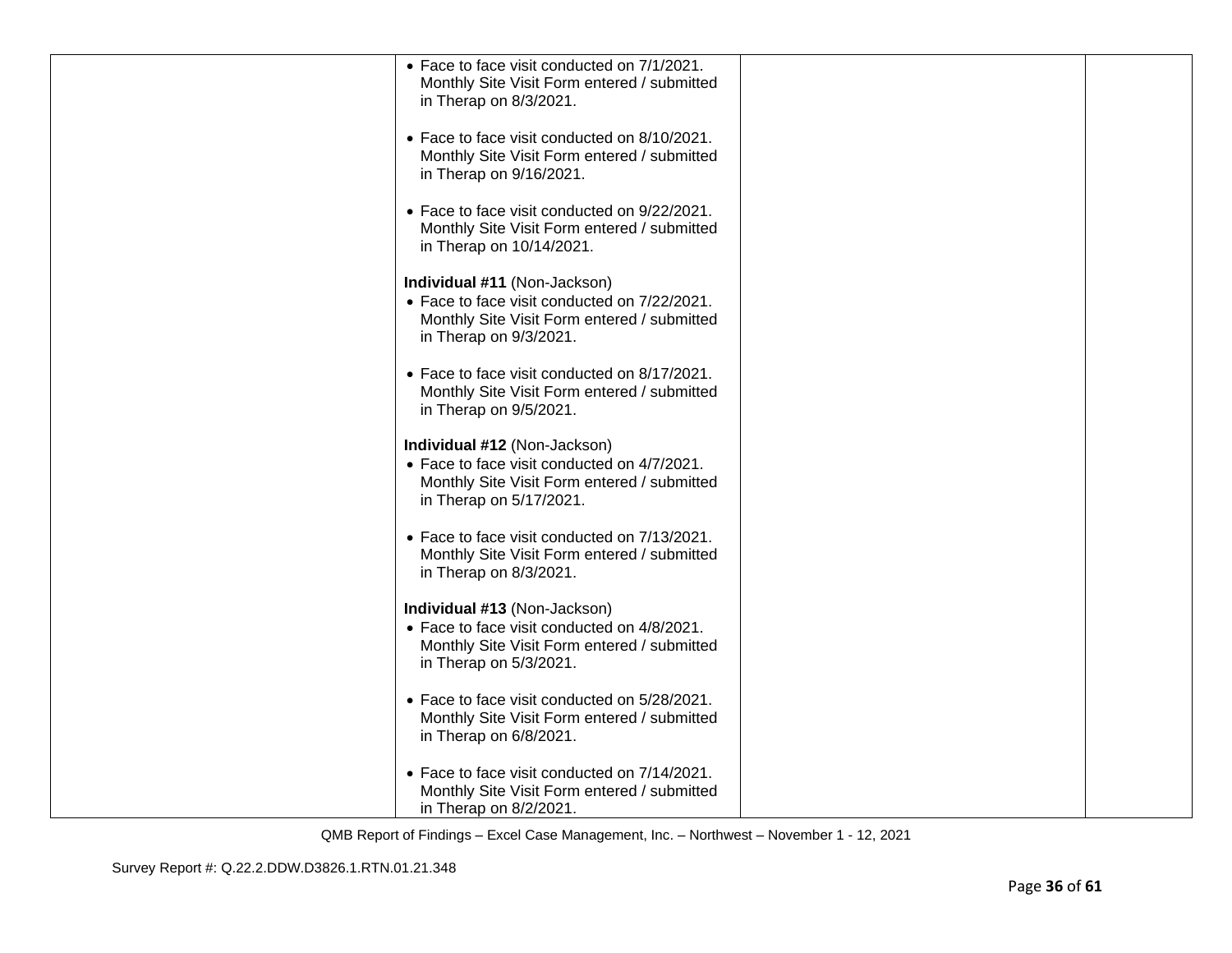| • Face to face visit conducted on 8/3/2021.<br>Monthly Site Visit Form entered / submitted<br>in Therap on 9/14/2021.                                  |  |
|--------------------------------------------------------------------------------------------------------------------------------------------------------|--|
| Individual #14 (Non-Jackson)<br>• Face to face visit conducted on 1/7/2021.<br>Monthly Site Visit Form entered / submitted<br>in Therap on 2/1/2021.   |  |
| • Face to face visit conducted on 9/17/2021.<br>Monthly Site Visit Form entered / submitted<br>in Therap on 10/5/2021.                                 |  |
| Individual #15 (Non-Jackson)<br>• Face to face visit conducted on 5/19/2021.<br>Monthly Site Visit Form entered / submitted<br>in Therap on 10/3/2021. |  |
| • Face to face visit conducted on 6/29/2021.<br>Monthly Site Visit Form entered / submitted<br>in Therap on 10/3/2021.                                 |  |
| • Face to face visit conducted on 9/22/2021.<br>Monthly Site Visit Form entered / submitted<br>in Therap on 10/3/2021.                                 |  |
| Individual #16 (Non-Jackson)<br>• Face to face visit conducted on10/13/2020.<br>Monthly Site Visit Form entered / submitted<br>in Therap on 11/2/2020. |  |
| • Face to face visit conducted on 12/2/2020.<br>Monthly Site Visit Form entered / submitted<br>in Therap on 1/4/2021.                                  |  |
| • Face to face visit conducted on 1/8/2021.<br>Monthly Site Visit Form entered / submitted<br>in Therap on 2/2/2021.                                   |  |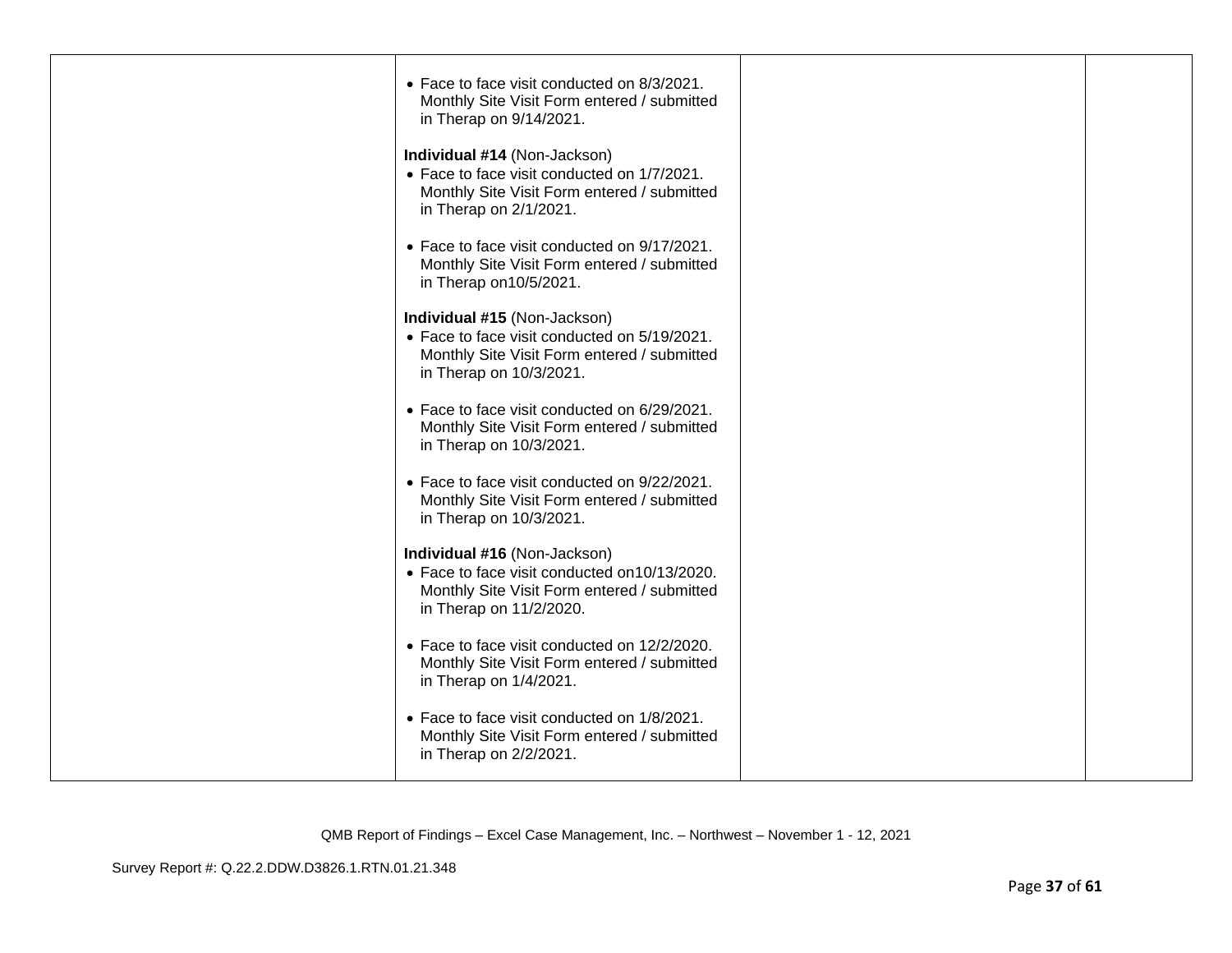| • Face to face visit conducted on 2/5/2021.<br>Monthly Site Visit Form entered / submitted<br>in Therap on 3/3/2021.                                  |  |
|-------------------------------------------------------------------------------------------------------------------------------------------------------|--|
| • Face to face visit conducted on 5/12/2021.<br>Monthly Site Visit Form entered / submitted<br>in Therap on 6/10/2021.                                |  |
| • Face to face visit conducted on 9/9/2021.<br>Monthly Site Visit Form entered / submitted<br>in Therap on 10/1/2021.                                 |  |
| Individual #17 (Non-Jackson)<br>• Face to face visit conducted on 7/26/2021.<br>Monthly Site Visit Form entered / submitted<br>in Therap on 8/2/2021. |  |
| • Face to face visit conducted on 8/23/2021.<br>Monthly Site Visit Form entered / submitted<br>in Therap on 9/8/2021.                                 |  |
| • Face to face visit conducted on 9/22/2021.<br>Monthly Site Visit Form entered / submitted<br>in Therap on 10/7/2021.                                |  |
| Individual #18 (Non-Jackson)<br>• Face to face visit conducted on 4/22/2021.<br>Monthly Site Visit Form entered / submitted<br>in Therap on 5/5/2021. |  |
| • Face to face visit conducted on 5/27/2021.<br>Monthly Site Visit Form entered / submitted<br>in Therap on 6/2/2021.                                 |  |
| • Face to face visit conducted on 7/22/2021.<br>Monthly Site Visit Form entered / submitted<br>in Therap on 8/9/2021.                                 |  |
| • Face to face visit conducted on 9/8/2021.<br>Monthly Site Visit Form entered / submitted<br>in Therap on 10/13/2021.                                |  |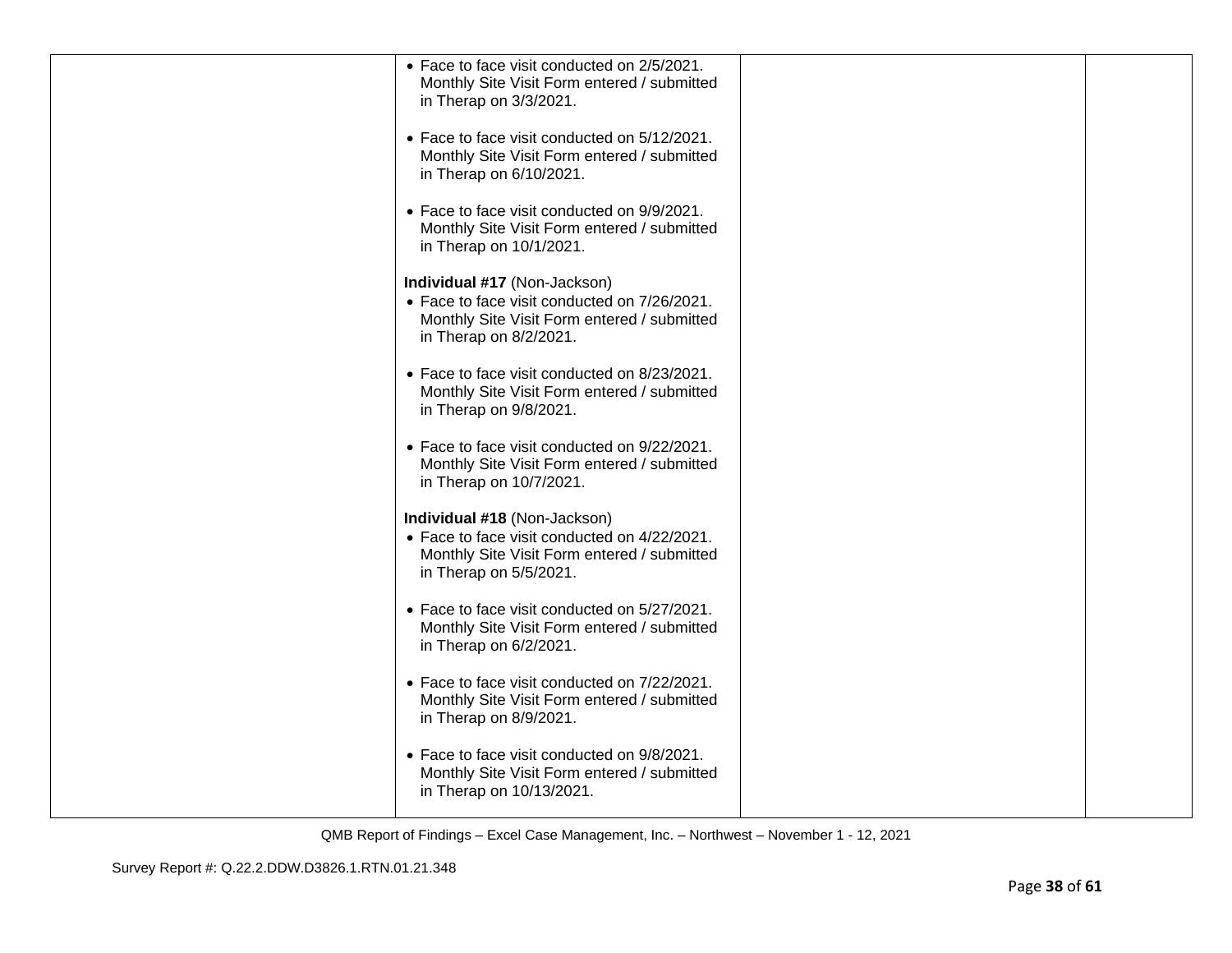| Individual #19 (Non-Jackson)                                                                                                                          |  |
|-------------------------------------------------------------------------------------------------------------------------------------------------------|--|
| • Face to face visit conducted on 1/15/2021.<br>Monthly Site Visit Form entered / submitted<br>in Therap on 2/1/2021.                                 |  |
| • Face to face visit conducted on 4/28/2021.<br>Monthly Site Visit Form entered / submitted<br>in Therap on 5/6/2021.                                 |  |
| • Face to face visit conducted on 5/5/2021.<br>Monthly Site Visit Form entered / submitted<br>in Therap on 6/2/2021.                                  |  |
| • Face to face visit conducted on 7/14/2021.<br>Monthly Site Visit Form entered / submitted<br>in Therap on 8/13/2021.                                |  |
| Individual #20 (Jackson)<br>• Face to face visit conducted on 6/1/2021.<br>Monthly Site Visit Form entered / submitted<br>in Therap on 7/6/2021.      |  |
| • Face to face visit conducted on 6/22/2021.<br>Monthly Site Visit Form entered / submitted<br>in Therap on 7/6/2021.                                 |  |
| Individual #21 (Non-Jackson)<br>• Face to face visit conducted on 7/23/2021.<br>Monthly Site Visit Form entered / submitted<br>in Therap on 8/5/2021. |  |
| • Face to face visit conducted on 8/17/2021.<br>Monthly Site Visit Form entered / submitted<br>in Therap on 9/2/2021.                                 |  |
| Individual #22 (Non-Jackson)<br>• Face to face visit conducted on 4/8/2021.<br>Monthly Site Visit Form entered / submitted<br>in Therap on 5/3/2021.  |  |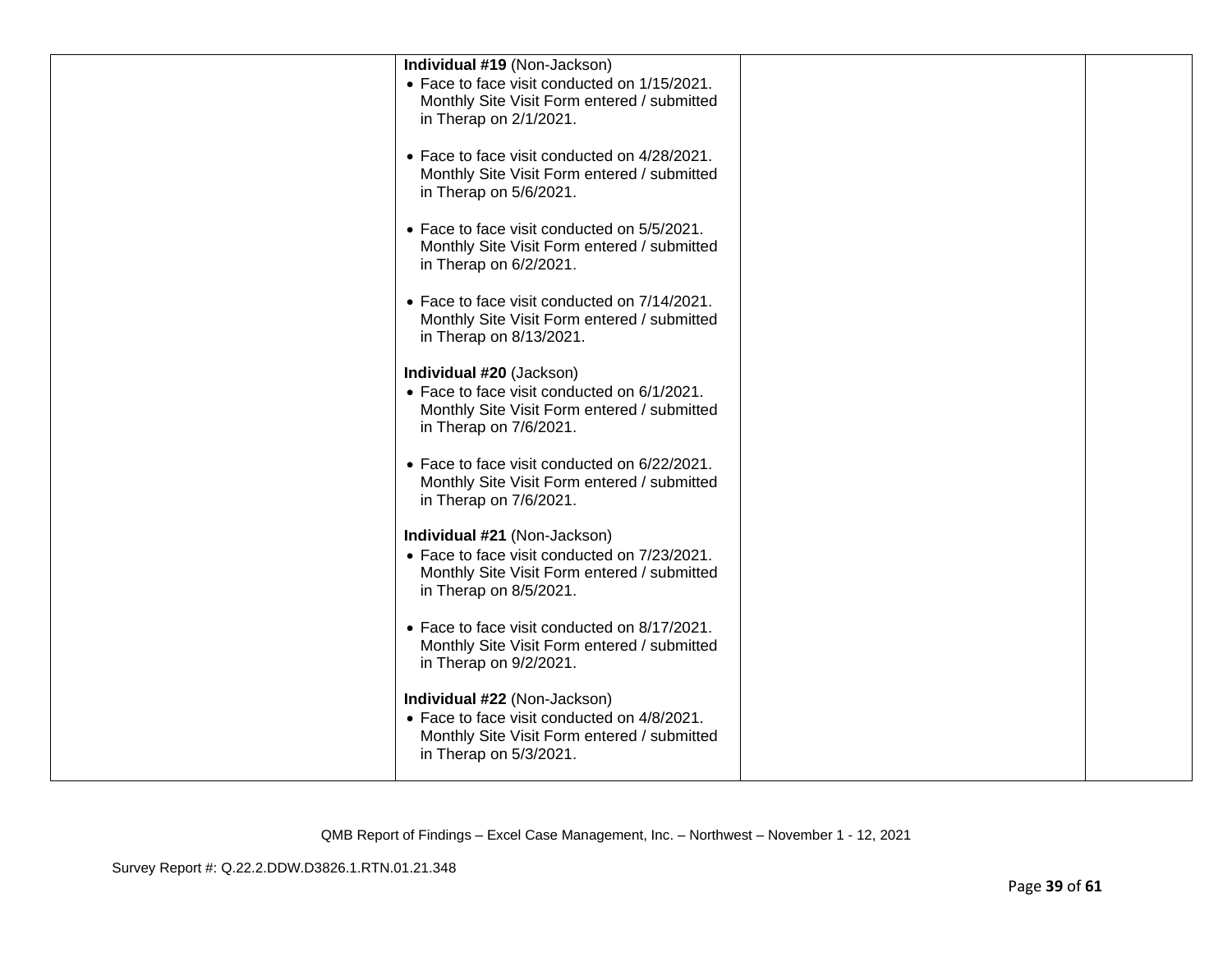| • Face to face visit conducted on 5/19/2021.<br>Monthly Site Visit Form entered / submitted<br>in Therap on 6/2/2021.                                                                                             |  |
|-------------------------------------------------------------------------------------------------------------------------------------------------------------------------------------------------------------------|--|
| • Face to face visit conducted on 7/22/2021.<br>Monthly Site Visit Form entered / submitted<br>in Therap on 8/10/2021.                                                                                            |  |
| • Face to face visit conducted on 10/8/2021.<br>Monthly Site Visit Form entered / submitted<br>in Therap on 11/8/2021. (Note: Completed<br>during the survey. Provider please complete<br>POC for ongoing QA/QI.) |  |
| Individual #23 (Non-Jackson)<br>• Face to face visit conducted on 6/1/2021<br>Monthly Site Visit Form entered / submitted<br>in Therap on 7/1/2021.                                                               |  |
| • Face to face visit conducted on 7/14/2021.<br>Monthly Site Visit Form entered / submitted<br>in Therap on 8/2/2021.                                                                                             |  |
| • Face to face visit conducted on 8/4/2021.<br>Monthly Site Visit Form entered / submitted<br>in Therap on 9/8/2021.                                                                                              |  |
| Individual #25 (Non-Jackson)<br>• Face to face visit conducted on 10/15/2020.<br>Monthly Site Visit Form entered / submitted<br>in Therap on 11/3/2020.                                                           |  |
| • Face to face visit conducted on 1/20/2021.<br>Monthly Site Visit Form entered / submitted<br>in Therap on 2/1/2021.                                                                                             |  |
| • Face to face visit conducted on 2/10/2021.<br>Monthly Site Visit Form entered / submitted<br>in Therap on 3/2/2021.                                                                                             |  |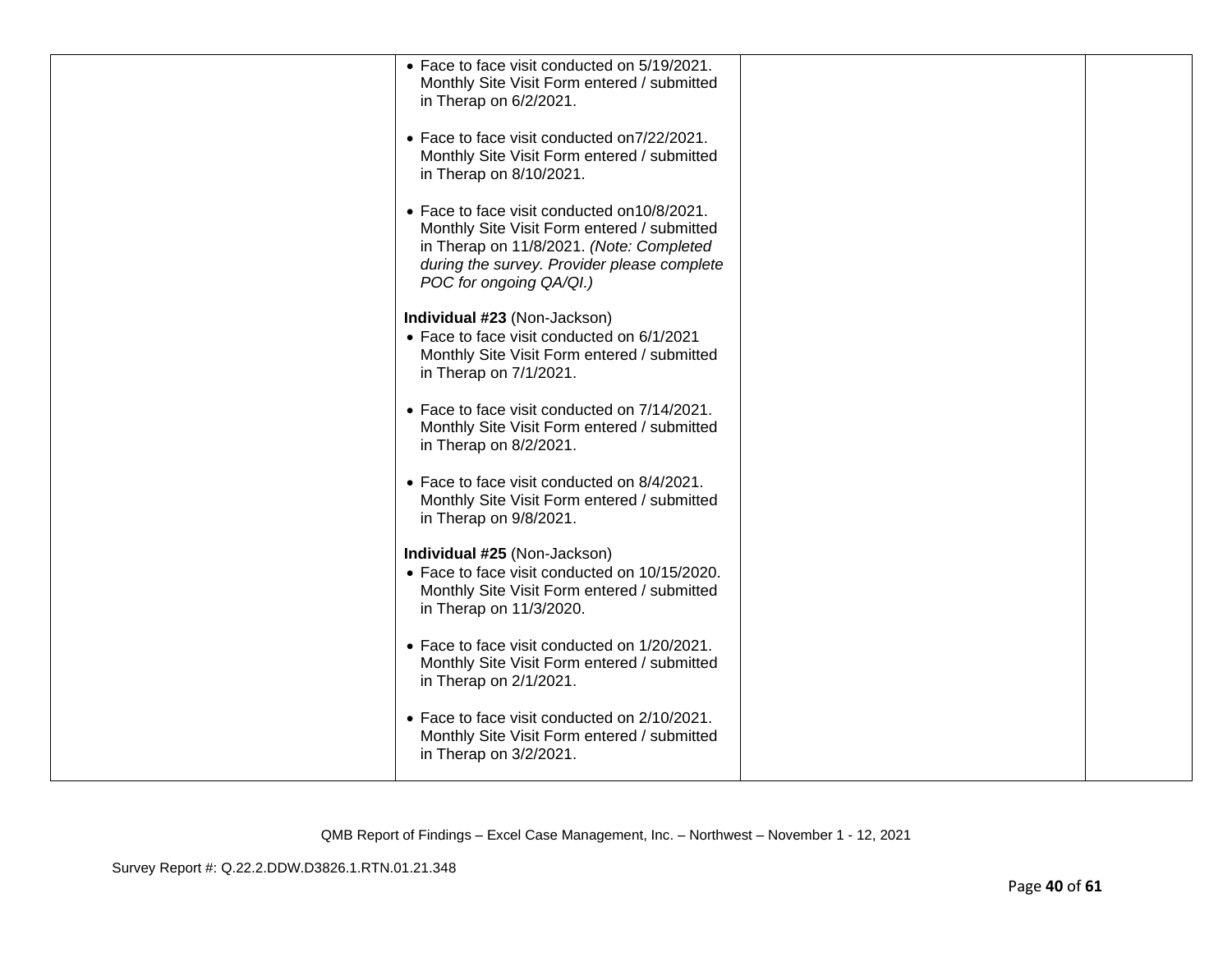| • Face to face visit conducted on 5/10/2021.<br>Monthly Site Visit Form entered / submitted<br>in Therap on 6/1/2021.<br>• Face to face visit conducted on 6/23/2021.<br>Monthly Site Visit Form entered / submitted<br>in Therap on 7/6/2021.<br>• Face to face visit conducted on 9/10/2021.<br>Monthly Site Visit Form entered / submitted<br>in Therap on 10/2/2021.<br>Individual #26 (Non-Jackson)<br>• Face to face visit conducted on 10/7/2020.<br>Monthly Site Visit Form entered / submitted<br>in Therap on 11/10/2020.<br>• Face to face visit conducted on 7/21/2021.<br>Monthly Site Visit Form entered / submitted<br>in Therap on 8/4/2021.<br>• Face to face visit conducted on 9/15/2021.<br>Monthly Site Visit Form entered / submitted<br>in Therap on 10/1/2021.<br>Individual #27 (Non-Jackson)<br>• Face to face visit conducted on 6/9/2021.<br>Monthly Site Visit Form entered / submitted<br>in Therap on 7/1/2021.<br>• Face to face visit conducted on 8/4/2021.<br>Monthly Site Visit Form entered / submitted<br>in Therap on 9/10/2021.<br>• Face to face visit conducted on 9/8/2021.<br>Monthly Site Visit Form entered / submitted<br>in Therap on 10/2/2021.<br>Individual #28 (Non-Jackson)<br>• Face to face visit conducted on 7/29/2021.<br>Monthly Site Visit Form entered / submitted |                        |  |
|---------------------------------------------------------------------------------------------------------------------------------------------------------------------------------------------------------------------------------------------------------------------------------------------------------------------------------------------------------------------------------------------------------------------------------------------------------------------------------------------------------------------------------------------------------------------------------------------------------------------------------------------------------------------------------------------------------------------------------------------------------------------------------------------------------------------------------------------------------------------------------------------------------------------------------------------------------------------------------------------------------------------------------------------------------------------------------------------------------------------------------------------------------------------------------------------------------------------------------------------------------------------------------------------------------------------------------|------------------------|--|
|                                                                                                                                                                                                                                                                                                                                                                                                                                                                                                                                                                                                                                                                                                                                                                                                                                                                                                                                                                                                                                                                                                                                                                                                                                                                                                                                 |                        |  |
|                                                                                                                                                                                                                                                                                                                                                                                                                                                                                                                                                                                                                                                                                                                                                                                                                                                                                                                                                                                                                                                                                                                                                                                                                                                                                                                                 |                        |  |
|                                                                                                                                                                                                                                                                                                                                                                                                                                                                                                                                                                                                                                                                                                                                                                                                                                                                                                                                                                                                                                                                                                                                                                                                                                                                                                                                 |                        |  |
|                                                                                                                                                                                                                                                                                                                                                                                                                                                                                                                                                                                                                                                                                                                                                                                                                                                                                                                                                                                                                                                                                                                                                                                                                                                                                                                                 |                        |  |
|                                                                                                                                                                                                                                                                                                                                                                                                                                                                                                                                                                                                                                                                                                                                                                                                                                                                                                                                                                                                                                                                                                                                                                                                                                                                                                                                 |                        |  |
|                                                                                                                                                                                                                                                                                                                                                                                                                                                                                                                                                                                                                                                                                                                                                                                                                                                                                                                                                                                                                                                                                                                                                                                                                                                                                                                                 |                        |  |
|                                                                                                                                                                                                                                                                                                                                                                                                                                                                                                                                                                                                                                                                                                                                                                                                                                                                                                                                                                                                                                                                                                                                                                                                                                                                                                                                 |                        |  |
|                                                                                                                                                                                                                                                                                                                                                                                                                                                                                                                                                                                                                                                                                                                                                                                                                                                                                                                                                                                                                                                                                                                                                                                                                                                                                                                                 |                        |  |
|                                                                                                                                                                                                                                                                                                                                                                                                                                                                                                                                                                                                                                                                                                                                                                                                                                                                                                                                                                                                                                                                                                                                                                                                                                                                                                                                 |                        |  |
|                                                                                                                                                                                                                                                                                                                                                                                                                                                                                                                                                                                                                                                                                                                                                                                                                                                                                                                                                                                                                                                                                                                                                                                                                                                                                                                                 |                        |  |
|                                                                                                                                                                                                                                                                                                                                                                                                                                                                                                                                                                                                                                                                                                                                                                                                                                                                                                                                                                                                                                                                                                                                                                                                                                                                                                                                 |                        |  |
|                                                                                                                                                                                                                                                                                                                                                                                                                                                                                                                                                                                                                                                                                                                                                                                                                                                                                                                                                                                                                                                                                                                                                                                                                                                                                                                                 |                        |  |
|                                                                                                                                                                                                                                                                                                                                                                                                                                                                                                                                                                                                                                                                                                                                                                                                                                                                                                                                                                                                                                                                                                                                                                                                                                                                                                                                 |                        |  |
|                                                                                                                                                                                                                                                                                                                                                                                                                                                                                                                                                                                                                                                                                                                                                                                                                                                                                                                                                                                                                                                                                                                                                                                                                                                                                                                                 |                        |  |
|                                                                                                                                                                                                                                                                                                                                                                                                                                                                                                                                                                                                                                                                                                                                                                                                                                                                                                                                                                                                                                                                                                                                                                                                                                                                                                                                 |                        |  |
|                                                                                                                                                                                                                                                                                                                                                                                                                                                                                                                                                                                                                                                                                                                                                                                                                                                                                                                                                                                                                                                                                                                                                                                                                                                                                                                                 |                        |  |
|                                                                                                                                                                                                                                                                                                                                                                                                                                                                                                                                                                                                                                                                                                                                                                                                                                                                                                                                                                                                                                                                                                                                                                                                                                                                                                                                 |                        |  |
|                                                                                                                                                                                                                                                                                                                                                                                                                                                                                                                                                                                                                                                                                                                                                                                                                                                                                                                                                                                                                                                                                                                                                                                                                                                                                                                                 |                        |  |
|                                                                                                                                                                                                                                                                                                                                                                                                                                                                                                                                                                                                                                                                                                                                                                                                                                                                                                                                                                                                                                                                                                                                                                                                                                                                                                                                 |                        |  |
|                                                                                                                                                                                                                                                                                                                                                                                                                                                                                                                                                                                                                                                                                                                                                                                                                                                                                                                                                                                                                                                                                                                                                                                                                                                                                                                                 |                        |  |
|                                                                                                                                                                                                                                                                                                                                                                                                                                                                                                                                                                                                                                                                                                                                                                                                                                                                                                                                                                                                                                                                                                                                                                                                                                                                                                                                 |                        |  |
|                                                                                                                                                                                                                                                                                                                                                                                                                                                                                                                                                                                                                                                                                                                                                                                                                                                                                                                                                                                                                                                                                                                                                                                                                                                                                                                                 |                        |  |
|                                                                                                                                                                                                                                                                                                                                                                                                                                                                                                                                                                                                                                                                                                                                                                                                                                                                                                                                                                                                                                                                                                                                                                                                                                                                                                                                 |                        |  |
|                                                                                                                                                                                                                                                                                                                                                                                                                                                                                                                                                                                                                                                                                                                                                                                                                                                                                                                                                                                                                                                                                                                                                                                                                                                                                                                                 |                        |  |
|                                                                                                                                                                                                                                                                                                                                                                                                                                                                                                                                                                                                                                                                                                                                                                                                                                                                                                                                                                                                                                                                                                                                                                                                                                                                                                                                 |                        |  |
|                                                                                                                                                                                                                                                                                                                                                                                                                                                                                                                                                                                                                                                                                                                                                                                                                                                                                                                                                                                                                                                                                                                                                                                                                                                                                                                                 |                        |  |
|                                                                                                                                                                                                                                                                                                                                                                                                                                                                                                                                                                                                                                                                                                                                                                                                                                                                                                                                                                                                                                                                                                                                                                                                                                                                                                                                 |                        |  |
|                                                                                                                                                                                                                                                                                                                                                                                                                                                                                                                                                                                                                                                                                                                                                                                                                                                                                                                                                                                                                                                                                                                                                                                                                                                                                                                                 |                        |  |
|                                                                                                                                                                                                                                                                                                                                                                                                                                                                                                                                                                                                                                                                                                                                                                                                                                                                                                                                                                                                                                                                                                                                                                                                                                                                                                                                 |                        |  |
|                                                                                                                                                                                                                                                                                                                                                                                                                                                                                                                                                                                                                                                                                                                                                                                                                                                                                                                                                                                                                                                                                                                                                                                                                                                                                                                                 |                        |  |
|                                                                                                                                                                                                                                                                                                                                                                                                                                                                                                                                                                                                                                                                                                                                                                                                                                                                                                                                                                                                                                                                                                                                                                                                                                                                                                                                 |                        |  |
|                                                                                                                                                                                                                                                                                                                                                                                                                                                                                                                                                                                                                                                                                                                                                                                                                                                                                                                                                                                                                                                                                                                                                                                                                                                                                                                                 |                        |  |
|                                                                                                                                                                                                                                                                                                                                                                                                                                                                                                                                                                                                                                                                                                                                                                                                                                                                                                                                                                                                                                                                                                                                                                                                                                                                                                                                 |                        |  |
|                                                                                                                                                                                                                                                                                                                                                                                                                                                                                                                                                                                                                                                                                                                                                                                                                                                                                                                                                                                                                                                                                                                                                                                                                                                                                                                                 |                        |  |
|                                                                                                                                                                                                                                                                                                                                                                                                                                                                                                                                                                                                                                                                                                                                                                                                                                                                                                                                                                                                                                                                                                                                                                                                                                                                                                                                 |                        |  |
|                                                                                                                                                                                                                                                                                                                                                                                                                                                                                                                                                                                                                                                                                                                                                                                                                                                                                                                                                                                                                                                                                                                                                                                                                                                                                                                                 |                        |  |
|                                                                                                                                                                                                                                                                                                                                                                                                                                                                                                                                                                                                                                                                                                                                                                                                                                                                                                                                                                                                                                                                                                                                                                                                                                                                                                                                 |                        |  |
|                                                                                                                                                                                                                                                                                                                                                                                                                                                                                                                                                                                                                                                                                                                                                                                                                                                                                                                                                                                                                                                                                                                                                                                                                                                                                                                                 |                        |  |
|                                                                                                                                                                                                                                                                                                                                                                                                                                                                                                                                                                                                                                                                                                                                                                                                                                                                                                                                                                                                                                                                                                                                                                                                                                                                                                                                 |                        |  |
|                                                                                                                                                                                                                                                                                                                                                                                                                                                                                                                                                                                                                                                                                                                                                                                                                                                                                                                                                                                                                                                                                                                                                                                                                                                                                                                                 |                        |  |
|                                                                                                                                                                                                                                                                                                                                                                                                                                                                                                                                                                                                                                                                                                                                                                                                                                                                                                                                                                                                                                                                                                                                                                                                                                                                                                                                 |                        |  |
|                                                                                                                                                                                                                                                                                                                                                                                                                                                                                                                                                                                                                                                                                                                                                                                                                                                                                                                                                                                                                                                                                                                                                                                                                                                                                                                                 |                        |  |
|                                                                                                                                                                                                                                                                                                                                                                                                                                                                                                                                                                                                                                                                                                                                                                                                                                                                                                                                                                                                                                                                                                                                                                                                                                                                                                                                 |                        |  |
|                                                                                                                                                                                                                                                                                                                                                                                                                                                                                                                                                                                                                                                                                                                                                                                                                                                                                                                                                                                                                                                                                                                                                                                                                                                                                                                                 |                        |  |
|                                                                                                                                                                                                                                                                                                                                                                                                                                                                                                                                                                                                                                                                                                                                                                                                                                                                                                                                                                                                                                                                                                                                                                                                                                                                                                                                 |                        |  |
|                                                                                                                                                                                                                                                                                                                                                                                                                                                                                                                                                                                                                                                                                                                                                                                                                                                                                                                                                                                                                                                                                                                                                                                                                                                                                                                                 |                        |  |
|                                                                                                                                                                                                                                                                                                                                                                                                                                                                                                                                                                                                                                                                                                                                                                                                                                                                                                                                                                                                                                                                                                                                                                                                                                                                                                                                 |                        |  |
|                                                                                                                                                                                                                                                                                                                                                                                                                                                                                                                                                                                                                                                                                                                                                                                                                                                                                                                                                                                                                                                                                                                                                                                                                                                                                                                                 |                        |  |
|                                                                                                                                                                                                                                                                                                                                                                                                                                                                                                                                                                                                                                                                                                                                                                                                                                                                                                                                                                                                                                                                                                                                                                                                                                                                                                                                 |                        |  |
|                                                                                                                                                                                                                                                                                                                                                                                                                                                                                                                                                                                                                                                                                                                                                                                                                                                                                                                                                                                                                                                                                                                                                                                                                                                                                                                                 |                        |  |
|                                                                                                                                                                                                                                                                                                                                                                                                                                                                                                                                                                                                                                                                                                                                                                                                                                                                                                                                                                                                                                                                                                                                                                                                                                                                                                                                 |                        |  |
|                                                                                                                                                                                                                                                                                                                                                                                                                                                                                                                                                                                                                                                                                                                                                                                                                                                                                                                                                                                                                                                                                                                                                                                                                                                                                                                                 |                        |  |
|                                                                                                                                                                                                                                                                                                                                                                                                                                                                                                                                                                                                                                                                                                                                                                                                                                                                                                                                                                                                                                                                                                                                                                                                                                                                                                                                 |                        |  |
|                                                                                                                                                                                                                                                                                                                                                                                                                                                                                                                                                                                                                                                                                                                                                                                                                                                                                                                                                                                                                                                                                                                                                                                                                                                                                                                                 |                        |  |
|                                                                                                                                                                                                                                                                                                                                                                                                                                                                                                                                                                                                                                                                                                                                                                                                                                                                                                                                                                                                                                                                                                                                                                                                                                                                                                                                 |                        |  |
|                                                                                                                                                                                                                                                                                                                                                                                                                                                                                                                                                                                                                                                                                                                                                                                                                                                                                                                                                                                                                                                                                                                                                                                                                                                                                                                                 |                        |  |
|                                                                                                                                                                                                                                                                                                                                                                                                                                                                                                                                                                                                                                                                                                                                                                                                                                                                                                                                                                                                                                                                                                                                                                                                                                                                                                                                 |                        |  |
|                                                                                                                                                                                                                                                                                                                                                                                                                                                                                                                                                                                                                                                                                                                                                                                                                                                                                                                                                                                                                                                                                                                                                                                                                                                                                                                                 |                        |  |
|                                                                                                                                                                                                                                                                                                                                                                                                                                                                                                                                                                                                                                                                                                                                                                                                                                                                                                                                                                                                                                                                                                                                                                                                                                                                                                                                 | in Therap on 8/5/2021. |  |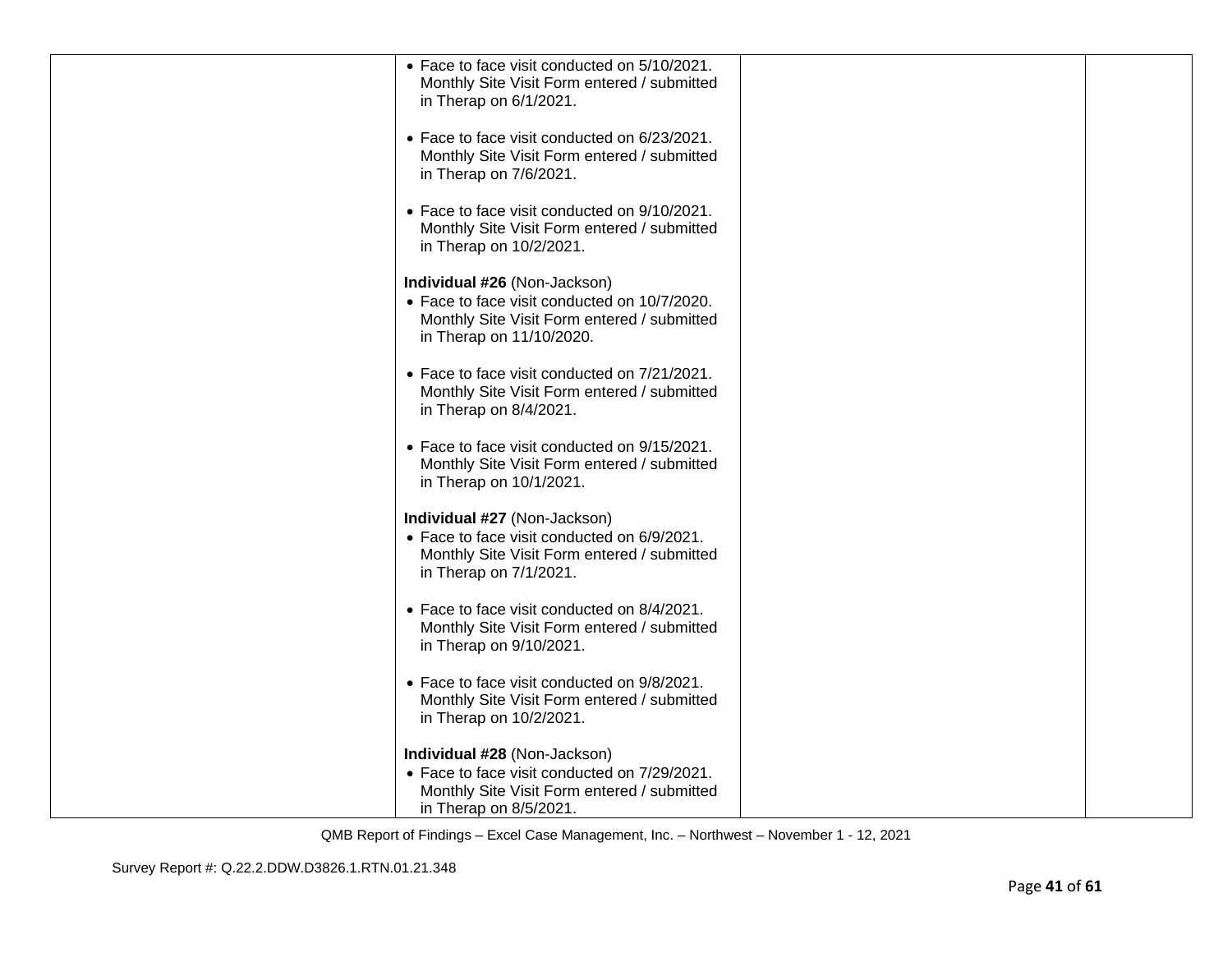| • Face to face visit conducted on 9/21/2021.<br>Monthly Site Visit Form entered / submitted<br>in Therap on 10/1/2021.                                |  |
|-------------------------------------------------------------------------------------------------------------------------------------------------------|--|
| Individual #29 (Non-Jackson)<br>• Face to face visit conducted on 1/8/2021.<br>Monthly Site Visit Form entered / submitted<br>in Therap on 2/1/2021.  |  |
| Individual #30 (Non-Jackson)<br>• Face to face visit conducted on 1/20/2021.<br>Monthly Site Visit Form entered / submitted<br>in Therap on 2/1/2021. |  |
| • Face to face visit conducted on 2/15/2021.<br>Monthly Site Visit Form entered / submitted<br>in Therap on 3/2/2021.                                 |  |
| • Face to face visit conducted on 5/26/2021.<br>Monthly Site Visit Form entered / submitted<br>in Therap on 6/2/2021.                                 |  |
| • Face to face visit conducted on 6/29/2021.<br>Monthly Site Visit Form entered / submitted<br>in Therap on 7/6/2021.                                 |  |
| • Face to face visit conducted on 7/14/2021.<br>Monthly Site Visit Form entered / submitted<br>in Therap on 8/23/2021.                                |  |
| • Face to face visit conducted on 9/1/2021.<br>Monthly Site Visit Form entered / submitted<br>in Therap on 10/4/2021.                                 |  |
|                                                                                                                                                       |  |
|                                                                                                                                                       |  |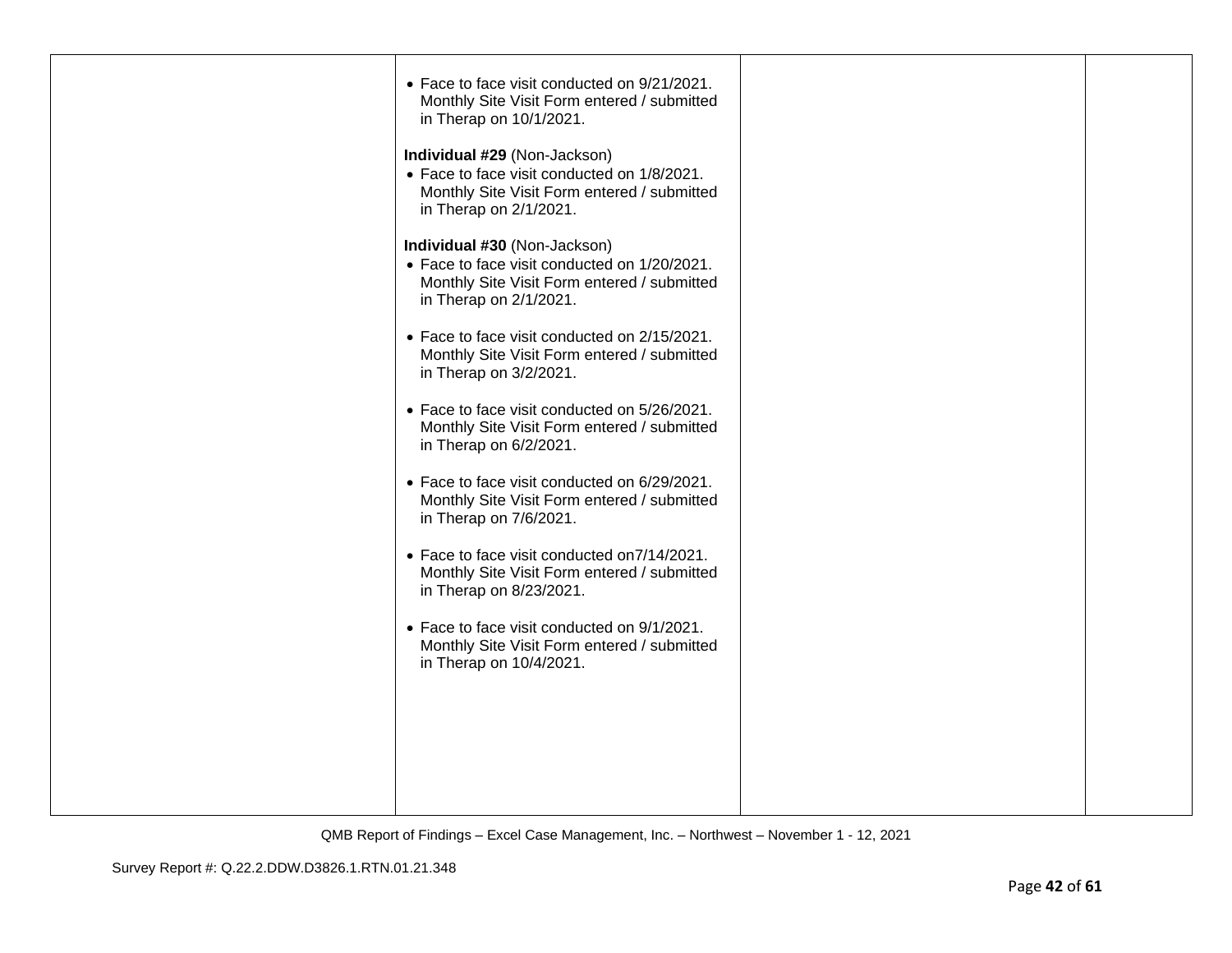| Tag #4C16 Req. for Reports & Distribution<br>of ISP (Provider Agencies, Individual and / | <b>Condition of Participation Level Deficiency</b>                               |                                                     |  |
|------------------------------------------------------------------------------------------|----------------------------------------------------------------------------------|-----------------------------------------------------|--|
| or Guardian)                                                                             |                                                                                  |                                                     |  |
| NMAC 7.26.5.17 DEVELOPMENT OF THE                                                        | After an analysis of the evidence, it has been                                   | Provider:                                           |  |
| <b>INDIVIDUAL SERVICE PLAN (ISP) -</b>                                                   | determined there is a significant potential for a                                | <b>State your Plan of Correction for the</b>        |  |
| <b>DISSEMINATION OF THE ISP,</b>                                                         | negative outcome to occur.                                                       | deficiencies cited in this tag here (How is the     |  |
| <b>DOCUMENTATION AND COMPLIANCE:</b>                                                     |                                                                                  | deficiency going to be corrected? This can be       |  |
| A. The case manager shall provide copies of                                              | Based on record review the Agency did not                                        | specific to each deficiency cited or if possible an |  |
| the completed ISP, with all relevant service                                             | follow and implement the Case Manager                                            | overall correction?): $\rightarrow$                 |  |
| provider strategies attached, within fourteen                                            | Requirement for Reports and Distribution of                                      |                                                     |  |
| (14) days of ISP approval to:                                                            | Documents as follows for 26 of 30 Individual:                                    |                                                     |  |
| (1) the individual;                                                                      |                                                                                  |                                                     |  |
| (2) the guardian (if applicable);                                                        | The following was found indicating the agency                                    |                                                     |  |
| (3) all relevant staff of the service provider                                           | failed to provide a copy of the ISP within 14                                    |                                                     |  |
| agencies in which the ISP will be                                                        | days of the ISP Approval to the Provider                                         | <b>Provider:</b>                                    |  |
| implemented, as well as other key support                                                | Agencies, Individual and / or Guardian:                                          | <b>Enter your ongoing Quality</b>                   |  |
| persons:                                                                                 |                                                                                  | <b>Assurance/Quality Improvement processes</b>      |  |
| (4) all other IDT members in attendance at                                               | No Evidence found indicating ISP was                                             | as it related to this tag number here (What is      |  |
| the meeting to develop the ISP;                                                          | distributed:                                                                     | going to be done? How many individuals is this      |  |
| (5) the individual's attorney, if applicable;                                            | • Individual #1: ISP was not provided to                                         | going to affect? How often will this be completed?  |  |
| (6) others the IDT identifies, if they are                                               | Provider Agencies, Individual and / or                                           | Who is responsible? What steps will be taken if     |  |
| entitled to the information, or those the<br>individual or guardian identifies;          | Guardian.                                                                        | issues are found?): $\rightarrow$                   |  |
| (7) for all developmental disabilities                                                   |                                                                                  |                                                     |  |
| Medicaid waiver recipients, including                                                    | Individual #2: ISP was not provided to<br>Provider Agencies, Individual and / or |                                                     |  |
| Jackson class members, a copy of the                                                     | Guardian.                                                                        |                                                     |  |
| completed ISP containing all the                                                         |                                                                                  |                                                     |  |
| information specified in 7.26.5.14 NMAC,                                                 | Individual #3: ISP was not provided to<br>$\bullet$                              |                                                     |  |
| including strategies, shall be submitted to                                              | Provider Agencies, Individual and / or                                           |                                                     |  |
| the local regional office of the DDSD;                                                   | Guardian.                                                                        |                                                     |  |
| (8) for Jackson class members only, a                                                    |                                                                                  |                                                     |  |
| copy of the completed ISP, with all                                                      | Individual #4: ISP was not provided to<br>$\bullet$                              |                                                     |  |
| relevant service provider strategies                                                     | Provider Agencies, Individual and / or                                           |                                                     |  |
| attached, shall be sent to the Jackson                                                   | Guardian.                                                                        |                                                     |  |
| lawsuit office of the DDSD.                                                              |                                                                                  |                                                     |  |
| B. Current copies of the ISP shall be                                                    | Individual #5: ISP was not provided to<br>$\bullet$                              |                                                     |  |
| available at all times in the individual's records                                       | Provider Agencies, Individual and / or                                           |                                                     |  |
| located at the case management agency. The                                               | Guardian.                                                                        |                                                     |  |
| case manager shall assure that all revisions or                                          |                                                                                  |                                                     |  |
| amendments to the ISP are distributed to all                                             | Individual #6: ISP was not provided to                                           |                                                     |  |
| IDT members, not only those affected by the<br>revisions.                                | Provider Agencies, Individual and / or                                           |                                                     |  |
|                                                                                          | Guardian.                                                                        |                                                     |  |
|                                                                                          |                                                                                  |                                                     |  |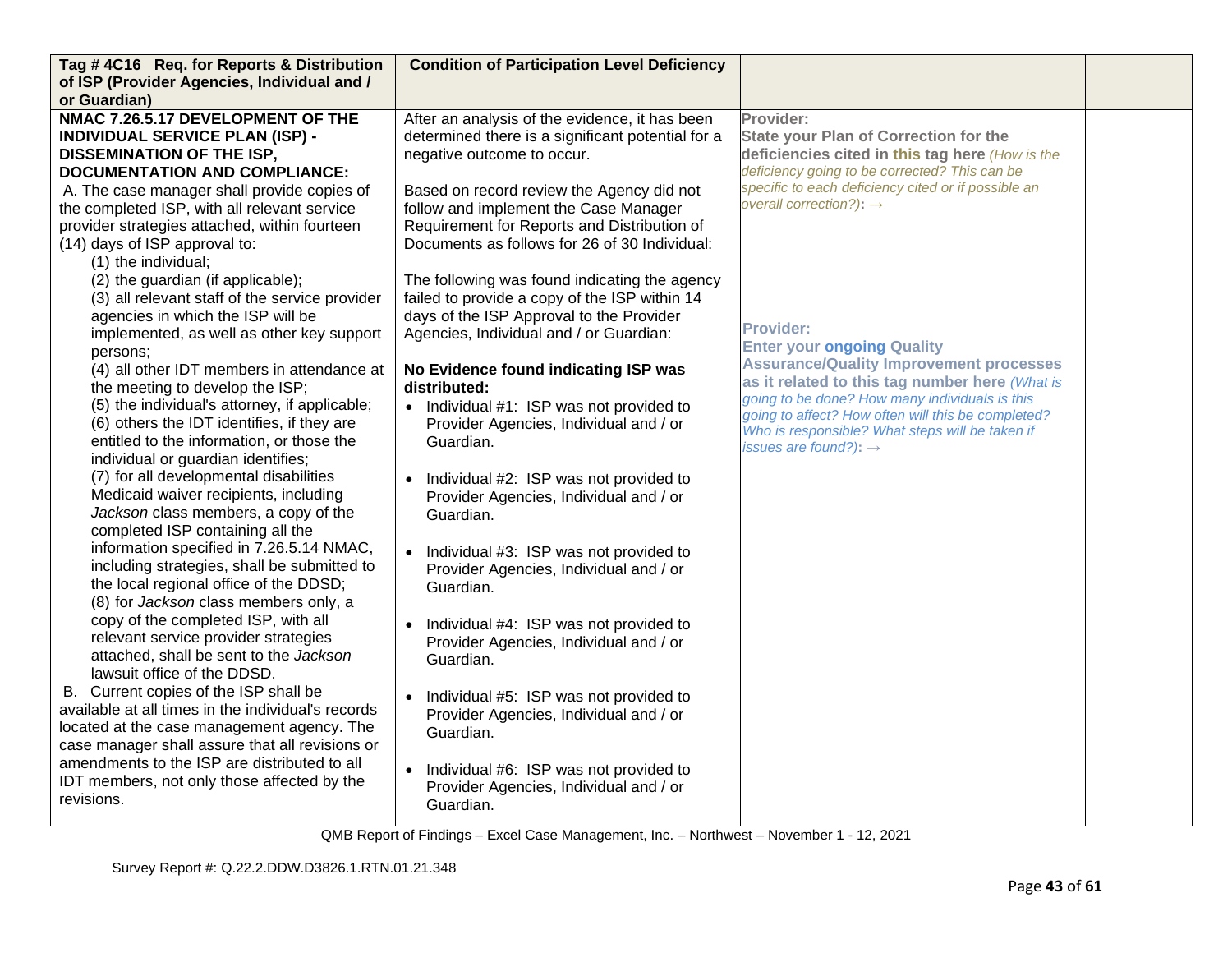| Developmental Disabilities (DD) Waiver<br>Service Standards 2/26/2018; Re-Issue:<br>12/28/2018; Eff 1/1/2019<br>Chapter 6 Individual Service Plan (ISP) 6.7<br>Completion and Distribution of the ISP: The<br>CM is required to assure all elements of the<br>ISP and companion documents are completed<br>and distributed to the IDT. However, DD<br>Waiver Provider Agencies share responsibility<br>to contribute to the completion of the ISP. The<br>ISP must be completed and approved prior to<br>the expiration date of the previous ISP term.<br>Within 14 days of the approved ISP and when<br>available, the CM distributes the ISP to the<br>DDSD Regional Office, the DD Waiver Provider<br>Agencies with a SFOC, and to all IDT members<br>requested by the person. | Individual #7: ISP was not provided to<br>Provider Agencies, Individual and / or<br>Guardian.<br>Individual #8: ISP was not provided to<br>Provider Agencies, Individual and / or<br>Guardian.<br>Individual #9: ISP was not provided to<br>Provider Agencies, Individual and / or<br>Guardian.<br>Individual #10: ISP was not provided to<br>Provider Agencies, Individual and / or<br>Guardian.<br>Individual #11: ISP was not provided to<br>Individual and / or Guardian.<br>Individual #12: ISP was not provided to<br>$\bullet$<br>Provider Agencies, Individual and / or<br>Guardian.<br>Individual #16: ISP was not provided to<br>$\bullet$<br>Provider Agencies, Individual and / or<br>Guardian.<br>Individual #17: ISP was not provided to<br>$\bullet$<br>Provider Agencies, Individual and / or<br>Guardian.<br>Individual #18: ISP was not provided to<br>Provider Agencies, Individual and / or<br>Guardian.<br>Individual #20: ISP was not provided to<br>$\bullet$<br>Provider Agencies, Individual and / or<br>Guardian. |  |
|-----------------------------------------------------------------------------------------------------------------------------------------------------------------------------------------------------------------------------------------------------------------------------------------------------------------------------------------------------------------------------------------------------------------------------------------------------------------------------------------------------------------------------------------------------------------------------------------------------------------------------------------------------------------------------------------------------------------------------------------------------------------------------------|---------------------------------------------------------------------------------------------------------------------------------------------------------------------------------------------------------------------------------------------------------------------------------------------------------------------------------------------------------------------------------------------------------------------------------------------------------------------------------------------------------------------------------------------------------------------------------------------------------------------------------------------------------------------------------------------------------------------------------------------------------------------------------------------------------------------------------------------------------------------------------------------------------------------------------------------------------------------------------------------------------------------------------------------|--|
|                                                                                                                                                                                                                                                                                                                                                                                                                                                                                                                                                                                                                                                                                                                                                                                   |                                                                                                                                                                                                                                                                                                                                                                                                                                                                                                                                                                                                                                                                                                                                                                                                                                                                                                                                                                                                                                             |  |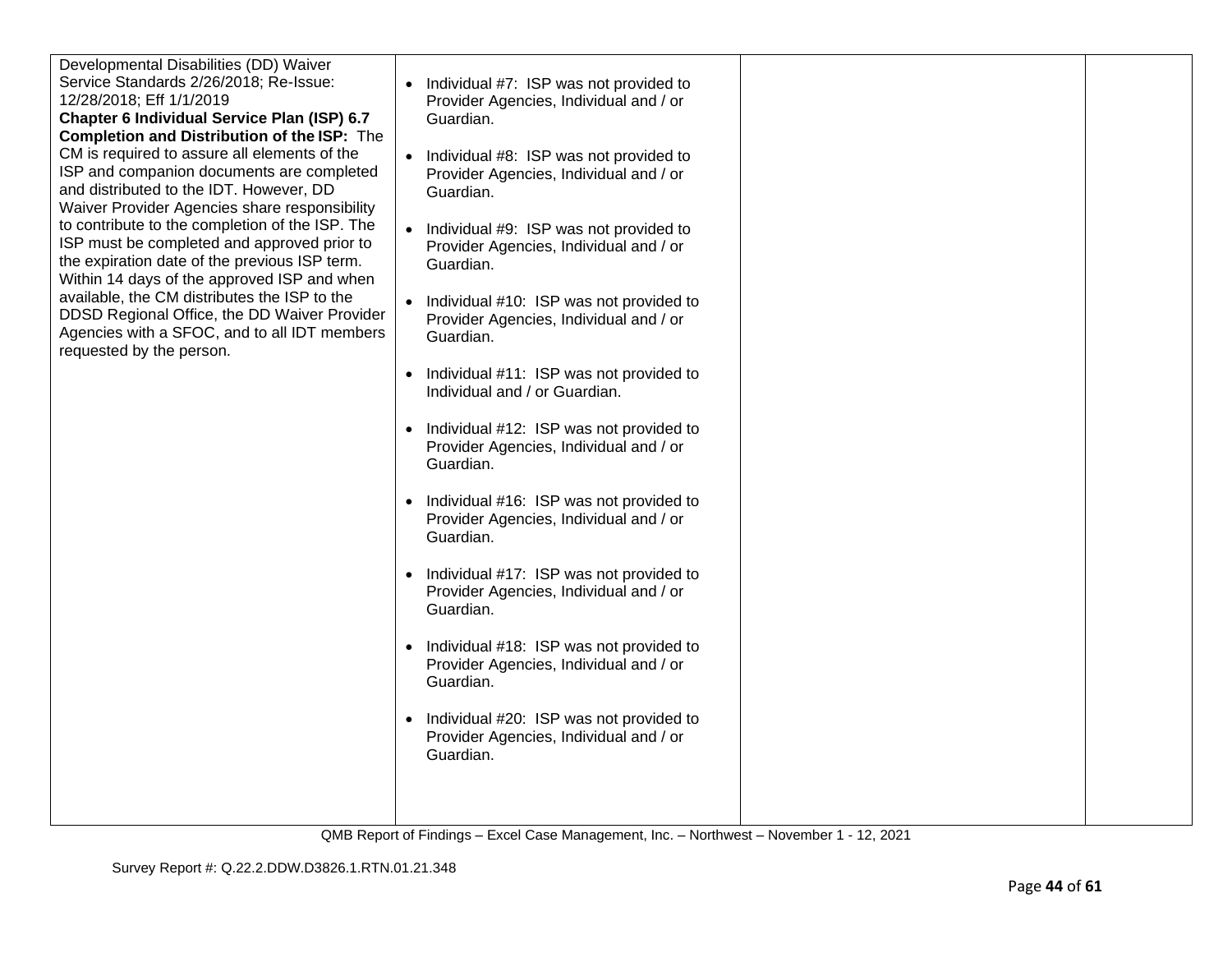| • Individual #21: ISP was not provided to<br>Provider Agencies, Individual and / or<br>Guardian.<br>• Individual #22: ISP was not provided to<br>Provider Agencies, Individual and / or<br>Guardian.<br>Individual #23: ISP was not provided to<br>$\bullet$<br>Provider Agencies, Individual and / or<br>Guardian.<br>Individual #24: ISP was not provided to<br>$\bullet$<br>Provider Agencies, Individual and / or<br>Guardian.<br>• Individual #25: ISP was not provided to<br>Provider Agencies, Individual and / or<br>Guardian.<br>Individual #26: ISP was not provided to<br>$\bullet$<br>Provider Agencies, Individual and / or<br>Guardian.<br>Individual #27: ISP was not provided to<br>$\bullet$<br>Individual and / or Guardian.<br>• Individual #28: ISP was not provided to<br>Provider Agencies, Individual and / or<br>Guardian.<br>Individual #29: ISP was not provided to<br>$\bullet$<br>Provider Agencies, Individual and / or<br>Guardian.<br>Individual #30: ISP was not provided to<br>$\bullet$<br>Provider Agencies, Individual and / or |  |
|---------------------------------------------------------------------------------------------------------------------------------------------------------------------------------------------------------------------------------------------------------------------------------------------------------------------------------------------------------------------------------------------------------------------------------------------------------------------------------------------------------------------------------------------------------------------------------------------------------------------------------------------------------------------------------------------------------------------------------------------------------------------------------------------------------------------------------------------------------------------------------------------------------------------------------------------------------------------------------------------------------------------------------------------------------------------|--|
| Guardian.                                                                                                                                                                                                                                                                                                                                                                                                                                                                                                                                                                                                                                                                                                                                                                                                                                                                                                                                                                                                                                                           |  |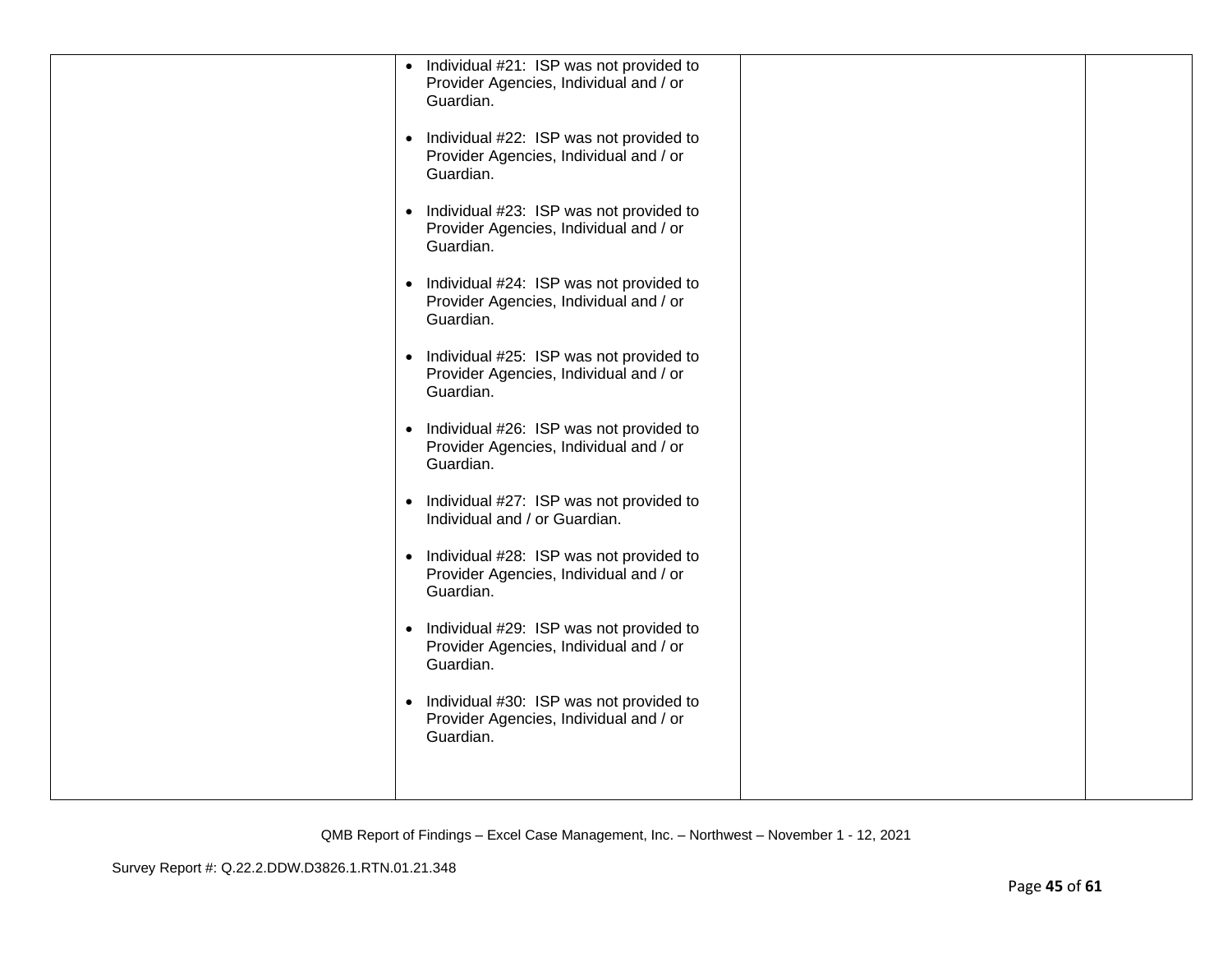| Tag #4C16.1 Req. for Reports &                                                  | <b>Standard Level Deficiency</b>              |                                                                                                  |  |
|---------------------------------------------------------------------------------|-----------------------------------------------|--------------------------------------------------------------------------------------------------|--|
| <b>Distribution of ISP (Regional DDSD Office)</b>                               |                                               |                                                                                                  |  |
| NMAC 7.26.5.17 DEVELOPMENT OF THE                                               | Based on record review the Agency did not     | Provider:                                                                                        |  |
| <b>INDIVIDUAL SERVICE PLAN (ISP) -</b>                                          | follow and implement the Case Manager         | <b>State your Plan of Correction for the</b>                                                     |  |
| <b>DISSEMINATION OF THE ISP,</b>                                                | Requirement for Reports and Distribution of   | deficiencies cited in this tag here (How is the                                                  |  |
| <b>DOCUMENTATION AND COMPLIANCE:</b>                                            | Documents as follows for 27 of 30 Individual: | deficiency going to be corrected? This can be                                                    |  |
| A. The case manager shall provide copies of                                     |                                               | specific to each deficiency cited or if possible an                                              |  |
| the completed ISP, with all relevant service                                    | The following was found indicating the agency | overall correction?): $\rightarrow$                                                              |  |
| provider strategies attached, within fourteen                                   | failed to provide a copy of the ISP within 14 |                                                                                                  |  |
| (14) days of ISP approval to:                                                   | days of the ISP Approval to the respective    |                                                                                                  |  |
| (1) the individual;                                                             | <b>DDSD Regional Office:</b>                  |                                                                                                  |  |
| (2) the guardian (if applicable);                                               |                                               |                                                                                                  |  |
| (3) all relevant staff of the service provider                                  | No Evidence found indicating ISP was          |                                                                                                  |  |
| agencies in which the ISP will be                                               | distributed:                                  |                                                                                                  |  |
| implemented, as well as other key support                                       | $\bullet$ Individual #1                       | <b>Provider:</b>                                                                                 |  |
| persons:                                                                        |                                               | <b>Enter your ongoing Quality</b>                                                                |  |
| (4) all other IDT members in attendance at                                      | • Individual #2                               | <b>Assurance/Quality Improvement processes</b>                                                   |  |
| the meeting to develop the ISP;                                                 |                                               | as it related to this tag number here (What is<br>going to be done? How many individuals is this |  |
| (5) the individual's attorney, if applicable;                                   | $\bullet$ Individual #3                       | going to affect? How often will this be completed?                                               |  |
| (6) others the IDT identifies, if they are                                      |                                               | Who is responsible? What steps will be taken if                                                  |  |
| entitled to the information, or those the                                       | $\bullet$ Individual #4                       | issues are found?): $\rightarrow$                                                                |  |
| individual or guardian identifies;                                              |                                               |                                                                                                  |  |
| (7) for all developmental disabilities                                          | $\bullet$ Individual #5                       |                                                                                                  |  |
| Medicaid waiver recipients, including                                           |                                               |                                                                                                  |  |
| Jackson class members, a copy of the                                            | • Individual #6                               |                                                                                                  |  |
| completed ISP containing all the                                                |                                               |                                                                                                  |  |
| information specified in 7.26.5.14 NMAC,                                        | $\bullet$ Individual #7                       |                                                                                                  |  |
| including strategies, shall be submitted to                                     |                                               |                                                                                                  |  |
| the local regional office of the DDSD;<br>(8) for Jackson class members only, a | • Individual #8                               |                                                                                                  |  |
| copy of the completed ISP, with all                                             |                                               |                                                                                                  |  |
| relevant service provider strategies                                            | • Individual #9                               |                                                                                                  |  |
| attached, shall be sent to the Jackson                                          |                                               |                                                                                                  |  |
| lawsuit office of the DDSD.                                                     | $\bullet$ Individual #10                      |                                                                                                  |  |
| B. Current copies of the ISP shall be                                           |                                               |                                                                                                  |  |
| available at all times in the individual's records                              | $\bullet$ Individual #11                      |                                                                                                  |  |
| located at the case management agency. The                                      |                                               |                                                                                                  |  |
| case manager shall assure that all revisions or                                 | $\bullet$ Individual #15                      |                                                                                                  |  |
| amendments to the ISP are distributed to all                                    |                                               |                                                                                                  |  |
| IDT members, not only those affected by the                                     | • Individual #16                              |                                                                                                  |  |
| revisions.                                                                      |                                               |                                                                                                  |  |
|                                                                                 | • Individual #17                              |                                                                                                  |  |
|                                                                                 |                                               |                                                                                                  |  |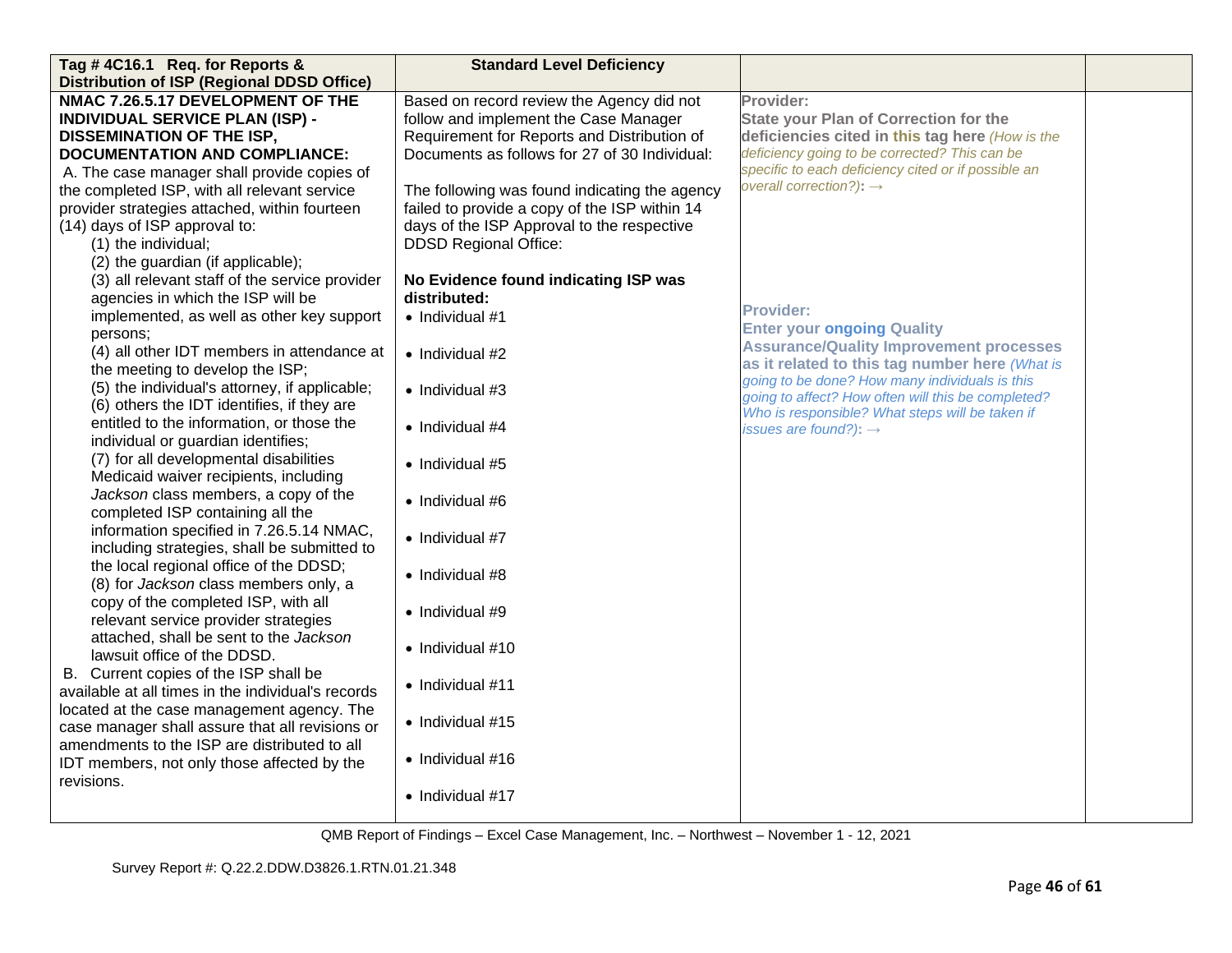| Developmental Disabilities (DD) Waiver             | $\bullet$ Individual #18 |  |
|----------------------------------------------------|--------------------------|--|
| Service Standards 2/26/2018; Re-Issue:             |                          |  |
| 12/28/2018; Eff 1/1/2019                           | $\bullet$ Individual #19 |  |
| Chapter 6 Individual Service Plan (ISP) 6.7        |                          |  |
| <b>Completion and Distribution of the ISP:</b> The | · Individual #20         |  |
| CM is required to assure all elements of the       |                          |  |
| ISP and companion documents are completed          | • Individual #21         |  |
| and distributed to the IDT. However, DD            |                          |  |
| Waiver Provider Agencies share responsibility      | • Individual #22         |  |
| to contribute to the completion of the ISP. The    |                          |  |
| ISP must be completed and approved prior to        | • Individual #23         |  |
| the expiration date of the previous ISP term.      |                          |  |
| Within 14 days of the approved ISP and when        | • Individual #24         |  |
| available, the CM distributes the ISP to the       |                          |  |
| DDSD Regional Office, the DD Waiver Provider       | • Individual #25         |  |
| Agencies with a SFOC, and to all IDT members       |                          |  |
| requested by the person.                           | • Individual #26         |  |
|                                                    |                          |  |
|                                                    | • Individual #27         |  |
|                                                    |                          |  |
|                                                    | • Individual #28         |  |
|                                                    |                          |  |
|                                                    | • Individual #29         |  |
|                                                    |                          |  |
|                                                    | • Individual #30         |  |
|                                                    |                          |  |
|                                                    |                          |  |
|                                                    |                          |  |
|                                                    |                          |  |
|                                                    |                          |  |
|                                                    |                          |  |
|                                                    |                          |  |
|                                                    |                          |  |
|                                                    |                          |  |
|                                                    |                          |  |
|                                                    |                          |  |
|                                                    |                          |  |
|                                                    |                          |  |
|                                                    |                          |  |
|                                                    |                          |  |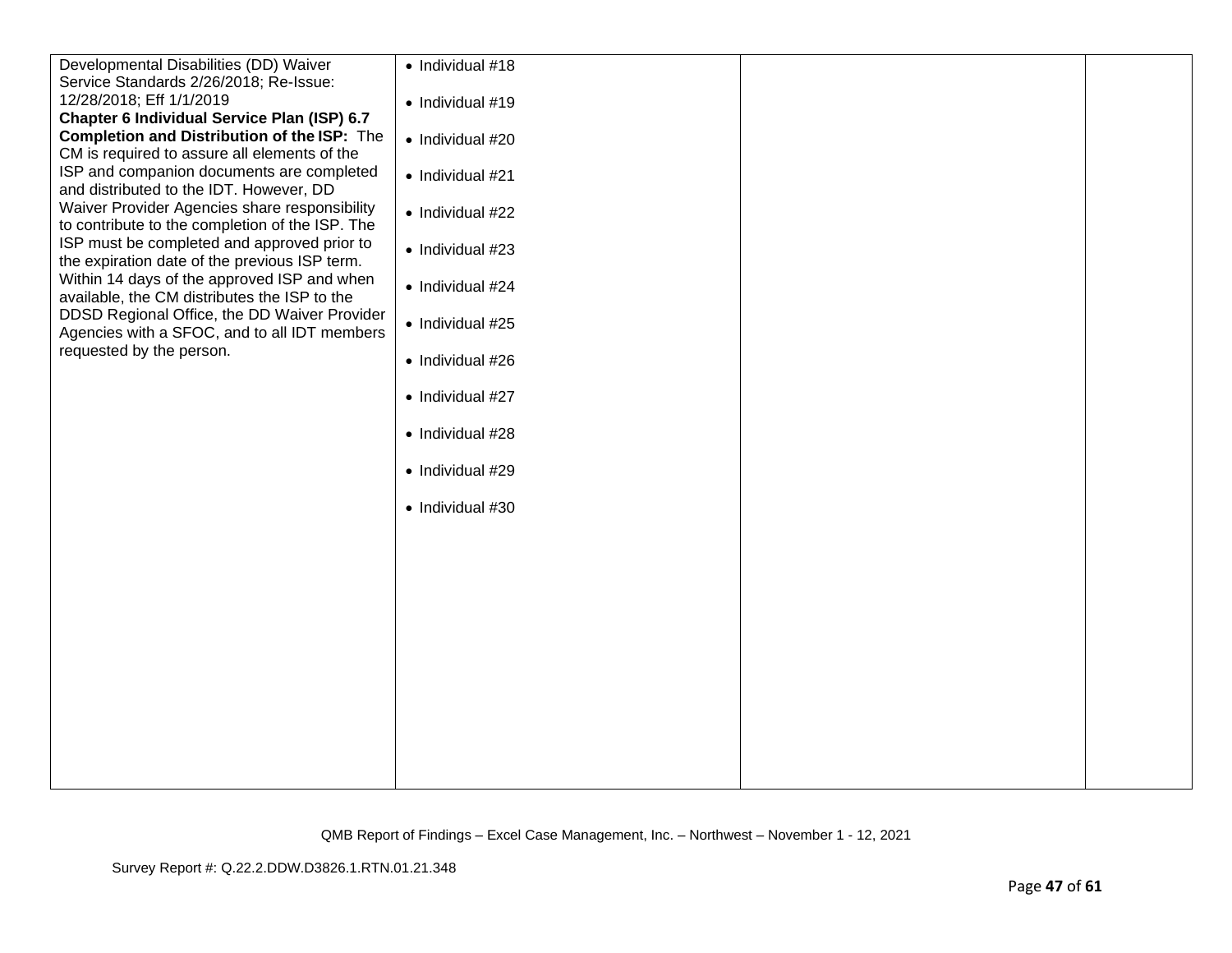| <b>Standard of Care</b>                                                                                                                                                                                                                                                                                                                                                                                                                                                                                                                                                                                                                                                                                                                                                                                                                                                       | <b>Deficiencies</b>                                                                                                                                                                                                                                                                                                                                                                                                                                                                                                                                                                                | Agency Plan of Correction, On-going QA/QI<br>& Responsible Party                                                                                                                                                                                                                                                                                                                                                         | <b>Completion</b><br><b>Date</b> |
|-------------------------------------------------------------------------------------------------------------------------------------------------------------------------------------------------------------------------------------------------------------------------------------------------------------------------------------------------------------------------------------------------------------------------------------------------------------------------------------------------------------------------------------------------------------------------------------------------------------------------------------------------------------------------------------------------------------------------------------------------------------------------------------------------------------------------------------------------------------------------------|----------------------------------------------------------------------------------------------------------------------------------------------------------------------------------------------------------------------------------------------------------------------------------------------------------------------------------------------------------------------------------------------------------------------------------------------------------------------------------------------------------------------------------------------------------------------------------------------------|--------------------------------------------------------------------------------------------------------------------------------------------------------------------------------------------------------------------------------------------------------------------------------------------------------------------------------------------------------------------------------------------------------------------------|----------------------------------|
|                                                                                                                                                                                                                                                                                                                                                                                                                                                                                                                                                                                                                                                                                                                                                                                                                                                                               | Service Domain: Level of Care - Initial and annual Level of Care (LOC) evaluations are completed within timeframes specified by the State.                                                                                                                                                                                                                                                                                                                                                                                                                                                         |                                                                                                                                                                                                                                                                                                                                                                                                                          |                                  |
| Tag #4C04 Assessment Activities                                                                                                                                                                                                                                                                                                                                                                                                                                                                                                                                                                                                                                                                                                                                                                                                                                               | <b>Condition of Participation Level Deficiency</b>                                                                                                                                                                                                                                                                                                                                                                                                                                                                                                                                                 |                                                                                                                                                                                                                                                                                                                                                                                                                          |                                  |
| Developmental Disabilities (DD) Waiver<br>Service Standards 2/26/2018; Re-Issue:<br>12/28/2018; Eff 1/1/2019<br><b>Chapter 8 Case Management: 8.2.8</b><br><b>Maintaining a Complete Client Record:</b><br>The CM is required to maintain documentation<br>for each person supported according to the<br>following requirements:<br>3. The case file must contain the documents<br>identified in Appendix A Client File Matrix.<br>8.2.3 Facilitating Level of Care (LOC)<br><b>Determinations and Other Assessment</b><br><b>Activities:</b> The CM ensures that an initial<br>evaluation for the LOC is complete, and that all                                                                                                                                                                                                                                              | After an analysis of the evidence, it has been<br>determined there is a significant potential for a<br>negative outcome to occur.<br>Based on record review, the Agency did not<br>complete, compile, or obtain the elements of<br>the Long-Term Care Assessment Abstract<br>(LTCAA) packet and / or submitted the Level of<br>Care in a timely manner, as required by<br>standard for 21 of 30 individuals.<br>Review of the Agency individual case files<br>indicated the following items were not found,<br>incomplete, and/or not current:                                                     | Provider:<br><b>State your Plan of Correction for the</b><br>deficiencies cited in this tag here (How is the<br>deficiency going to be corrected? This can be<br>specific to each deficiency cited or if possible an<br>overall correction?): $\rightarrow$<br><b>Provider:</b><br><b>Enter your ongoing Quality</b><br><b>Assurance/Quality Improvement processes</b><br>as it related to this tag number here (What is |                                  |
| participants are reevaluated for a LOC at least<br>annually. CMs are also responsible for<br>completing assessments.<br>related to LOC determinations and for obtaining<br>other assessments to inform the service<br>planning process. The assessment tasks of the<br>CM include, but are not limited to:<br>1. Completing, compiling, and/or obtaining the<br>elements of the Long-Term Care Assessment<br>Abstract packet to rd.re<br>a. a Long-Term Care Assessment Abstract<br>form (MAD 378);<br>b. a Client Individual Assessment (CIA);<br>c. a current History and Physical;<br>d. a copy of the Allocation Letter (initial<br>submission only); and<br>e. for children, a norm-referenced<br>assessment.<br>Timely submission of a completed LOC<br>2.<br>packet for review and approval by the TPA<br>contractor including:<br>a. responding to the TPA contractor | <b>Annual Physical:</b><br>• Not Found (#1, 8, 22, 25, 27, & 30)<br><b>Client Individual Assessment (CIA):</b><br>• Not Current (#1, 2, 3, 4, 5, 6, 7, 8, 9, 10, 11,<br>14, 15, 19, 22, 23, 24, 25, 27, 28, & 30)<br>(Note: CIA updated for individuals #1, 2, 3, 4,<br>5, 6, 7, 8, 9, 10, 11, 14, 15, 19, 22, 23, 24,<br>25, & 27 during the on-site survey. Provider<br>please complete POC for ongoing QA/QI.)<br>Per the Waiver Guidance and Clarification to<br>LOD 20-06 issued 12/16/2020, current Client<br>Individual Assessments are required during<br>the Covid-19 Submission Process. | going to be done? How many individuals is this<br>going to affect? How often will this be completed?<br>Who is responsible? What steps will be taken if<br>issues are found?): $\rightarrow$                                                                                                                                                                                                                             |                                  |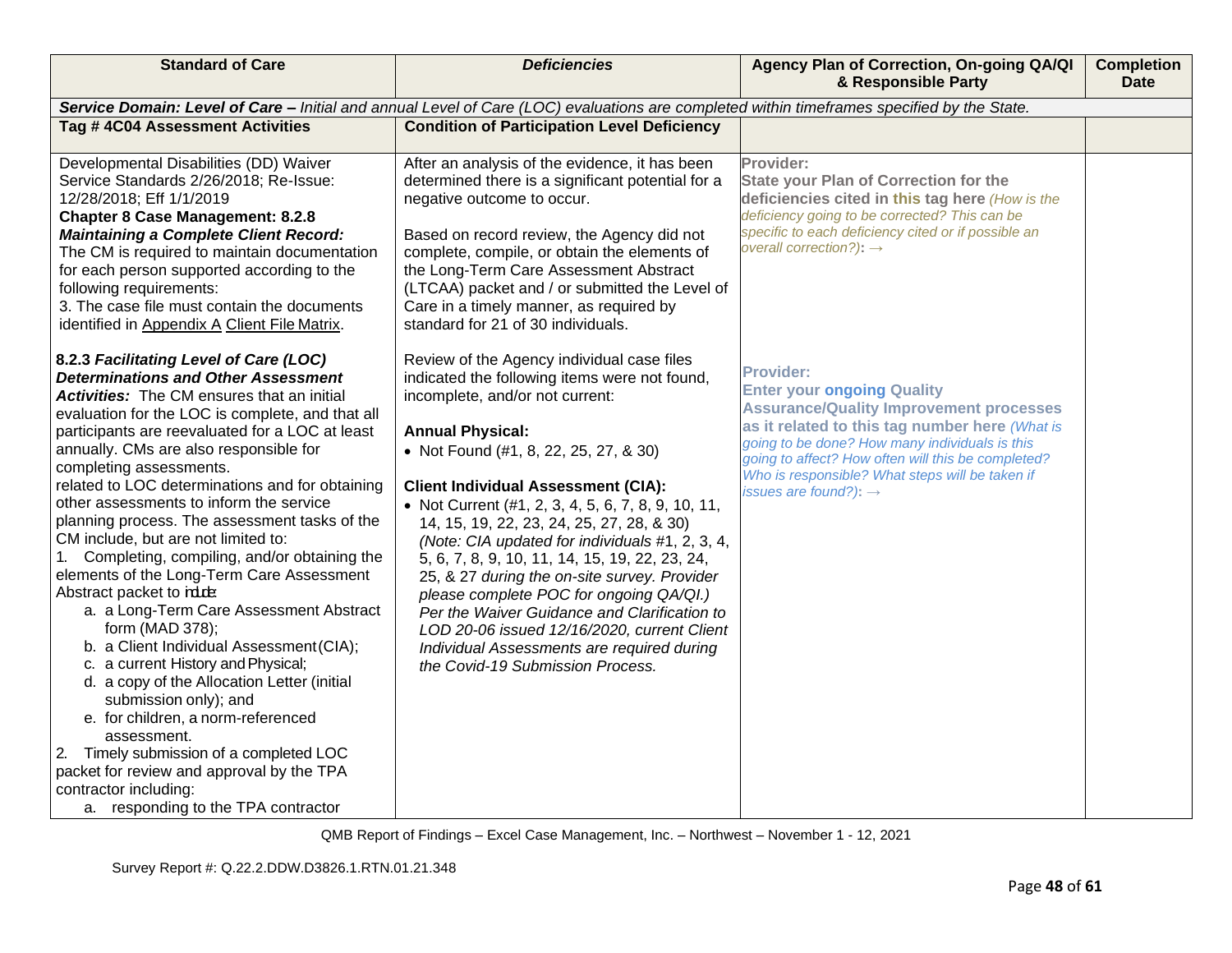|            | within specified timelines when the             |  |  |
|------------|-------------------------------------------------|--|--|
|            | Long- Term Care Assessment Abstract             |  |  |
|            | packet is returned for corrections or           |  |  |
|            |                                                 |  |  |
|            | additional information;                         |  |  |
|            | b. submitting complete packets, between         |  |  |
|            | 45 and 30 calendar days prior to the            |  |  |
|            | LOC expiration date for annual                  |  |  |
|            |                                                 |  |  |
|            | redeterminations;                               |  |  |
| c.         | seeking assistance from the DDSD                |  |  |
|            | Regional Office related to any barriers         |  |  |
|            | to timely submission; and                       |  |  |
|            | d. facilitating re-admission to the DD          |  |  |
|            | Waiver for people who have been                 |  |  |
|            |                                                 |  |  |
|            | hospitalized or who have received care          |  |  |
|            | in another institutional setting for more       |  |  |
|            | than three calendar days (upon the              |  |  |
|            | third midnight), which includes                 |  |  |
|            | collaborating with the MCO Care                 |  |  |
|            | Coordinator to resolve any problems             |  |  |
|            |                                                 |  |  |
|            | with coordinating a safedischarge.              |  |  |
|            | 3. Obtaining assessments from DD Waiver         |  |  |
|            | Provider Agencies within the specified required |  |  |
| timelines. |                                                 |  |  |
|            | 4. Meeting with the person and guardian,        |  |  |
|            | prior to the ISP meeting, to review the current |  |  |
|            | assessment information.                         |  |  |
|            |                                                 |  |  |
|            | Leading the DCP as described in Chapter 3.1     |  |  |
|            | Decisions about Health Care or Other            |  |  |
|            | Treatment: Decision Consultation and Team       |  |  |
|            | Justification Process to determine appropriate  |  |  |
| action.    |                                                 |  |  |
|            |                                                 |  |  |
|            |                                                 |  |  |
|            |                                                 |  |  |
|            |                                                 |  |  |
|            |                                                 |  |  |
|            |                                                 |  |  |
|            |                                                 |  |  |
|            |                                                 |  |  |
|            |                                                 |  |  |
|            |                                                 |  |  |
|            |                                                 |  |  |
|            |                                                 |  |  |
|            |                                                 |  |  |
|            |                                                 |  |  |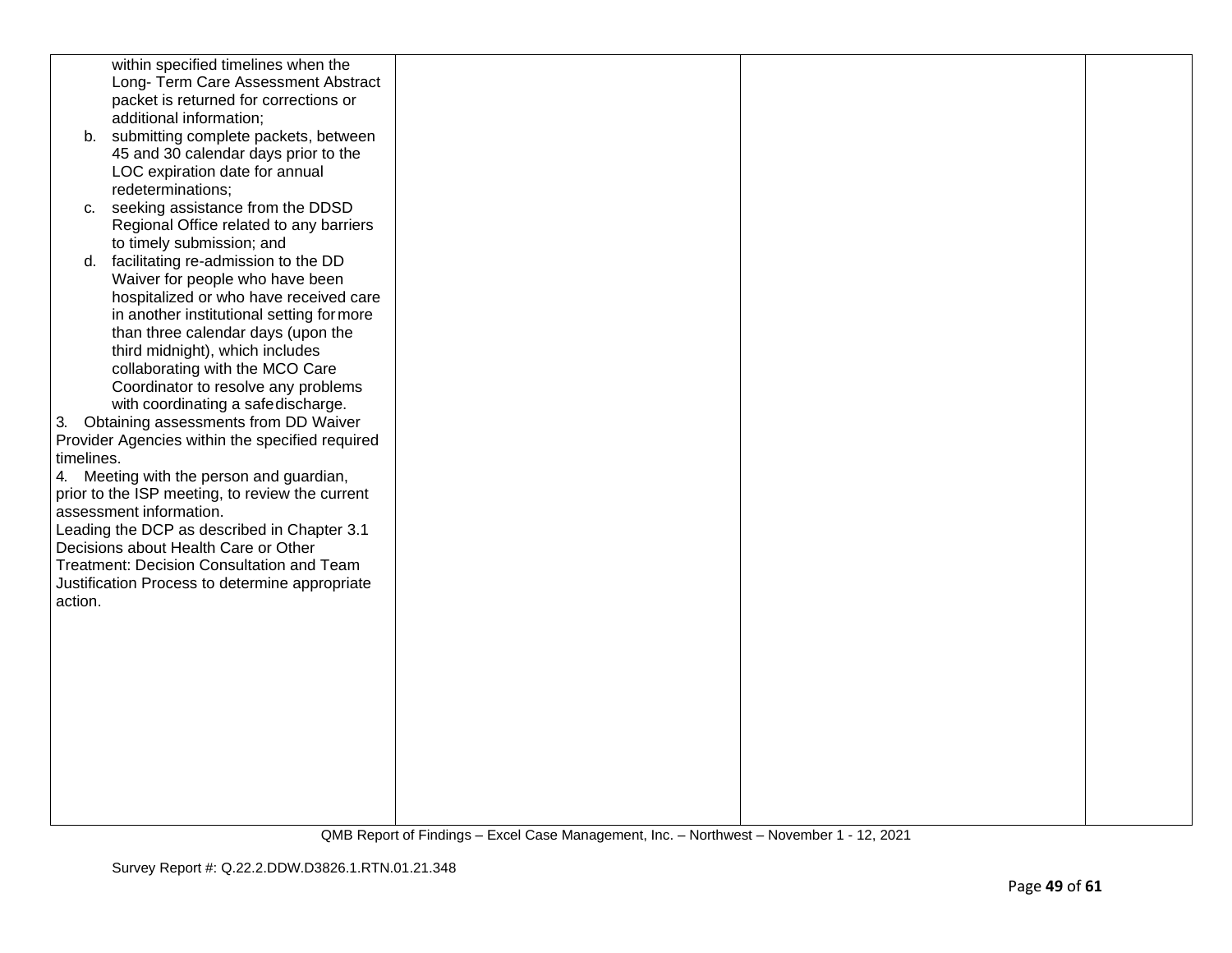| <b>Standard of Care</b>                                                               | <b>Deficiencies</b>                                                                                                                                 | Agency Plan of Correction, On-going QA/QI<br>& Responsible Party                                                                                        | <b>Completion</b><br><b>Date</b> |  |
|---------------------------------------------------------------------------------------|-----------------------------------------------------------------------------------------------------------------------------------------------------|---------------------------------------------------------------------------------------------------------------------------------------------------------|----------------------------------|--|
|                                                                                       | Service Domain: Qualified Providers - The State monitors non-licensed/non-certified providers to assure adherence to waiver requirements. The State |                                                                                                                                                         |                                  |  |
|                                                                                       |                                                                                                                                                     | implements its policies and procedures for verifying that provider training is conducted in accordance with State requirements and the approved waiver. |                                  |  |
| Tag # 1A22.1 / 4C02.1 Case Manager<br><b>Competencies: Knowledge of Service</b>       | <b>Standard Level Deficiency</b>                                                                                                                    |                                                                                                                                                         |                                  |  |
| Developmental Disabilities (DD) Waiver                                                | Based on interview, the Agency did not ensure                                                                                                       | Provider:                                                                                                                                               |                                  |  |
| Service Standards 2/26/2018; Re-Issue:                                                | the case manager had the knowledge of the                                                                                                           | <b>State your Plan of Correction for the</b>                                                                                                            |                                  |  |
| 12/28/2018; Eff 1/1/2019                                                              | requirements for the entire system to                                                                                                               | deficiencies cited in this tag here (How is the                                                                                                         |                                  |  |
| <b>Chapter 8 Case Management: 8.2 Scope:</b>                                          | effectively provide and monitor services as                                                                                                         | deficiency going to be corrected? This can be                                                                                                           |                                  |  |
| DD Waiver CMs must have knowledge of the                                              | indicated in the Scope of Case Management                                                                                                           | specific to each deficiency cited or if possible an                                                                                                     |                                  |  |
| requirements for the entire system to effectively                                     | Services for 1 of 9 Case Managers.                                                                                                                  | overall correction?): $\rightarrow$                                                                                                                     |                                  |  |
| provide and monitor services. In general, the                                         |                                                                                                                                                     |                                                                                                                                                         |                                  |  |
| CM's scope of practice is to:                                                         | When the Case Manager was asked what do                                                                                                             |                                                                                                                                                         |                                  |  |
| 1. promote self-advocacy and advocate on                                              | you do when an Individual has a significant                                                                                                         |                                                                                                                                                         |                                  |  |
| behalf of the person;                                                                 | life change (such as the death of a loved                                                                                                           |                                                                                                                                                         |                                  |  |
| 2. facilitate and monitor the allocation                                              | one; transition to a new agency, etc.), the                                                                                                         |                                                                                                                                                         |                                  |  |
| and annual recertification processes                                                  | following was reported:                                                                                                                             |                                                                                                                                                         |                                  |  |
| as well as transitions as described                                                   | • #505 stated, "I would get the IDT meeting                                                                                                         | <b>Provider:</b>                                                                                                                                        |                                  |  |
| in Chapter 9: Transitions;                                                            | within ten days, if I need to revise ISP, I                                                                                                         | <b>Enter your ongoing Quality</b>                                                                                                                       |                                  |  |
| 3. participate in specific assessment                                                 | would modify it; I just had one with one of                                                                                                         | <b>Assurance/Quality Improvement processes</b><br>as it related to this tag number here (What is                                                        |                                  |  |
| activities related to annual LOC                                                      | my individuals that got out of the hospital".                                                                                                       | going to be done? How many individuals is this                                                                                                          |                                  |  |
| determination and PCP;                                                                |                                                                                                                                                     | going to affect? How often will this be completed?                                                                                                      |                                  |  |
| 4. link the person and guardian to publicly                                           | When the CM indicated within 10 days, the                                                                                                           | Who is responsible? What steps will be taken if                                                                                                         |                                  |  |
| funded programs, community resources                                                  | surveyor asked, Are there any other time                                                                                                            | issues are found?): $\rightarrow$                                                                                                                       |                                  |  |
| and non-disability specific resources                                                 | frames you would conduct an IDT meeting,                                                                                                            |                                                                                                                                                         |                                  |  |
| available to all citizens and natural                                                 | for example if there was a risk of significant<br>harm to the individual?                                                                           |                                                                                                                                                         |                                  |  |
| supports within the person's community;<br>5. organize and facilitate the PCP process |                                                                                                                                                     |                                                                                                                                                         |                                  |  |
| and ISP development in accordance                                                     | • #505 stated, "Five days we have to have a                                                                                                         |                                                                                                                                                         |                                  |  |
| with the DD Waiver Service Standards                                                  | meeting within 10 days it just depends on<br>how severe the situation would be. It would                                                            |                                                                                                                                                         |                                  |  |
| as described in Chapter 4: Person-                                                    | be within five or ten days." As indicated by                                                                                                        |                                                                                                                                                         |                                  |  |
| Centered Planning and Chapter 6:                                                      | NMAC 7.26.5.12.9 H. The IDT shall be                                                                                                                |                                                                                                                                                         |                                  |  |
| Individual Service Plan (ISP);                                                        | convened to discuss and modify the ISP, as                                                                                                          |                                                                                                                                                         |                                  |  |
| 6. submit the ISP and the Waiver Budget                                               | needed, to address: 1) a significant life                                                                                                           |                                                                                                                                                         |                                  |  |
| Worksheet (BWS) or MAD 046 and any                                                    | change, including a change in medical                                                                                                               |                                                                                                                                                         |                                  |  |
| other required documents to TPA                                                       | condition or medication that affects the                                                                                                            |                                                                                                                                                         |                                  |  |
| Contractor(s), as outlined in Chapter 7:                                              | individual's behavior or emotional state; 2)                                                                                                        |                                                                                                                                                         |                                  |  |
| Available Services and Individual Budget                                              | situations where an individual is at risk of                                                                                                        |                                                                                                                                                         |                                  |  |
| Development;                                                                          | significant harm. In this case the team shall                                                                                                       |                                                                                                                                                         |                                  |  |
| 7. monitor the ISP implementation                                                     | convene within one working day, in person                                                                                                           |                                                                                                                                                         |                                  |  |
| including service delivery,                                                           | or by teleconference; if necessary, the ISP                                                                                                         |                                                                                                                                                         |                                  |  |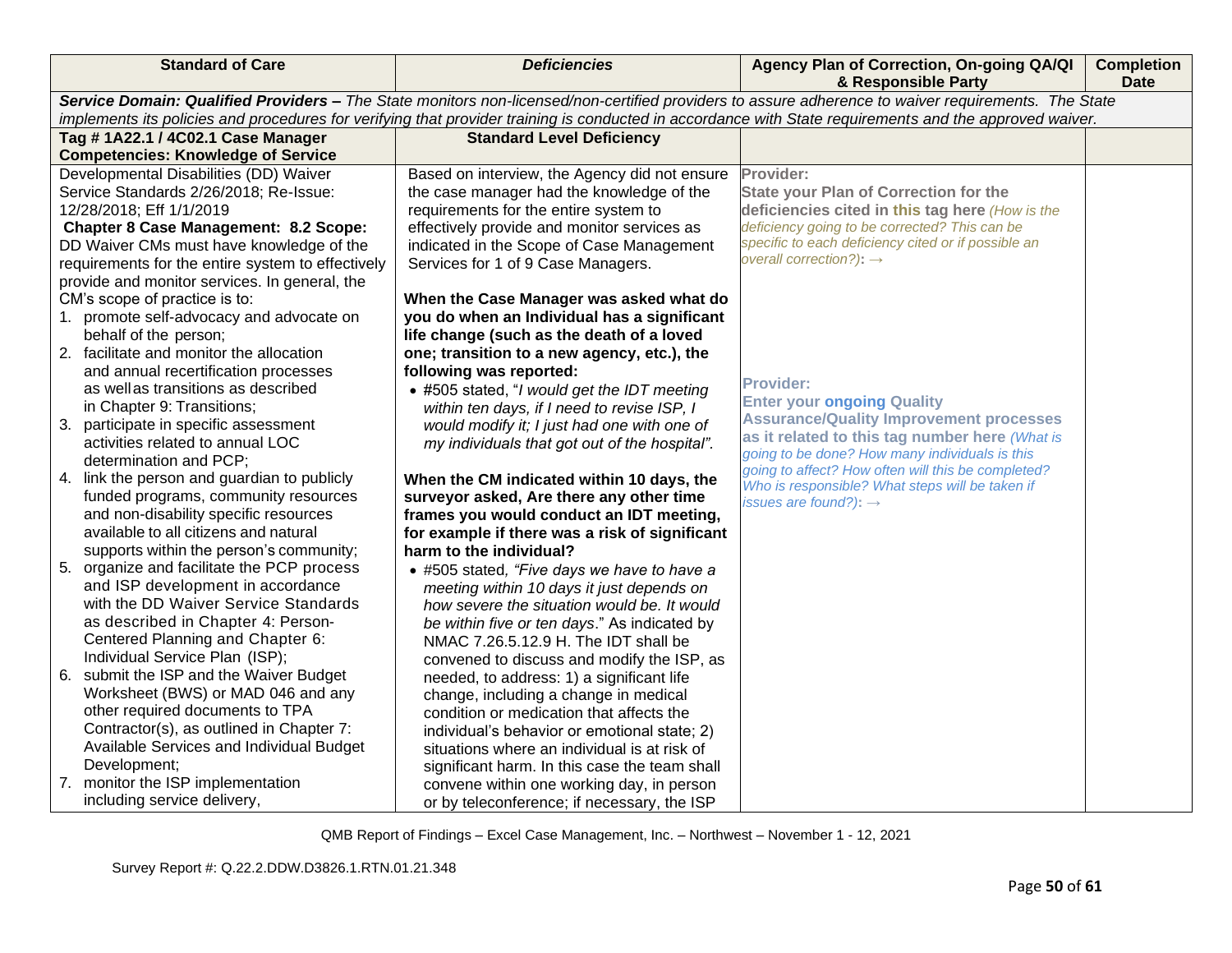|                | coordination of other supports,                   | shall be modified accordingly within seventy- |  |
|----------------|---------------------------------------------------|-----------------------------------------------|--|
|                | and health and safety assurances                  | two (72) hours                                |  |
|                | as described in the ISP; and                      |                                               |  |
|                | 8. maintain a complete record for each            |                                               |  |
|                | person in services, as specified in               |                                               |  |
|                | Chapter 20: Provider                              |                                               |  |
|                | <b>Documentation and Client Records</b>           |                                               |  |
|                | and Appendix A Client File Matrix.                |                                               |  |
|                |                                                   |                                               |  |
|                | 8.2.1 Promoting Self Advocacy and                 |                                               |  |
|                | Advocating on Behalf of the Person in             |                                               |  |
|                | Services: A primary role of the CM is to          |                                               |  |
|                | facilitate self-advocacy and advocate on behalf   |                                               |  |
|                | of the person, which includes, but is not limited |                                               |  |
| to:            |                                                   |                                               |  |
| 1              | Operating under the Employment First              |                                               |  |
|                | Principle and facilitating employment             |                                               |  |
|                | decisions based on informed choice                |                                               |  |
| $\overline{2}$ | Monitoring to determine if                        |                                               |  |
|                |                                                   |                                               |  |
|                | reasonable accommodations                         |                                               |  |
|                | are made including assistive                      |                                               |  |
|                | technology.                                       |                                               |  |
| 3              | Using PCP which aids people to                    |                                               |  |
|                | advocate for themselves, as                       |                                               |  |
|                | needed and when appropriate.                      |                                               |  |
| 4              | Notifying the DDSD Regional                       |                                               |  |
|                | Office, through the RORA                          |                                               |  |
|                | process, if supports are                          |                                               |  |
|                | unavailable.                                      |                                               |  |
| 5              | Documenting through ISP meeting                   |                                               |  |
|                | minutes, contact notes, or DDSD issued            |                                               |  |
|                | forms and templates that decisions made           |                                               |  |
|                | by the person and/or the guardian are             |                                               |  |
|                | based on the completion of required               |                                               |  |
|                | elements of informed choice as outlined in        |                                               |  |
|                | Chapter 4.5 Informed Choice.                      |                                               |  |
| 6              | Educating other healthcare and                    |                                               |  |
|                | DD Waiver Provider Agencies in                    |                                               |  |
|                | recognizing and respecting the                    |                                               |  |
|                | needs, strengths, and goals of                    |                                               |  |
|                | the person.                                       |                                               |  |
| 7              | Facilitating IDT meetings in a manner             |                                               |  |
|                | that promotes conflict free service and           |                                               |  |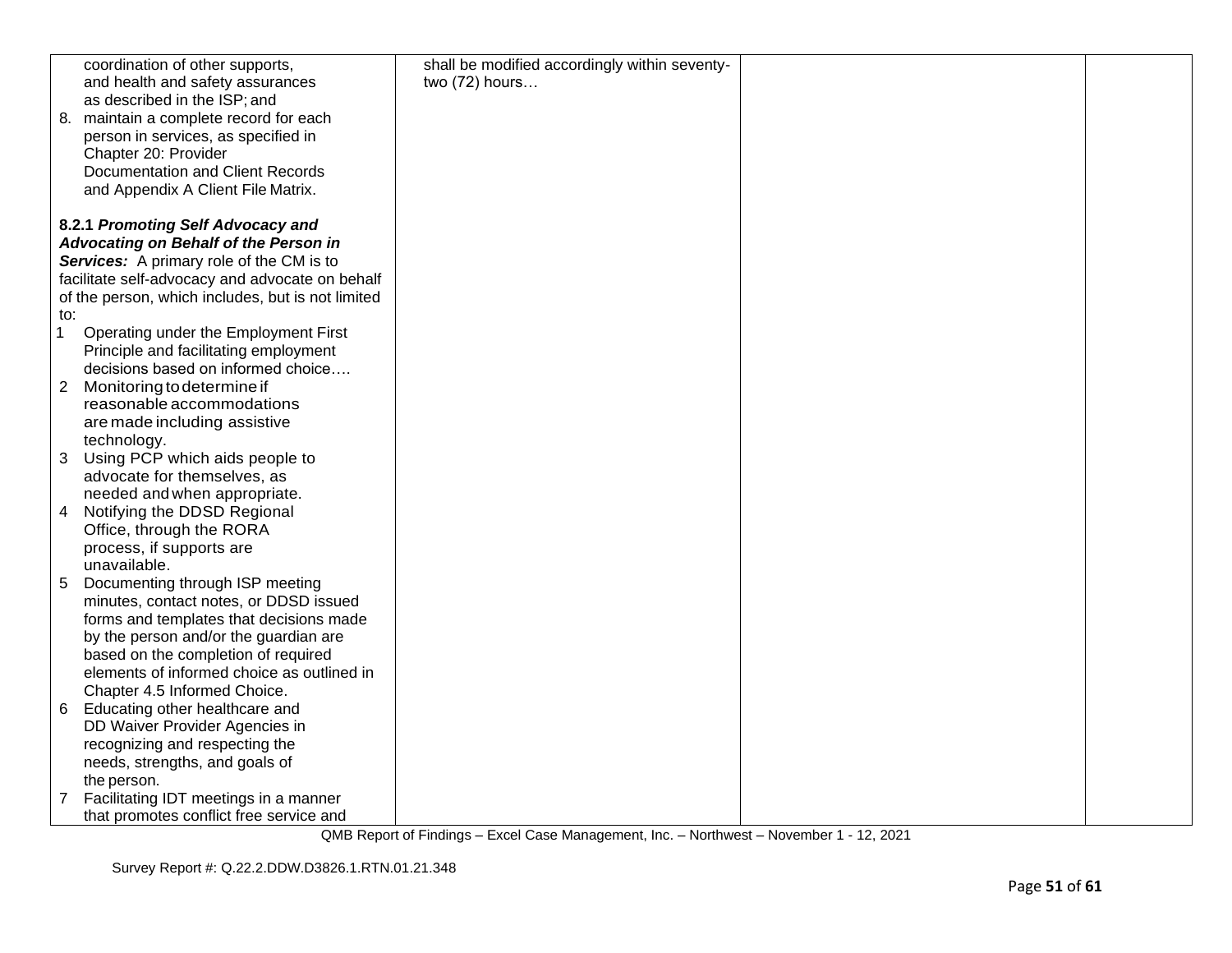|   | support coordination as described in       |  |  |
|---|--------------------------------------------|--|--|
|   | Chapter 4.8 Conflict-Free Service and      |  |  |
|   | Support Coordination.                      |  |  |
| 8 | Ensuring that a discussion on              |  |  |
|   | individualized Meaningful Day activities   |  |  |
|   | occurs in the ISP meeting and is           |  |  |
|   | reflected in the ISP.                      |  |  |
| 9 | Ensuring that a discussions of non-        |  |  |
|   | disability specific options and actions to |  |  |
|   | increase self- determination occurs in the |  |  |
|   | planning process, before development of    |  |  |
|   | the annual budget, and is documented in    |  |  |
|   | IDT meeting minutes, contact notes, or     |  |  |
|   | relevant DDSD Issued forms and             |  |  |
|   | templates.                                 |  |  |
|   | 10 Reviewing the HCBS Consumer             |  |  |
|   | Rights and Freedoms with the               |  |  |
|   | person and guardian as                     |  |  |
|   | applicable, at least annually and          |  |  |
|   | in a form/format most                      |  |  |
|   | understandable by the person.              |  |  |
|   | (See Appendix C HCBS                       |  |  |
|   | Consumer Rights and                        |  |  |
|   | Freedoms.)                                 |  |  |
|   | 11 Confirming acknowledgement of           |  |  |
|   | the HCBS Consumer Rights and               |  |  |
|   | Freedoms with signatures of the            |  |  |
|   | person and guardian, if                    |  |  |
|   | applicable.                                |  |  |
|   | 12 Reviewing the ISP Addendum A at least   |  |  |
|   | annually to discuss: Individual Client     |  |  |
|   | Rights, Client Complaint Procedure, the    |  |  |
|   | Dispute Resolution Process, and ANE        |  |  |
|   | reporting, with the person and guardian as |  |  |
|   | applicable and in a form/format most       |  |  |
|   | understandable by the person.              |  |  |
|   | 13 Confirming acknowledgement of the       |  |  |
|   | receipt Addendum A with signatures of      |  |  |
|   | the person and guardian, if applicable.    |  |  |
|   | 14 Discussing and providing information    |  |  |
|   | regarding hospice services, palliative     |  |  |
|   | care, and end of life care, when           |  |  |
|   | appropriate.                               |  |  |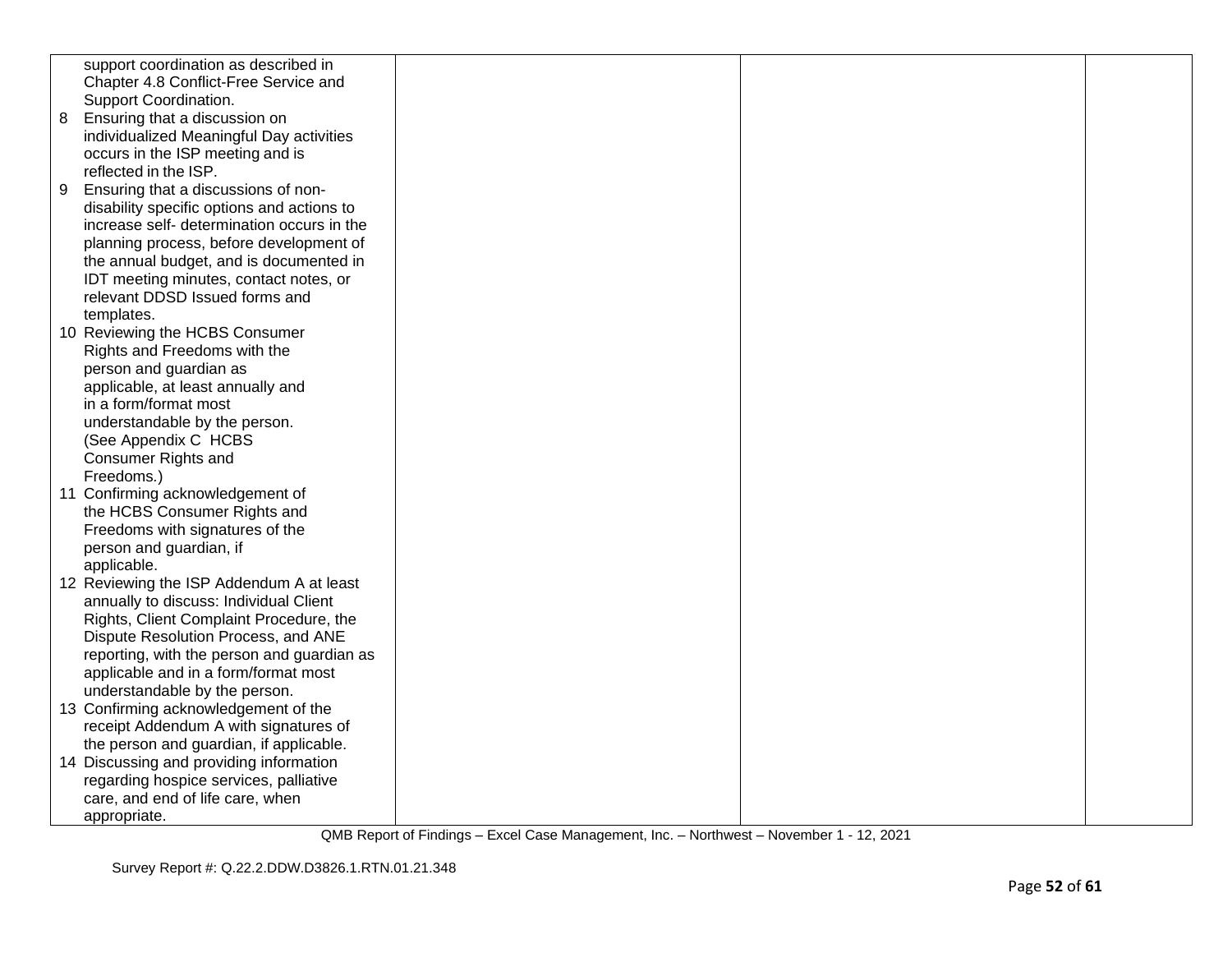| 15 Leading the SFOC process as described       |  |  |
|------------------------------------------------|--|--|
| in Chapter 4.7.2 Annual Review of SFOC         |  |  |
| including specific responsibilities to         |  |  |
|                                                |  |  |
| 8.3.1 CM Qualifications and Training           |  |  |
| <b>Requirements:</b>                           |  |  |
|                                                |  |  |
| 1. Within specified timelines, Case            |  |  |
| Management Provider Agencies must              |  |  |
| assure that all CMs meet the requirements      |  |  |
| for pre-service and core competency            |  |  |
| training as specified in the Chapter 17:       |  |  |
| <b>Training Requirements.</b>                  |  |  |
|                                                |  |  |
| <b>Chapter 17 Training Requirements: 17.2</b>  |  |  |
| <b>Training Requirements for CMs and Case</b>  |  |  |
| <b>Management Supervisors</b>                  |  |  |
| 1. CMs must successfully:                      |  |  |
|                                                |  |  |
| a. complete IST requirements in                |  |  |
| accordance with the specifications             |  |  |
| described in the ISP of each person            |  |  |
| supported;                                     |  |  |
| b. complete training on DOH-                   |  |  |
| approved ANE reporting                         |  |  |
| procedures in accordance with                  |  |  |
| NMAC 7.1.14;                                   |  |  |
| c. complete training regarding the HIPAA;      |  |  |
| and                                            |  |  |
| d. complete the ARM course offered by the      |  |  |
| DDSD.                                          |  |  |
|                                                |  |  |
| 2. CM and CM Supervisors shall also            |  |  |
| complete DDSD-approved core curriculum         |  |  |
| training facilitated by certified trainers and |  |  |
| mentors                                        |  |  |
|                                                |  |  |
|                                                |  |  |
|                                                |  |  |
|                                                |  |  |
|                                                |  |  |
|                                                |  |  |
|                                                |  |  |
|                                                |  |  |
|                                                |  |  |
|                                                |  |  |
|                                                |  |  |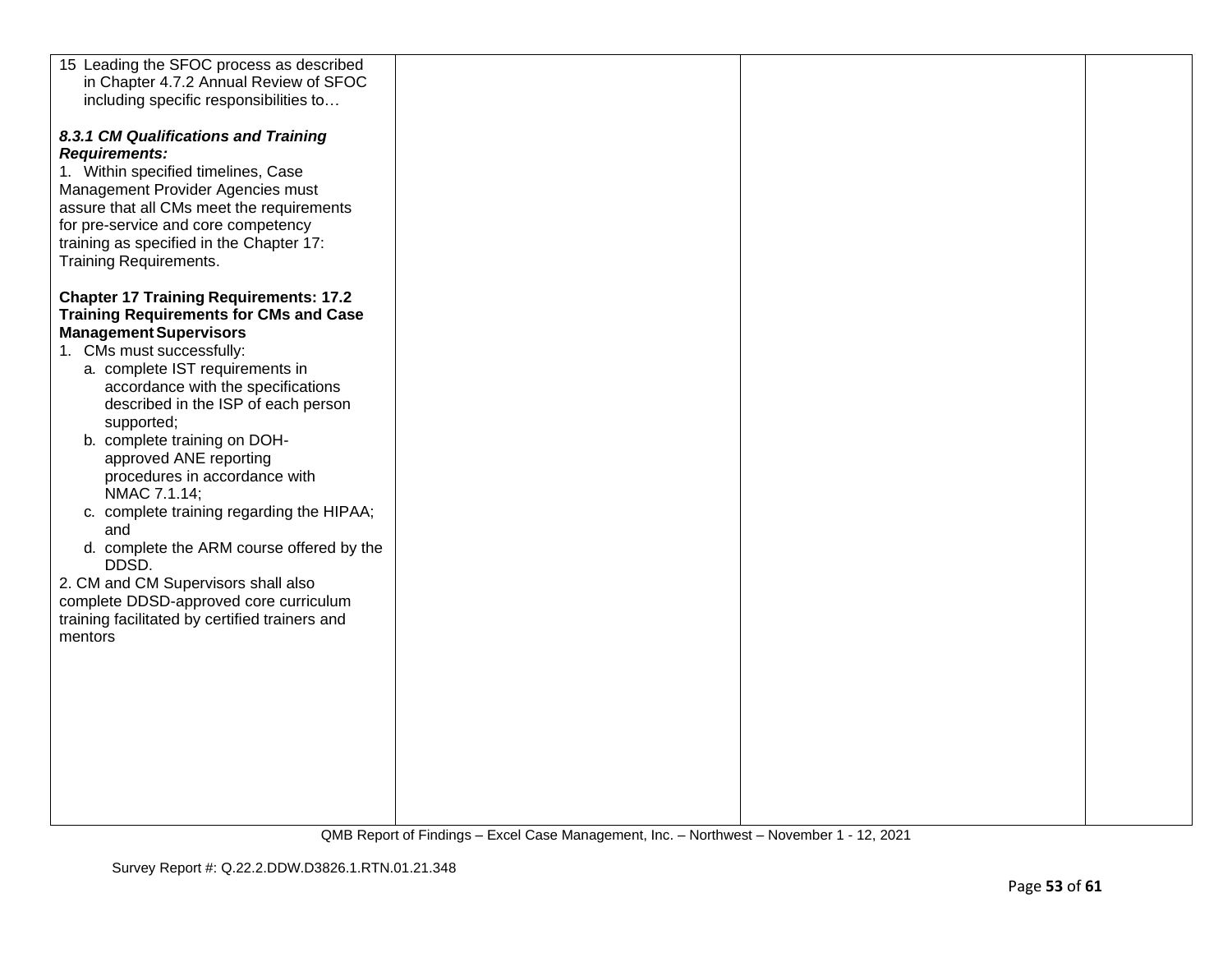| <b>Standard of Care</b>                                                                                                                                                                                                                                                                                                                                                                                                                                                                                                                                                                                                                                                                                                                                                                                                                                                                                                                                                                                                                                                                                                                                                                                                                                                                                                                                                                                                       | <b>Deficiencies</b>                                                                                                                                                                                                                                                                                                                                                                                                                                                                                                                                                            | Agency Plan of Correction, On-going QA/QI<br>& Responsible Party                                                                                                                                                                                                                                                                                                                                                                                                                                                                                                                                                         | <b>Completion</b><br><b>Date</b> |
|-------------------------------------------------------------------------------------------------------------------------------------------------------------------------------------------------------------------------------------------------------------------------------------------------------------------------------------------------------------------------------------------------------------------------------------------------------------------------------------------------------------------------------------------------------------------------------------------------------------------------------------------------------------------------------------------------------------------------------------------------------------------------------------------------------------------------------------------------------------------------------------------------------------------------------------------------------------------------------------------------------------------------------------------------------------------------------------------------------------------------------------------------------------------------------------------------------------------------------------------------------------------------------------------------------------------------------------------------------------------------------------------------------------------------------|--------------------------------------------------------------------------------------------------------------------------------------------------------------------------------------------------------------------------------------------------------------------------------------------------------------------------------------------------------------------------------------------------------------------------------------------------------------------------------------------------------------------------------------------------------------------------------|--------------------------------------------------------------------------------------------------------------------------------------------------------------------------------------------------------------------------------------------------------------------------------------------------------------------------------------------------------------------------------------------------------------------------------------------------------------------------------------------------------------------------------------------------------------------------------------------------------------------------|----------------------------------|
| Service Domain: Health and Welfare - The state, on an ongoing basis, identifies, addresses, and seeks to prevent occurrences of abuse, neglect and                                                                                                                                                                                                                                                                                                                                                                                                                                                                                                                                                                                                                                                                                                                                                                                                                                                                                                                                                                                                                                                                                                                                                                                                                                                                            |                                                                                                                                                                                                                                                                                                                                                                                                                                                                                                                                                                                |                                                                                                                                                                                                                                                                                                                                                                                                                                                                                                                                                                                                                          |                                  |
|                                                                                                                                                                                                                                                                                                                                                                                                                                                                                                                                                                                                                                                                                                                                                                                                                                                                                                                                                                                                                                                                                                                                                                                                                                                                                                                                                                                                                               |                                                                                                                                                                                                                                                                                                                                                                                                                                                                                                                                                                                | exploitation. Individuals shall be afforded their basic human rights. The provider supports individuals to access needed healthcare services in a timely manner.                                                                                                                                                                                                                                                                                                                                                                                                                                                         |                                  |
| Tag #1A03 Continuous Quality<br><b>Improvement System &amp; Key Performance</b>                                                                                                                                                                                                                                                                                                                                                                                                                                                                                                                                                                                                                                                                                                                                                                                                                                                                                                                                                                                                                                                                                                                                                                                                                                                                                                                                               | <b>Standard Level Deficiency</b>                                                                                                                                                                                                                                                                                                                                                                                                                                                                                                                                               |                                                                                                                                                                                                                                                                                                                                                                                                                                                                                                                                                                                                                          |                                  |
| <b>Indicators (KPIs)</b>                                                                                                                                                                                                                                                                                                                                                                                                                                                                                                                                                                                                                                                                                                                                                                                                                                                                                                                                                                                                                                                                                                                                                                                                                                                                                                                                                                                                      |                                                                                                                                                                                                                                                                                                                                                                                                                                                                                                                                                                                |                                                                                                                                                                                                                                                                                                                                                                                                                                                                                                                                                                                                                          |                                  |
| Developmental Disabilities (DD) Waiver<br>Service Standards 2/26/2018; Re-Issue:<br>12/28/2018; Eff 1/1/2019<br><b>Chapter 22: Quality Improvement Strategy</b><br>(QIS): A QIS at the provider level is directly<br>linked to the organization's service delivery<br>approach or underlying provision of services.<br>To achieve a higher level of performance and<br>improve quality, an organization is required to<br>have an efficient and effective QIS. The QIS is<br>required to follow four key principles:<br>quality improvement work in systems<br>1.<br>and processes;<br>focus on participants;<br>2.<br>3.<br>focus on being part of the team; and<br>focus on use of the data.<br>4.<br>As part of a QIS, Provider Agencies are<br>required to evaluate their performance based<br>on the four key principles outlined above.<br>Provider Agencies are required to identify<br>areas of improvement, issues that impact<br>quality of services, and areas of non-<br>compliance with the DD Waiver Service<br>Standards or any other program requirements.<br>The findings should help inform the agency's<br>QI plan.<br>22.2 QI Plan and Key Performance<br><b>Indicators (KPI):</b> Findings from a discovery<br>process should result in a QI plan. The QI plan<br>is used by an agency to continually determine<br>whether the agency is performing within<br>program requirements, achieving goals, and | Based on record review and interview, the<br>Agency did not maintain a Quality Improvement<br>System (QIS), as required by standards.<br>Review of information found:<br>• Review of the findings identified during the<br>on-site survey (November 1 -12, 2021) and<br>as reflected in this report of findings, the<br>Agency had multiple deficiencies noted,<br>including Conditions of Participation out of<br>compliance, which indicates the CQI plan<br>provided by the Agency was not being used<br>to successfully identify and improve systems<br>within the agency. | Provider:<br><b>State your Plan of Correction for the</b><br>deficiencies cited in this tag here (How is the<br>deficiency going to be corrected? This can be<br>specific to each deficiency cited or if possible an<br>overall correction?): $\rightarrow$<br><b>Provider:</b><br><b>Enter your ongoing Quality</b><br><b>Assurance/Quality Improvement processes</b><br>as it related to this tag number here (What is<br>going to be done? How many individuals is this<br>going to affect? How often will this be completed?<br>Who is responsible? What steps will be taken if<br>issues are found?): $\rightarrow$ |                                  |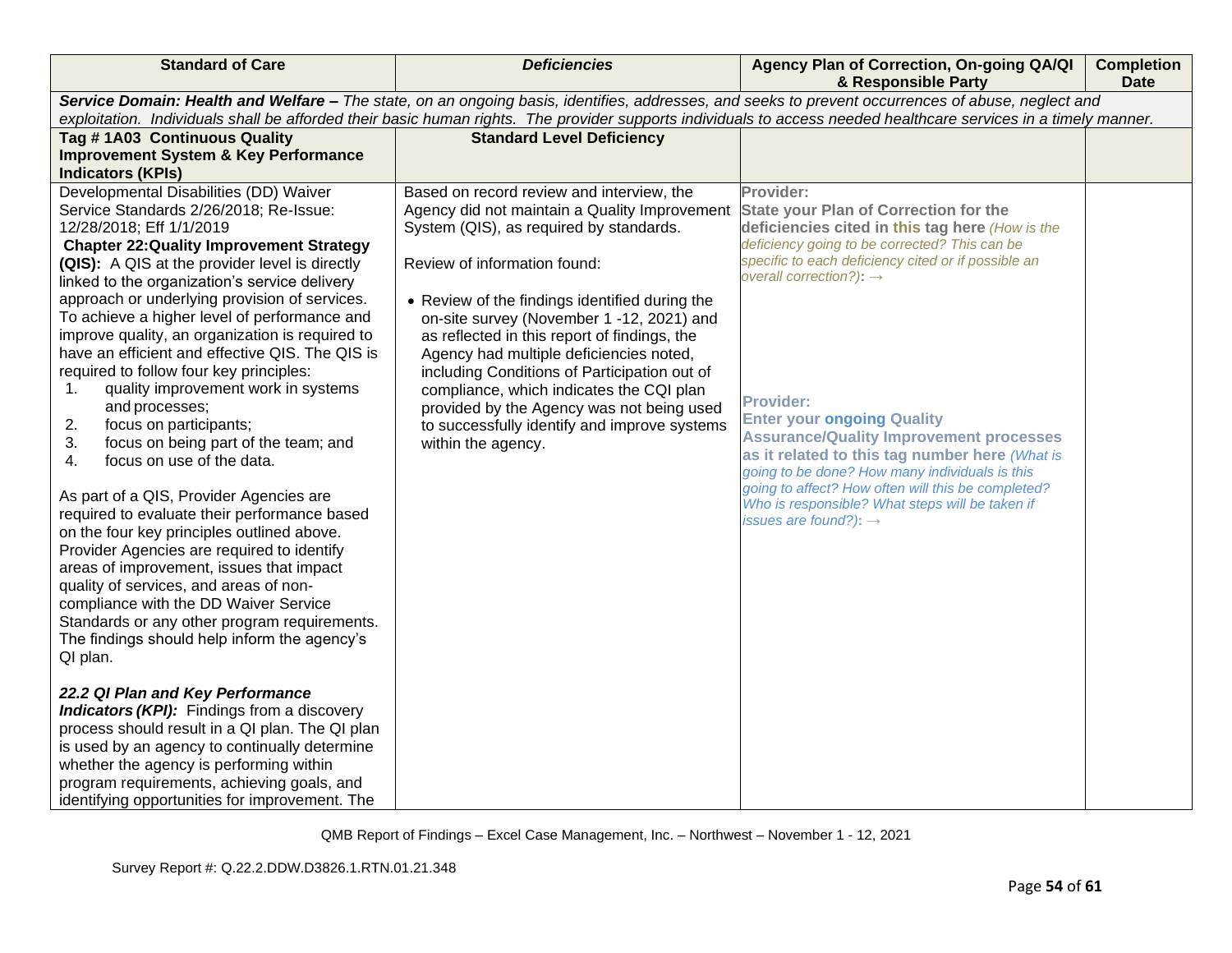| QI plan describes the processes that the                                                         |  |  |
|--------------------------------------------------------------------------------------------------|--|--|
| Provider Agency uses in each phase of the                                                        |  |  |
| QIS: discovery, remediation, and sustained                                                       |  |  |
| improvement. It describes the frequency of                                                       |  |  |
| data collection, the source and types of data                                                    |  |  |
| gathered, as well as the methods used to                                                         |  |  |
| analyze data and measure performance. The                                                        |  |  |
| QI plan must describe how the data collected                                                     |  |  |
| will be used to improve the delivery of services                                                 |  |  |
| and must describe the methods used to                                                            |  |  |
| evaluate whether implementation of                                                               |  |  |
| improvements is working. The QI plan shall                                                       |  |  |
| address, at minimum, three key performance                                                       |  |  |
| indicators (KPI). The KPI are determined by                                                      |  |  |
| DOH-DDSQI) on an annual basis or as                                                              |  |  |
| determined necessary.                                                                            |  |  |
| 22.3 Implementing a QI Committee: A QI                                                           |  |  |
| committee must convene on at least a                                                             |  |  |
| quarterly basis and more frequently if needed.                                                   |  |  |
| The QI Committee convenes to review data; to                                                     |  |  |
| identify any deficiencies, trends, patterns, or                                                  |  |  |
| concerns; to remedy deficiencies; and to                                                         |  |  |
| identify opportunities for QI. QI Committee                                                      |  |  |
| meetings must be documented and include a                                                        |  |  |
| review of at least the following:                                                                |  |  |
| 1. Activities or processes related to discovery,<br>i.e., monitoring and recording the findings; |  |  |
| 2. The entities or individuals responsible for                                                   |  |  |
| conducting the discovery/monitoring                                                              |  |  |
| process:                                                                                         |  |  |
| 3. The types of information used to measure                                                      |  |  |
| performance;                                                                                     |  |  |
| 4. The frequency with which performance is                                                       |  |  |
| measured; and                                                                                    |  |  |
| 5. The activities implemented to improve                                                         |  |  |
| performance.                                                                                     |  |  |
|                                                                                                  |  |  |
| NMAC 7.1.14.8 INCIDENT MANAGEMENT                                                                |  |  |
| <b>SYSTEM REPORTING REQUIREMENTS FOR</b>                                                         |  |  |
| <b>COMMUNITY-BASED SERVICE PROVIDERS:</b>                                                        |  |  |
| F. Quality assurance/quality improvement                                                         |  |  |
| program for community-based service                                                              |  |  |
| providers: The community-based service                                                           |  |  |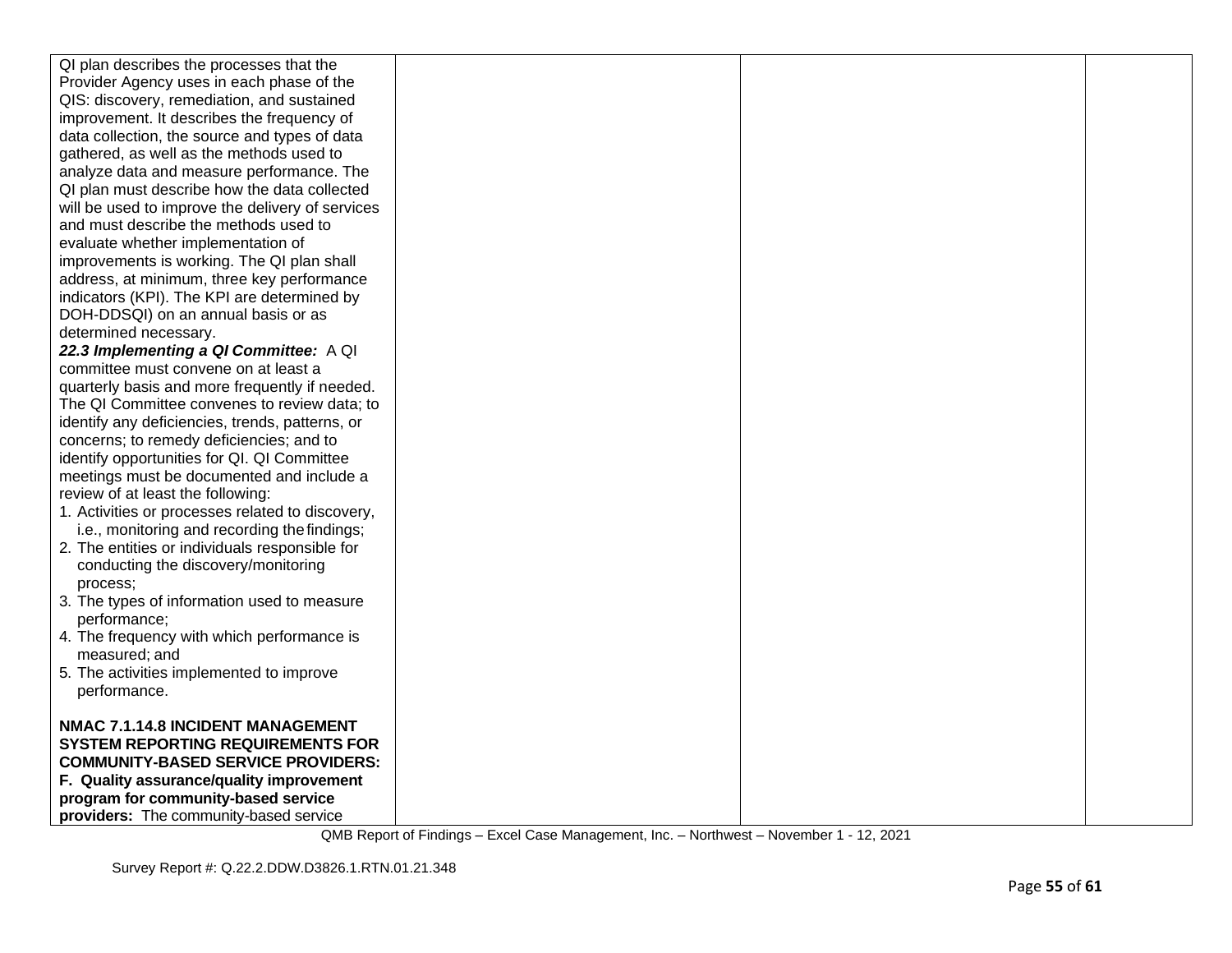| provider shall establish and implement a quality   |  |  |
|----------------------------------------------------|--|--|
| improvement program for reviewing alleged          |  |  |
| complaints and incidents of abuse, neglect, or     |  |  |
| exploitation against them as a provider after the  |  |  |
| division's investigation is complete. The incident |  |  |
| management program shall include written           |  |  |
| documentation of corrective actions taken. The     |  |  |
| community-based service provider shall take all    |  |  |
| reasonable steps to prevent further incidents.     |  |  |
| The community-based service provider shall         |  |  |
| provide the following internal monitoring and      |  |  |
| facilitating quality improvement program:          |  |  |
| community-based service providers shall<br>(1)     |  |  |
| have current abuse, neglect, and exploitation      |  |  |
| management policy and procedures in place that     |  |  |
| comply with the department's requirements;         |  |  |
| (2) community-based service providers              |  |  |
| providing intellectual and developmental           |  |  |
| disabilities services must have a designated       |  |  |
| incident management coordinator in place; and      |  |  |
| community-based service providers<br>(3)           |  |  |
| providing intellectual and developmental           |  |  |
| disabilities services must have an incident        |  |  |
| management committee to identify any               |  |  |
| deficiencies, trends, patterns, or concerns as     |  |  |
| well as opportunities for quality improvement,     |  |  |
| address internal and external incident reports for |  |  |
| the purpose of examining internal root causes,     |  |  |
| and to take action on identified issues.           |  |  |
|                                                    |  |  |
|                                                    |  |  |
|                                                    |  |  |
|                                                    |  |  |
|                                                    |  |  |
|                                                    |  |  |
|                                                    |  |  |
|                                                    |  |  |
|                                                    |  |  |
|                                                    |  |  |
|                                                    |  |  |
|                                                    |  |  |
|                                                    |  |  |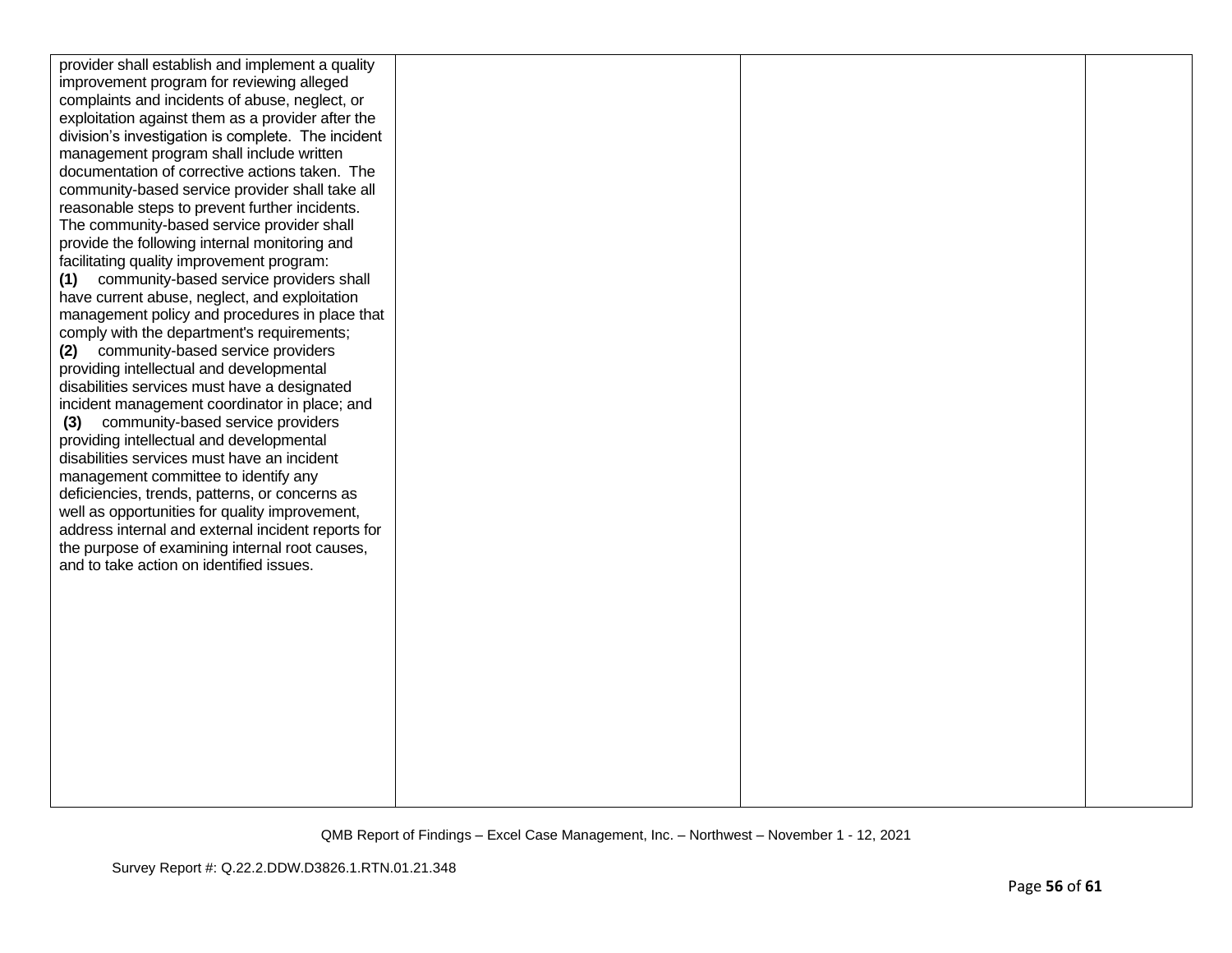| Tag #1A15.2 Administrative Case File:                                                              | <b>Condition of Participation Level Deficiency</b>                     |                                                                                            |  |
|----------------------------------------------------------------------------------------------------|------------------------------------------------------------------------|--------------------------------------------------------------------------------------------|--|
| <b>Healthcare Documentation (Therap and</b>                                                        |                                                                        |                                                                                            |  |
| <b>Required Plans)</b>                                                                             |                                                                        |                                                                                            |  |
| Developmental Disabilities (DD) Waiver Service                                                     | After an analysis of the evidence, it has been                         | Provider:                                                                                  |  |
| Standards 2/26/2018; Re-Issue: 12/28/2018; Eff                                                     | determined there is a significant potential for a                      | <b>State your Plan of Correction for the</b>                                               |  |
| 1/1/2019<br><b>Chapter 8 Case Management: 8.2.8</b>                                                | negative outcome to occur.                                             | deficiencies cited in this tag here (How is the                                            |  |
| <b>Maintaining a Complete Client Record:</b>                                                       |                                                                        | deficiency going to be corrected? This can be                                              |  |
| The CM is required to maintain documentation for                                                   | Based on record review, the Agency did not                             | specific to each deficiency cited or if possible an<br>overall correction?): $\rightarrow$ |  |
| each person supported according to the following                                                   | maintain a complete client record at the                               |                                                                                            |  |
| requirements:                                                                                      | administrative office for 8 of 30 individuals.                         |                                                                                            |  |
| 3. The case file must contain the documents                                                        |                                                                        |                                                                                            |  |
| identified in Appendix A Client File Matrix.                                                       | Review of the Agency individual case files                             |                                                                                            |  |
|                                                                                                    | revealed the following items were not found,                           |                                                                                            |  |
| <b>Chapter 20: Provider Documentation and</b>                                                      | incomplete, and/or not current:                                        |                                                                                            |  |
| <b>Client Records: 20.2 Client Records</b>                                                         |                                                                        | <b>Provider:</b>                                                                           |  |
| Requirements: All DD Waiver Provider Agencies                                                      | <b>Aspiration Risk Screening Tool (ARST):</b>                          | <b>Enter your ongoing Quality</b>                                                          |  |
| are required to create and maintain individual                                                     | • Not Current (#9)                                                     | <b>Assurance/Quality Improvement processes</b>                                             |  |
| client records. The contents of client records vary                                                |                                                                        | as it related to this tag number here (What is                                             |  |
| depending on the unique needs of the person                                                        | <b>Comprehensive Aspiration Risk</b>                                   | going to be done? How many individuals is this                                             |  |
| receiving services and the resultant information                                                   | <b>Management Plan:</b>                                                | going to affect? How often will this be completed?                                         |  |
| produced. The extent of documentation required                                                     | • Not Current (#24)                                                    | Who is responsible? What steps will be taken if                                            |  |
| for individual client records per service type<br>depends on the location of the file, the type of | <b>Health Care Plans:</b>                                              | issues are found?): $\rightarrow$                                                          |  |
| service being provided, and the information                                                        |                                                                        |                                                                                            |  |
| necessary.                                                                                         |                                                                        |                                                                                            |  |
| DD Waiver Provider Agencies are required to                                                        | <b>Body Mass Index</b><br>• Individual #26 - As indicated by the eCHAT |                                                                                            |  |
| adhere to the following:                                                                           | the individual is required to have a plan. No                          |                                                                                            |  |
| Client records must contain all documents<br>1.                                                    | evidence of plan found.                                                |                                                                                            |  |
| essential to the service being provided and                                                        |                                                                        |                                                                                            |  |
| essential to ensuring the health and safety of the                                                 | <b>Seizures</b>                                                        |                                                                                            |  |
| person during the provision of the service.                                                        | • Individual #12 - As indicated by the eCHAT                           |                                                                                            |  |
| Provider Agencies must have readily<br>2.                                                          | the individual is required to have a plan. No                          |                                                                                            |  |
| accessible records in home and community<br>settings in paper or electronic form. Secure           | evidence of plan found.                                                |                                                                                            |  |
| access to electronic records through the Therap                                                    |                                                                        |                                                                                            |  |
| web-based system using computers or mobile                                                         | • Individual #26 - As indicated by the eCHAT                           |                                                                                            |  |
| devices is acceptable.                                                                             | the individual is required to have a plan. No                          |                                                                                            |  |
| Provider Agencies are responsible for<br>3.                                                        | evidence of plan found.                                                |                                                                                            |  |
| ensuring that all plans created by nurses, RDs,                                                    |                                                                        |                                                                                            |  |
| therapists or BSCs are present in all needed                                                       | <b>Status of Care/Hygiene</b>                                          |                                                                                            |  |
| settings.                                                                                          | • Individual #26 - As indicated by the eCHAT                           |                                                                                            |  |
| 4. Provider Agencies must maintain records of                                                      | the individual is required to have a plan. No                          |                                                                                            |  |
| all documents produced by agency personnel or                                                      | evidence of plan found.                                                |                                                                                            |  |
|                                                                                                    |                                                                        |                                                                                            |  |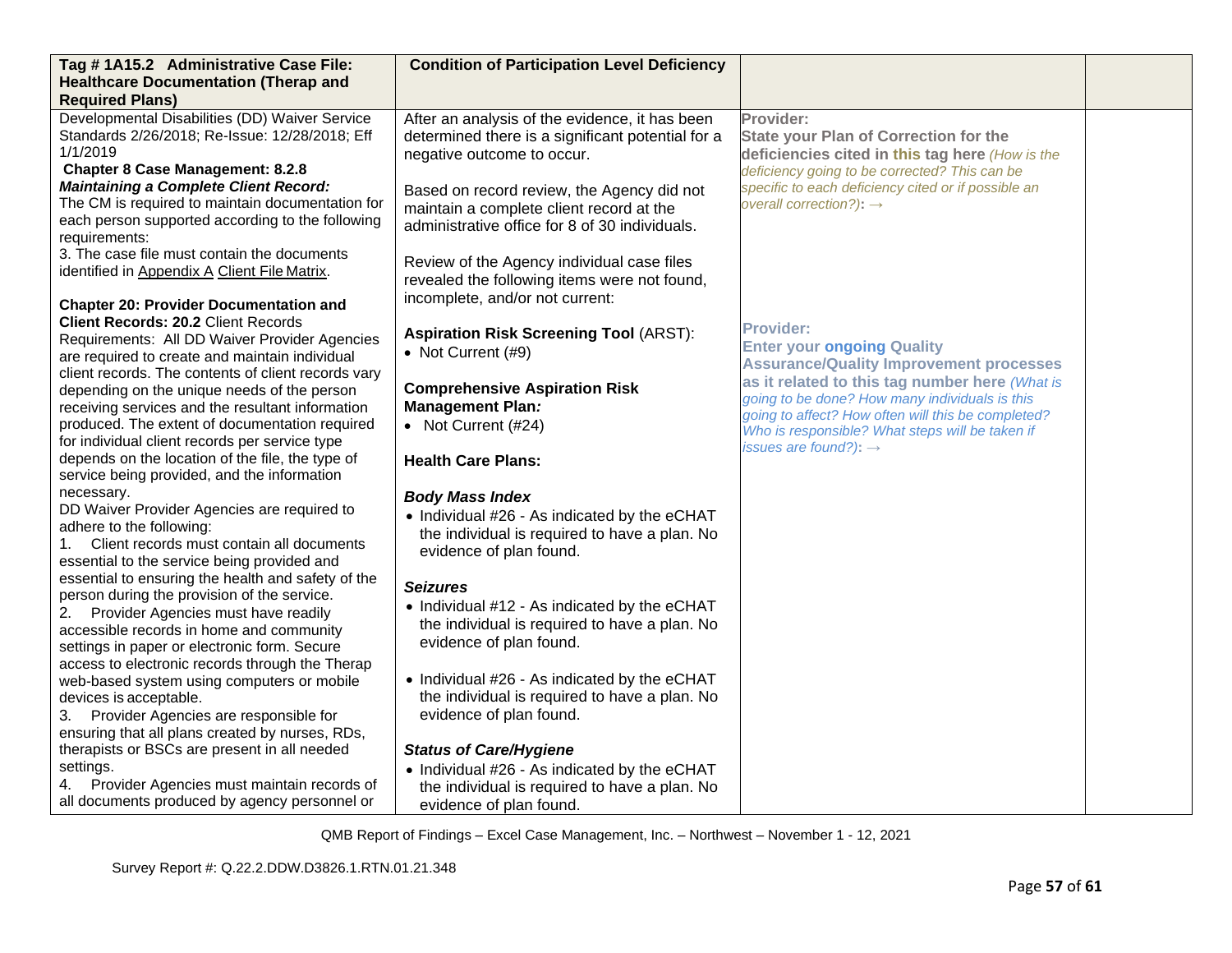| contractors on behalf of each person, including<br>any routine notes or data, annual assessments,<br>semi-annual reports, evidence of training<br>provided/received, progress notes, and any other<br>interactions for which billing is generated.<br>5. Each Provider Agency is responsible for<br>maintaining the daily or other contact notes<br>documenting the nature and frequency of service<br>delivery, as well as data tracking only for the<br>services provided by their agency.<br>6. The current Client File Matrix found in<br>Appendix A Client File Matrix details the<br>minimum requirements for records to be stored in<br>agency office files, the delivery site, or with DSP<br>while providing services in the community.<br>7. All records pertaining to JCMs must be<br>retained permanently and must be made<br>available to DDSD upon request, upon the<br>termination or expiration of a provider agreement,<br>or upon provider withdrawal from services.                                                                                                                                                     | <b>Medical Emergency Response Plans:</b><br><b>Body Mass Index</b><br>• Individual #22 - As indicated by the eCHAT<br>the individual is required to have a plan. No<br>evidence of plan found.<br><b>Diabetes</b><br>• Individual #30 - As indicated by the eCHAT<br>the individual is required to have a plan. Plan<br>not current.<br><b>Falls</b><br>• Individual #5 - As indicated by the eCHAT<br>the individual is required to have a plan. No<br>evidence of plan found.<br><b>Other Individualized Plans:</b> |  |
|--------------------------------------------------------------------------------------------------------------------------------------------------------------------------------------------------------------------------------------------------------------------------------------------------------------------------------------------------------------------------------------------------------------------------------------------------------------------------------------------------------------------------------------------------------------------------------------------------------------------------------------------------------------------------------------------------------------------------------------------------------------------------------------------------------------------------------------------------------------------------------------------------------------------------------------------------------------------------------------------------------------------------------------------------------------------------------------------------------------------------------------------|-----------------------------------------------------------------------------------------------------------------------------------------------------------------------------------------------------------------------------------------------------------------------------------------------------------------------------------------------------------------------------------------------------------------------------------------------------------------------------------------------------------------------|--|
| <b>Chapter 3 Safeguards: 3.1.1 Decision</b><br><b>Consultation Process (DCP): Health decisions</b><br>are the sole domain of waiver participants, their<br>guardians or healthcare decision makers.<br>Participants and their healthcare decision makers<br>can confidently make decisions that are<br>compatible with their personal and cultural<br>values. Provider Agencies are required to support<br>the informed decision making of waiver<br>participants by supporting access to medical<br>consultation, information, and other available<br>resources according to the following:<br>The DCP is used when a person or his/her<br>1.<br>guardian/healthcare decision maker has<br>concerns, needs more information about health-<br>related issues, or has decided not to follow all or<br>part of an order, recommendation, or suggestion.<br>This includes, but is not limited to:<br>a. medical orders or recommendations from<br>the Primary Care Practitioner, Specialists or<br>other licensed medical or healthcare<br>practitioners such as a Nurse Practitioner<br>(NP or CNP), Physician Assistant (PA) or<br>Dentist: | <b>Nutritional Plan:</b><br>• Individual #1 - As indicated by collateral<br>documentation reviewed, the individual is<br>required to have a plan. No evidence of plan<br>found.                                                                                                                                                                                                                                                                                                                                       |  |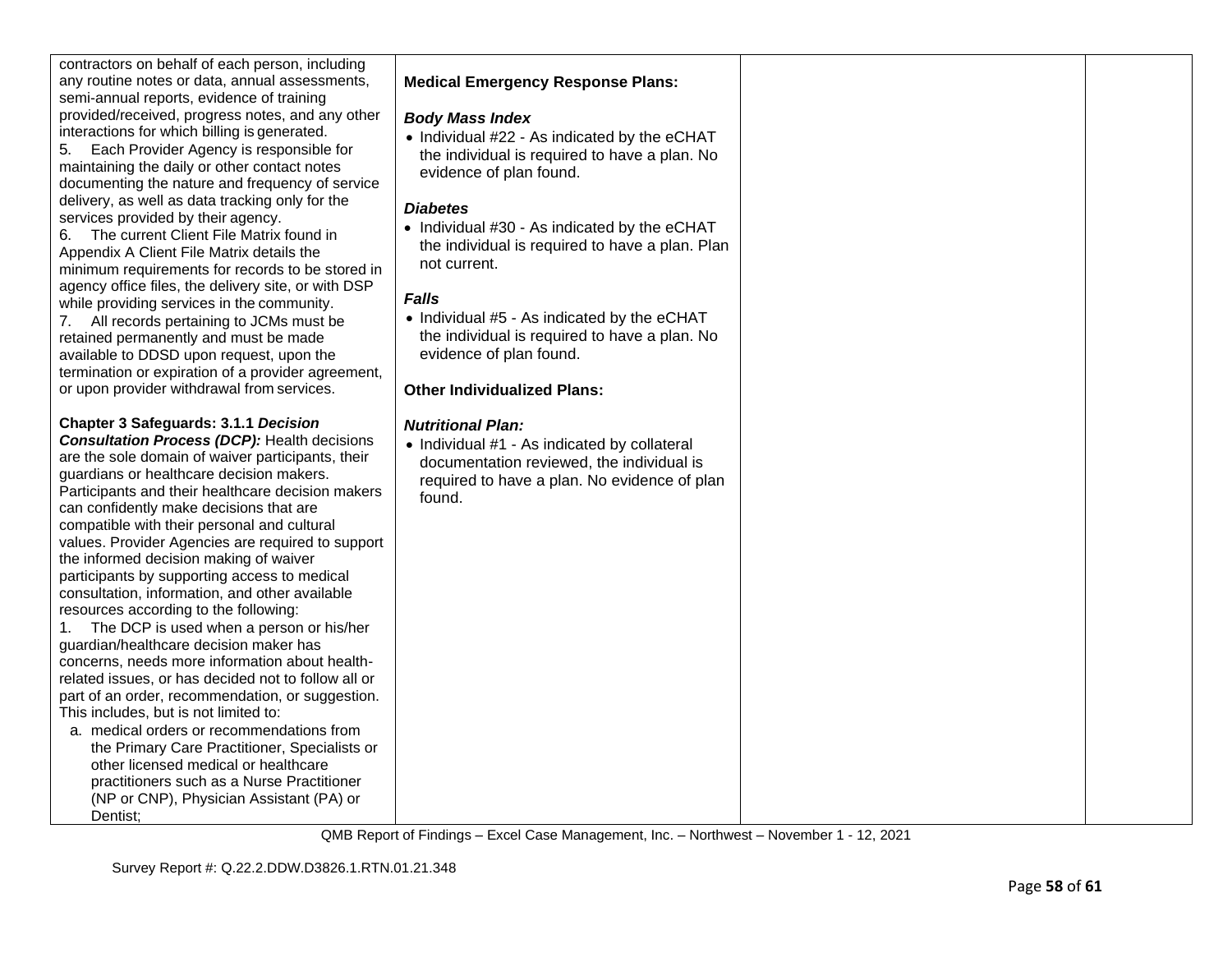| b. clinical recommendations made by<br>registered/licensed clinicians who are either<br>members of the IDT or clinicians who have<br>performed an evaluation such as a video-<br>fluoroscopy;<br>c. health related recommendations or<br>suggestions from oversight activities such as<br>the Individual Quality Review (IQR) or other<br>DOH review or oversight activities; and                                                                                                                                                                                                                                                                                                                                                                                                                                                                                                                                                                                 |  |  |
|-------------------------------------------------------------------------------------------------------------------------------------------------------------------------------------------------------------------------------------------------------------------------------------------------------------------------------------------------------------------------------------------------------------------------------------------------------------------------------------------------------------------------------------------------------------------------------------------------------------------------------------------------------------------------------------------------------------------------------------------------------------------------------------------------------------------------------------------------------------------------------------------------------------------------------------------------------------------|--|--|
| d. recommendations made through a<br>Healthcare Plan (HCP), including a<br><b>Comprehensive Aspiration Risk</b><br>Management Plan (CARMP), or another<br>plan.                                                                                                                                                                                                                                                                                                                                                                                                                                                                                                                                                                                                                                                                                                                                                                                                   |  |  |
| 2. When the person/guardian disagrees with<br>a recommendation or does not agree with<br>the implementation of that recommendation,<br>Provider Agencies follow the DCP and<br>attend the meeting coordinated by the CM.<br>During this meeting:<br>a. Providers inform the person/guardian of<br>the rationale for that recommendation, so<br>that the benefit is made clear. This will be<br>done in layman's terms and will include<br>basic sharing of information designed to<br>assist the person/guardian with<br>understanding the risks and benefits of<br>the recommendation.<br>b. The information will be focused on the<br>specific area of concern by the<br>person/guardian. Alternatives should be<br>presented, when available, if the guardian<br>is interested in considering other options for<br>implementation.<br>c. Providers support the person/guardian to<br>make an informed decision.<br>d. The decision made by the person/guardian |  |  |
| during the meeting is accepted; plans are<br>modified; and the IDT honors this health<br>decision in every setting.                                                                                                                                                                                                                                                                                                                                                                                                                                                                                                                                                                                                                                                                                                                                                                                                                                               |  |  |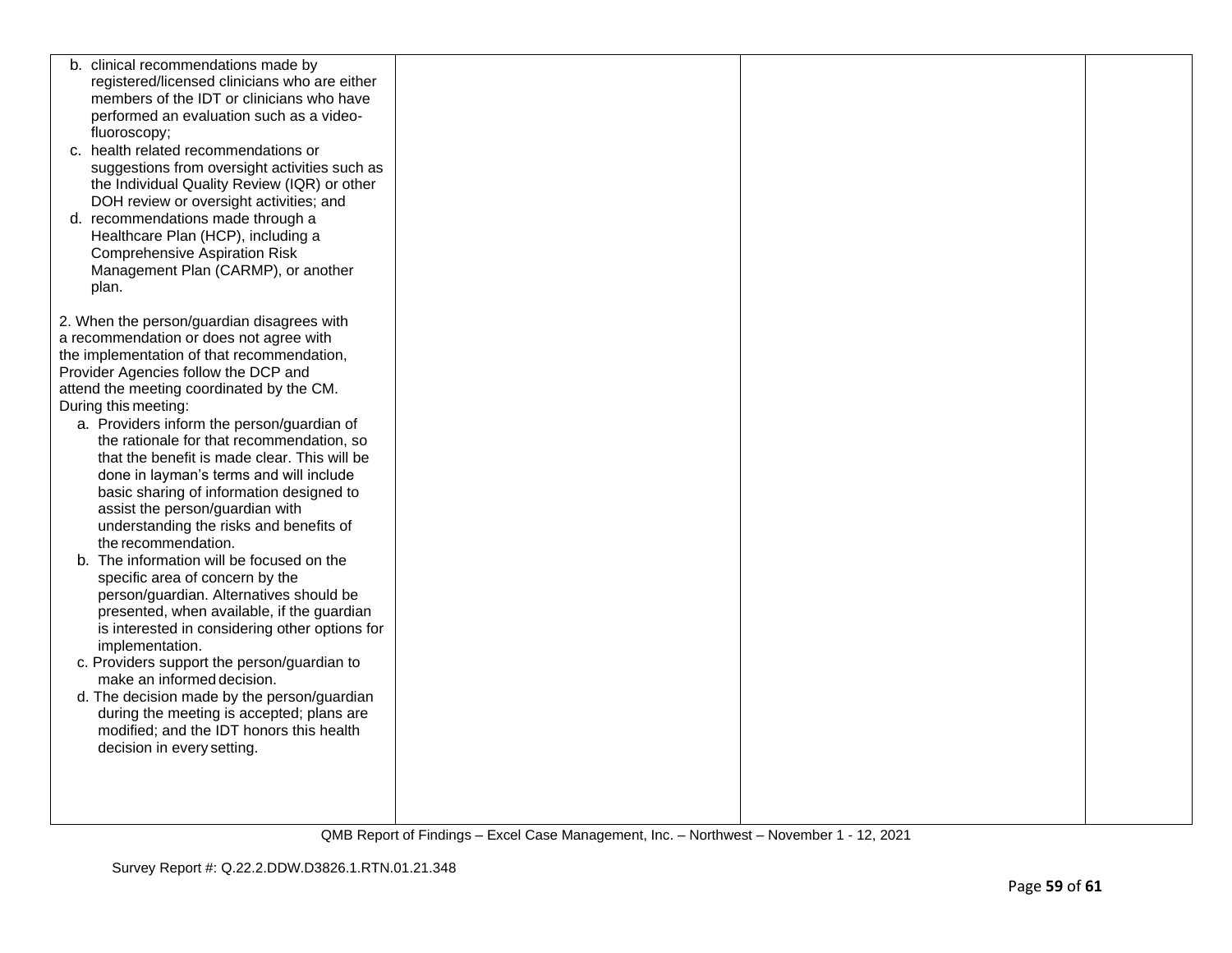| <b>Standard of Care</b>                                                                                                                               | <b>Deficiencies</b>                                | Agency Plan of Correction, On-going QA/QI<br>& Responsible Party | <b>Completion</b><br><b>Date</b> |  |
|-------------------------------------------------------------------------------------------------------------------------------------------------------|----------------------------------------------------|------------------------------------------------------------------|----------------------------------|--|
| Service Domain: Medicaid Billing/Reimbursement - State financial oversight exists to assure that claims are coded and paid for in accordance with the |                                                    |                                                                  |                                  |  |
| reimbursement methodology specified in the approved waiver.                                                                                           |                                                    |                                                                  |                                  |  |
| Tag #1A12 All Services Reimbursement                                                                                                                  | <b>No Deficient Practices Found</b>                |                                                                  |                                  |  |
| Developmental Disabilities (DD) Waiver                                                                                                                | Based on record review, the Agency                 |                                                                  |                                  |  |
| Service Standards 2/26/2018; Re-Issue:                                                                                                                | maintained all the records necessary to fully      |                                                                  |                                  |  |
| 12/28/2018; Eff 1/1/2019                                                                                                                              | disclose the nature, quality, amount, and          |                                                                  |                                  |  |
| <b>Chapter 21: Billing Requirements: 21.4</b>                                                                                                         | medical necessity of services furnished to an      |                                                                  |                                  |  |
| <b>Recording Keeping and Documentation</b>                                                                                                            | eligible recipient who is currently receiving case |                                                                  |                                  |  |
| <b>Requirements:</b>                                                                                                                                  | management for 30 of 30 individuals.               |                                                                  |                                  |  |
| DD Waiver Provider Agencies must maintain                                                                                                             |                                                    |                                                                  |                                  |  |
| all records necessary to demonstrate proper                                                                                                           | Progress notes and billing records supported       |                                                                  |                                  |  |
| provision of services for Medicaid billing. At a                                                                                                      | billing activities for the months of July, August, |                                                                  |                                  |  |
| minimum, Provider Agencies must adhere to                                                                                                             | and September 2021.                                |                                                                  |                                  |  |
| the following:                                                                                                                                        |                                                    |                                                                  |                                  |  |
| 1. The level and type of service provided                                                                                                             |                                                    |                                                                  |                                  |  |
| must be supported in the ISP and have an                                                                                                              |                                                    |                                                                  |                                  |  |
| approved budget prior to service delivery and                                                                                                         |                                                    |                                                                  |                                  |  |
| billing.                                                                                                                                              |                                                    |                                                                  |                                  |  |
| 2. Comprehensive documentation of direct                                                                                                              |                                                    |                                                                  |                                  |  |
| service delivery must include, at a minimum:                                                                                                          |                                                    |                                                                  |                                  |  |
| a. the agency name;                                                                                                                                   |                                                    |                                                                  |                                  |  |
| b. the name of the recipient of the service;                                                                                                          |                                                    |                                                                  |                                  |  |
| c. the location of theservice;                                                                                                                        |                                                    |                                                                  |                                  |  |
| d. the date of the service;                                                                                                                           |                                                    |                                                                  |                                  |  |
| e. the type of service;                                                                                                                               |                                                    |                                                                  |                                  |  |
| f. the start and end times of theservice;                                                                                                             |                                                    |                                                                  |                                  |  |
| g. the signature and title of each staff                                                                                                              |                                                    |                                                                  |                                  |  |
| member who documents their time; and                                                                                                                  |                                                    |                                                                  |                                  |  |
| h. the nature of services.                                                                                                                            |                                                    |                                                                  |                                  |  |
| 3. A Provider Agency that receives payment                                                                                                            |                                                    |                                                                  |                                  |  |
| for treatment, services, or goods must retain all                                                                                                     |                                                    |                                                                  |                                  |  |
| medical and business records for a period of at                                                                                                       |                                                    |                                                                  |                                  |  |
| least six years from the last payment date, until                                                                                                     |                                                    |                                                                  |                                  |  |
| ongoing audits are settled, or until involvement                                                                                                      |                                                    |                                                                  |                                  |  |
| of the state Attorney General is completed                                                                                                            |                                                    |                                                                  |                                  |  |
| regarding settlement of any claim, whichever is                                                                                                       |                                                    |                                                                  |                                  |  |
| longer.                                                                                                                                               |                                                    |                                                                  |                                  |  |
| 21.9.2 Requirements for Monthly Units:                                                                                                                |                                                    |                                                                  |                                  |  |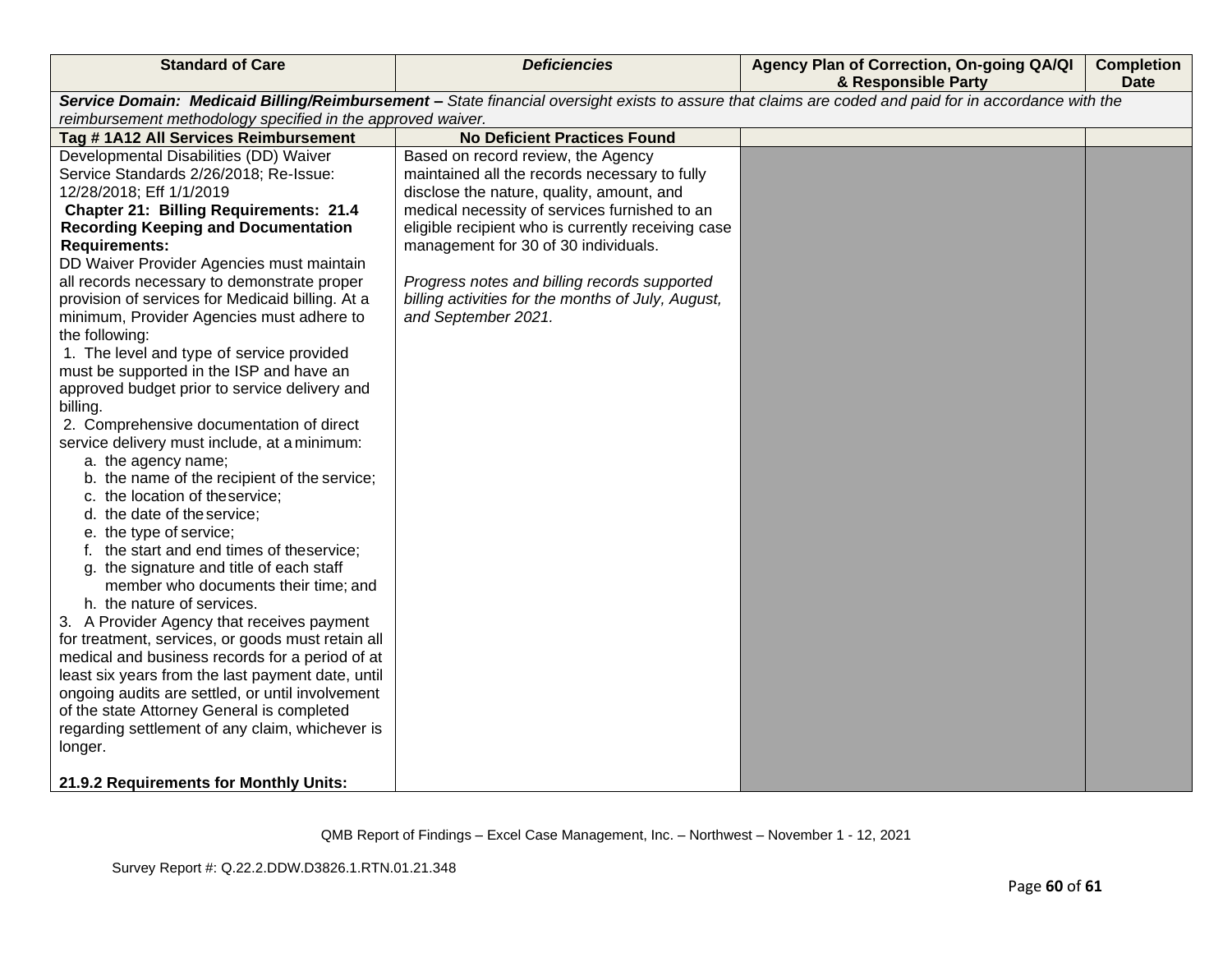| For services billed in monthly units, a Provider |  |  |
|--------------------------------------------------|--|--|
| Agency must adhere to the following:             |  |  |
| 1. A month is considered a period of 30          |  |  |
| calendar days.                                   |  |  |
| 2. At least one hour of face-to-face billable    |  |  |
|                                                  |  |  |
| services shall be provided during a calendar     |  |  |
| month where any portion of a monthly unit is     |  |  |
| billed.                                          |  |  |
| 3. Monthly units can be prorated by a half       |  |  |
| unit.                                            |  |  |
| 4. Agency transfers not occurring at the         |  |  |
| beginning of the 30-day interval are required to |  |  |
| be coordinated in the middle of the 30-day       |  |  |
| interval so that the discharging and receiving   |  |  |
| agency receive a half unit.                      |  |  |
|                                                  |  |  |
|                                                  |  |  |
|                                                  |  |  |
|                                                  |  |  |
|                                                  |  |  |
|                                                  |  |  |
|                                                  |  |  |
|                                                  |  |  |
|                                                  |  |  |
|                                                  |  |  |
|                                                  |  |  |
|                                                  |  |  |
|                                                  |  |  |
|                                                  |  |  |
|                                                  |  |  |
|                                                  |  |  |
|                                                  |  |  |
|                                                  |  |  |
|                                                  |  |  |
|                                                  |  |  |
|                                                  |  |  |